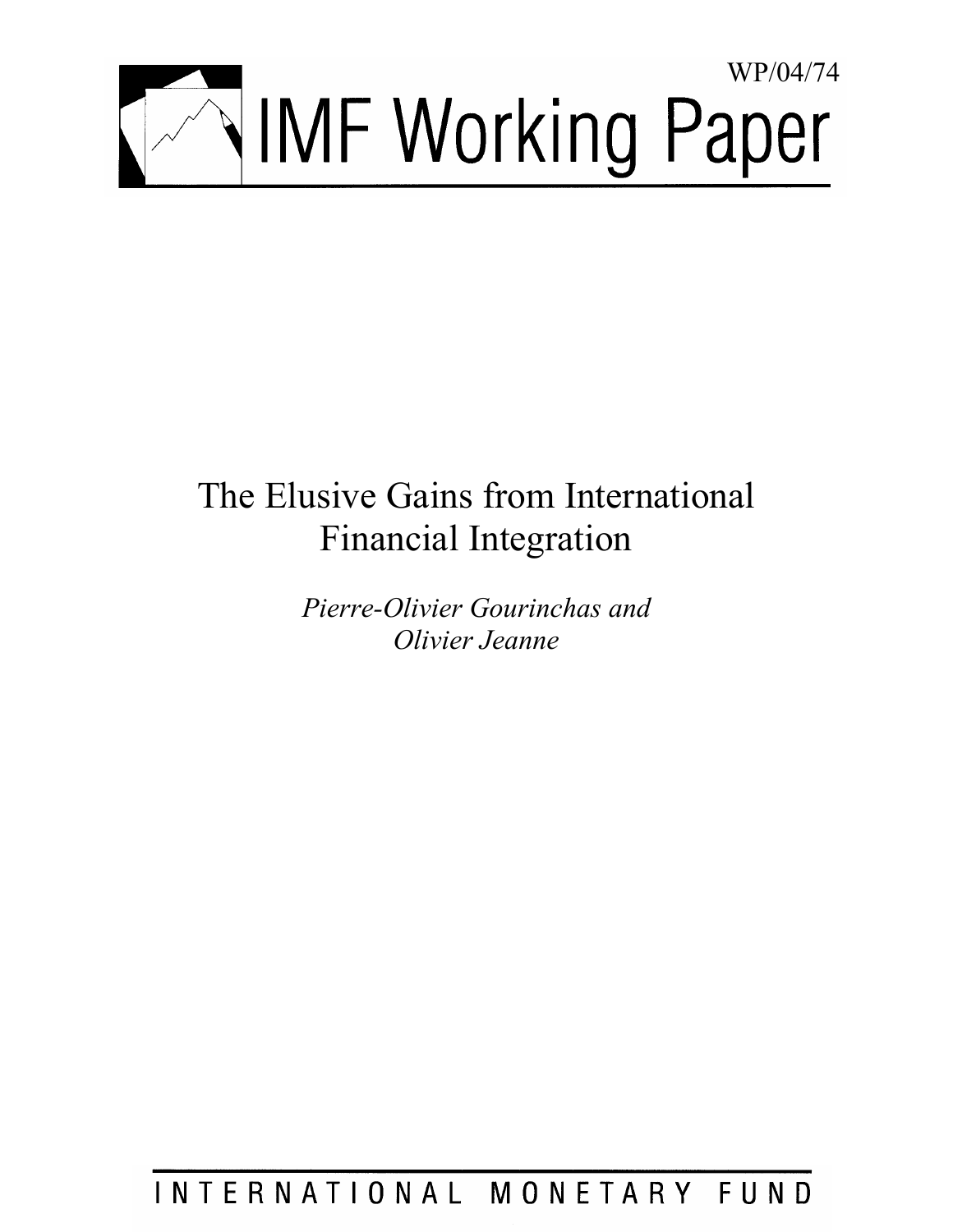© 2004 International Monetary Fund WP/04/74

## **IMF Working Paper**

## Research Department

## **The Elusive Gains from International Financial Integration**

Prepared by Pierre-Olivier Gourinchas and Olivier Jeanne<sup>1</sup>

Authorized for distribution by Eduardo Borensztein

May 2004

**Abstract**

**This Working Paper should not be reported as representing the views of the IMF.** The views expressed in this Working Paper are those of the author(s) and do not necessarily represent those of the IMF or IMF policy. Working Papers describe research in progress by the author(s) and are published to elicit comments and to further debate.

Standard theoretical arguments tell us that countries with relatively little capital benefit from financial integration as foreign capital flows in and speeds up the process of income convergence. We show in a calibrated neoclassical model that conventionally measured welfare gains from this type of convergence appear relatively limited for developing countries. The welfare gain from switching from financial autarky to perfect capital mobility is roughly equivalent to a 1 percent permanent increase in domestic consumption for the typical non-OECD country. This is negligible relative to the welfare gain from a take-off in domestic productivity of the magnitude observed in some of these countries.

JEL Classification Numbers: F21, F43

 $\overline{a}$ 

Keywords: Capital flows, international financial integration, growth, capital scarcity, neoclassical model, human capital

Author's E-Mail Address: pog@econ.berkeley.edu, OJeanne@imf.org

<sup>&</sup>lt;sup>1</sup> University of California at Berkeley and International Monetary Fund, respectively. The authors wish to thank Charles Engel, Itay Goldstein, Chad Jones, Enrique Mendoza as well as seminar participants at the University of California at Berkeley, Cornell University, the Federal Reserve Board, Harvard University, the Massachussetts Institute of Technology, the IMF, New York University, the University of Virginia, Yale University, the 2002 meeting of the Society of Economic Dynamics, the 2002 NBER Summer Institute for their comments.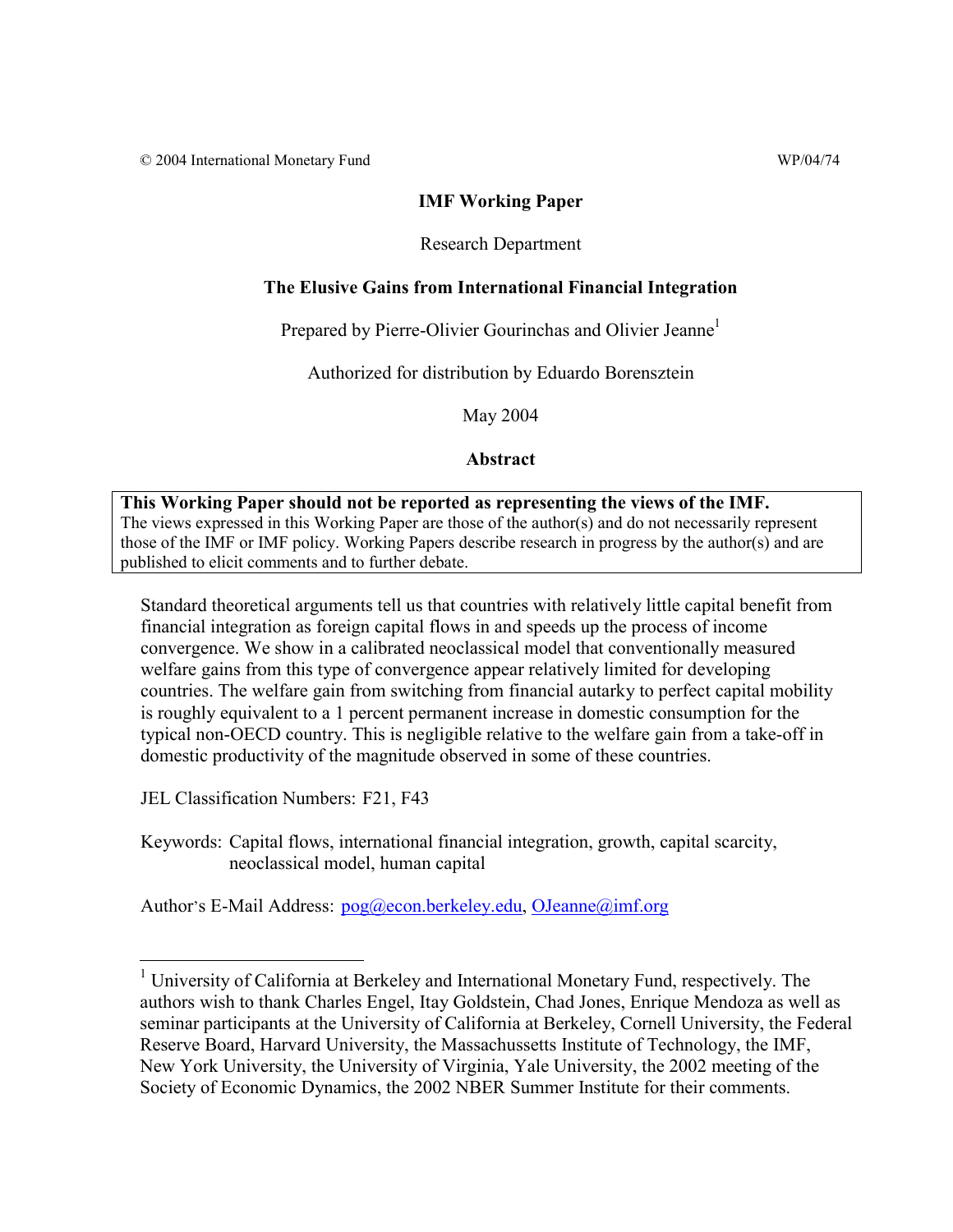| I.          |                 |  |
|-------------|-----------------|--|
| II.         |                 |  |
|             | A.              |  |
|             | <b>B.</b>       |  |
|             | $\mathcal{C}$ . |  |
|             | D.              |  |
| III.        |                 |  |
|             | A.              |  |
|             | B.              |  |
|             | $C_{\cdot}$     |  |
|             | D.              |  |
|             |                 |  |
| Tables:     |                 |  |
| $1_{\cdot}$ |                 |  |
| 2.          |                 |  |
| 3.          |                 |  |
| 4.          |                 |  |
| 5.          |                 |  |
| 6.          |                 |  |
| 7.          |                 |  |
| 8.          |                 |  |
| 9.          |                 |  |
|             | Figures:        |  |
| 1.          |                 |  |
| 2.          |                 |  |
| 3.          |                 |  |
| 4.          |                 |  |
| 5.          |                 |  |
|             | Appendices:     |  |
| I.          |                 |  |
| П.          |                 |  |
|             |                 |  |
|             |                 |  |

# Contents

# Page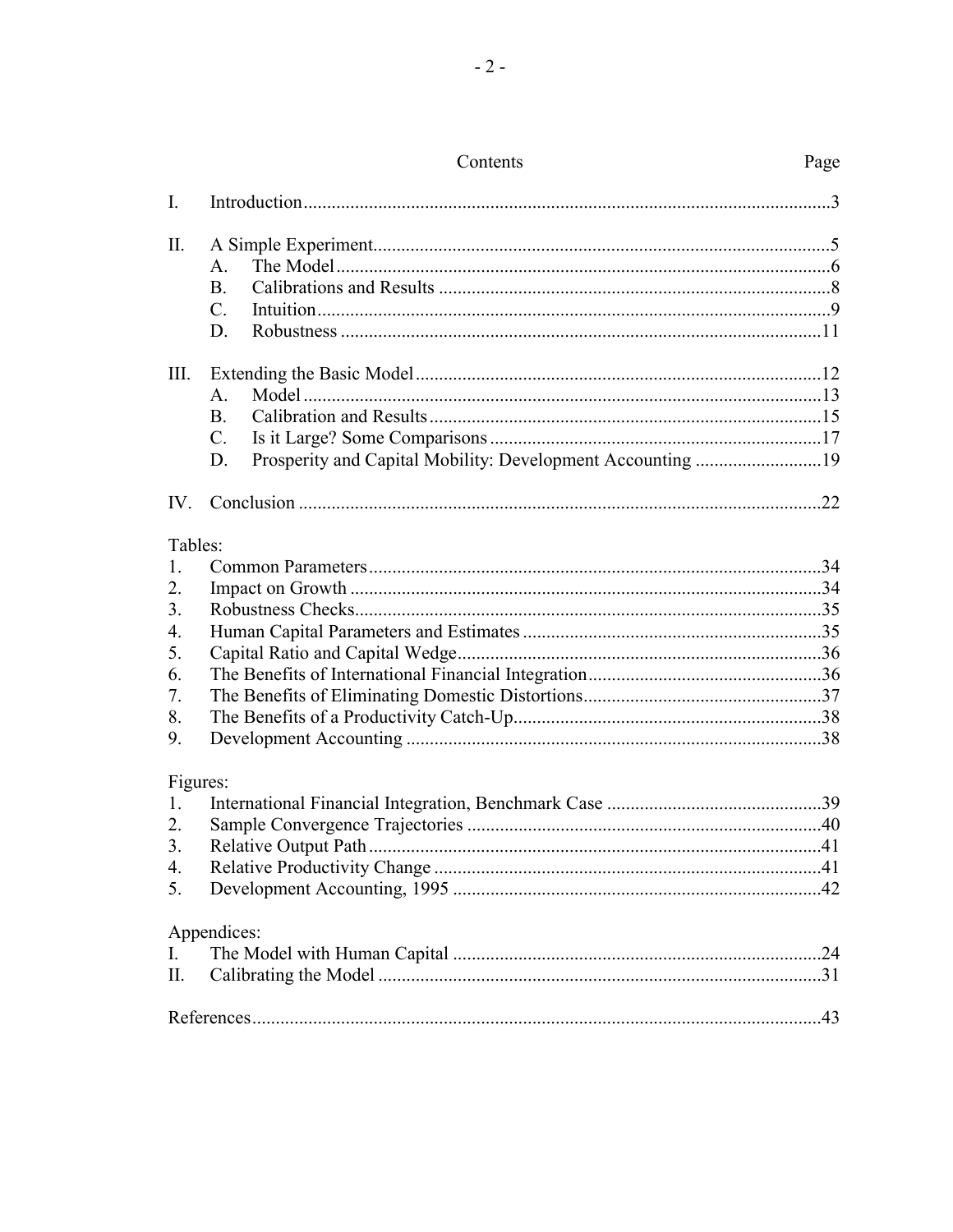## **I. INTRODUCTION**

Ask an economist about the benefit of international financial integration, and what first comes to his or her mind is likely to involve, in one way or another, the efficiency of laissez-faire. A more open and competitive international capital market induces a more efficient international allocation of capital. A development economist, in particular, will point to the impact of capital flows from developed (capital-abundant) to developing (capital-scarce) countries on economic growth and income convergence. Indeed, one of the main motivations behind the push toward the international financial integration of developing countries has been to accelerate their growth by attracting foreign capital.2

We understand these benefits well enough in theory, but how large are they in practice? This paper presents a new piece of evidence, based on the calibration of a simple neoclassical growth model. There is an extensive literature measuring the welfare benefits of international financial integration in calibrated models, but so far it has focused on the benefits in terms of risk sharing.<sup>3</sup> Here we focus instead on the benefits that capital-scarce countries receive from inflows of foreign capital. To the best of our knowledge, this paper is the first one to estimate these benefits of international financial integration for emerging market economies in the neoclassical growth model.4

We present two versions of the neoclassical model. The first and simplest one is a variant of the Ramsey-Cass-Koopmans model where countries accumulate physical capital only. It serves to motivate and provide some intuition for our results. The second one proposes a higher level of detail and realism by introducing human capital accumulation in a "Macro-Mincer" framework. Our main finding is that while financial openness increases domestic welfare, and while this benefit can be significant for some countries, it is not very large on average. For the typical developing country, the welfare gain from switching from complete financial autarky to perfect capital mobility is equivalent to a permanent increase in consumption of about 1 percent. This benefit is of an order of magnitude smaller than the gains that development economists and

<sup>&</sup>lt;sup>2</sup>See Eichengreen and Mussa (1998, p.12): "The classic case for international capital mobility is well-known but worth restating. Flows from capital-abundant to capital-scarce countries raise welfare in the sending and receiving countries alike on the assumption that the marginal product of capital is higher in the latter than in the former. Free capital movements thus permit a more efficient global allocation of savings and direct resources toward their most productive uses." According to Fischer (1998, p.2): "Put abstractly, free capital movements facilitate an efficient global allocation of savings and help channel resources to their most productive uses, thus increasing economic growth and welfare."

<sup>&</sup>lt;sup>3</sup>See Athanasoulis and van Wincoop (2000) for a discussion of this literature.

<sup>&</sup>lt;sup>4</sup>Some papers have estimated the same type of benefit as we do here, but with a focus on developed economies. For example, Mendoza and Tesar (1998) find that the welfare benefit of integration is relatively small for the United States—less than 0.5 percent of permanent consumption.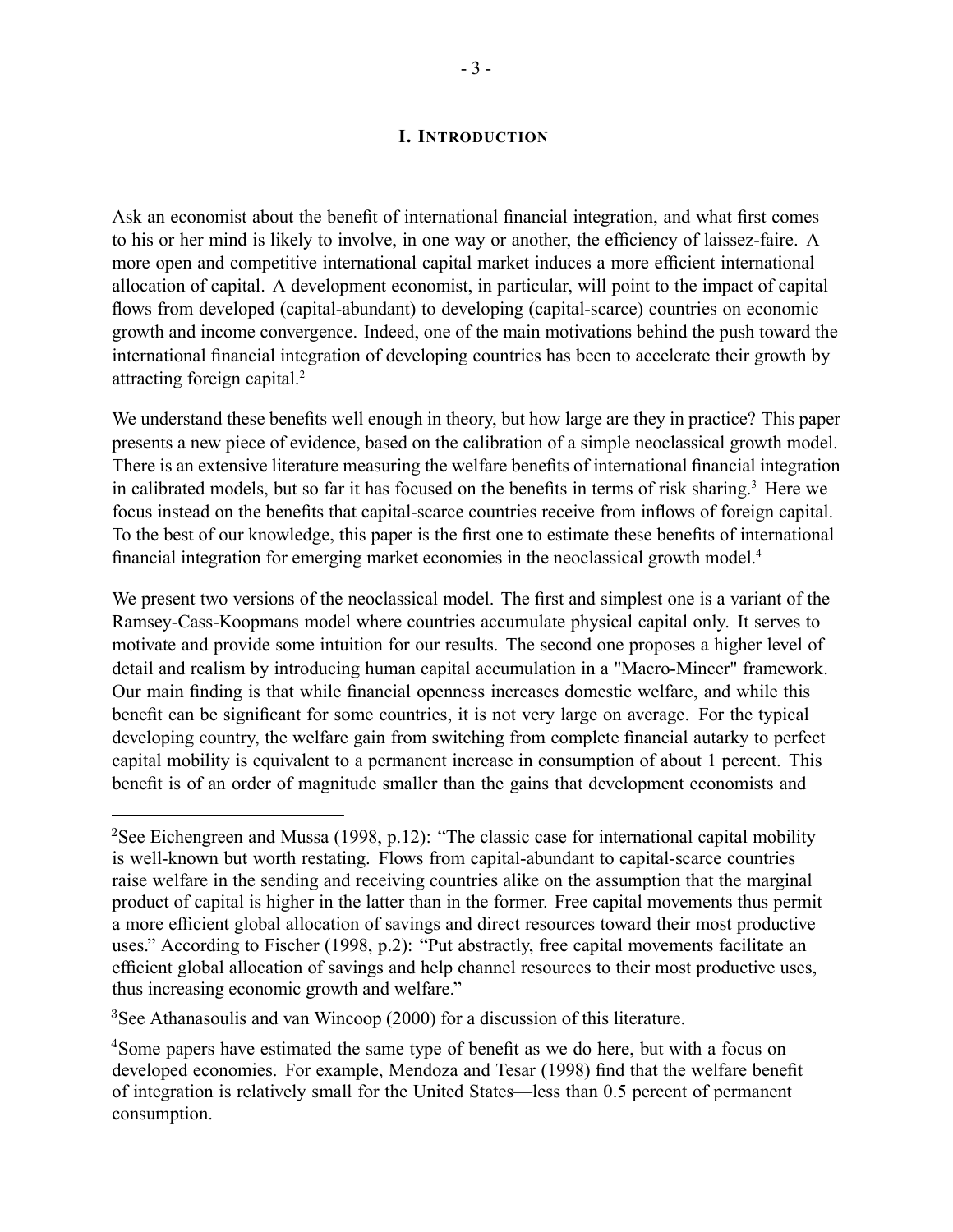policymakers seek to achieve. For example, we show that it is negligible relative to the welfare gain from a take-off in domestic productivity of the magnitude observed in some countries.

Interestingly, we find that the gains from international financial integration may be relatively small even for countries that stand to receive a lot of capital inflows. In the simple Ramsey model, for example, a country gains only 1 percent of current consumption from capital inflows that more than double its capital stock. This apparent disconnect comes from the essentially transitory nature of the distortion induced by imperfect capital mobility. A capital-scarce country that restricts the entry of foreign capital bears a distortion that is proportional to the wedge between the domestic and foreign returns on investment. Even if the capital account restriction remains in place forever, the distortion endogenously vanishes over time as the country accumulates capital domestically. The average distortion, as a result, is much lower than the initial distortion—and the initial capital inflows–might suggest.

We believe that our findings have important implications for the research agenda on financial globalization. This paper suggests that *if* the benefits of international financial integration are large, they must occur through channels that are not in the textbook neoclassical growth model. Moreover, these channels can explain large gains (in our metric) only if international financial integration raises the level of productivity or reduces the level of distortion in developing countries.5 For example, our calibrations suggest that international financial integration would yield a welfare benefit more than 50 times larger than the benchmark neoclassical gain if it eliminated 25 percent of the productivity gap with the United States.<sup>6</sup> However, most of this benefit would occur because of the *indirect* effects of integration, not because of the increase in the size of capital flows per se.

This paper contributes to a growing literature on the benefits of capital account liberalization for developing countries. A number of papers have attempted to answer the same question as we do, but on the basis of cross-country regressions. The results are heterogeneous, ranging from no impact of capital account opening on growth (Rodrik, 1998) to a more or less significant positive impact (see Edison and others, 2002, for a review). At the optimistic end of the spectrum, Bekaert, Harvey, and Lundblad (2002) and Henry (2003) find that opening the stock market to foreign investors boosts growth by 1 to 2 percent for five years in a row. Such a result, however, is not obvious to translate in terms of domestic welfare. How permanent is the impact of capital account opening on growth? Is the level of output affected in the long run? What share of the output increase is transferred to foreign investors? These questions are crucial in assessing the welfare

<sup>&</sup>lt;sup>5</sup>There is a superficial analogy between our results and some conclusions of the literature on trade liberalization. In calibrated neoclassical models the gains from trade liberalization typically amount to less than 1 percent of GDP (de Melo and Tarr, 1992). This has led some authors to conclude that if free trade yields large welfare gains, it must be because of its indirect impact on productivity (Rutherford and Tarr, 2002).

<sup>&</sup>lt;sup>6</sup>This could occur, for example, because of technological spillovers associated with foreign direct investment (FDI) or an improvement in the allocation of domestic saving induced by financial liberalization. These and other channels are discussed in more detail in the concluding section.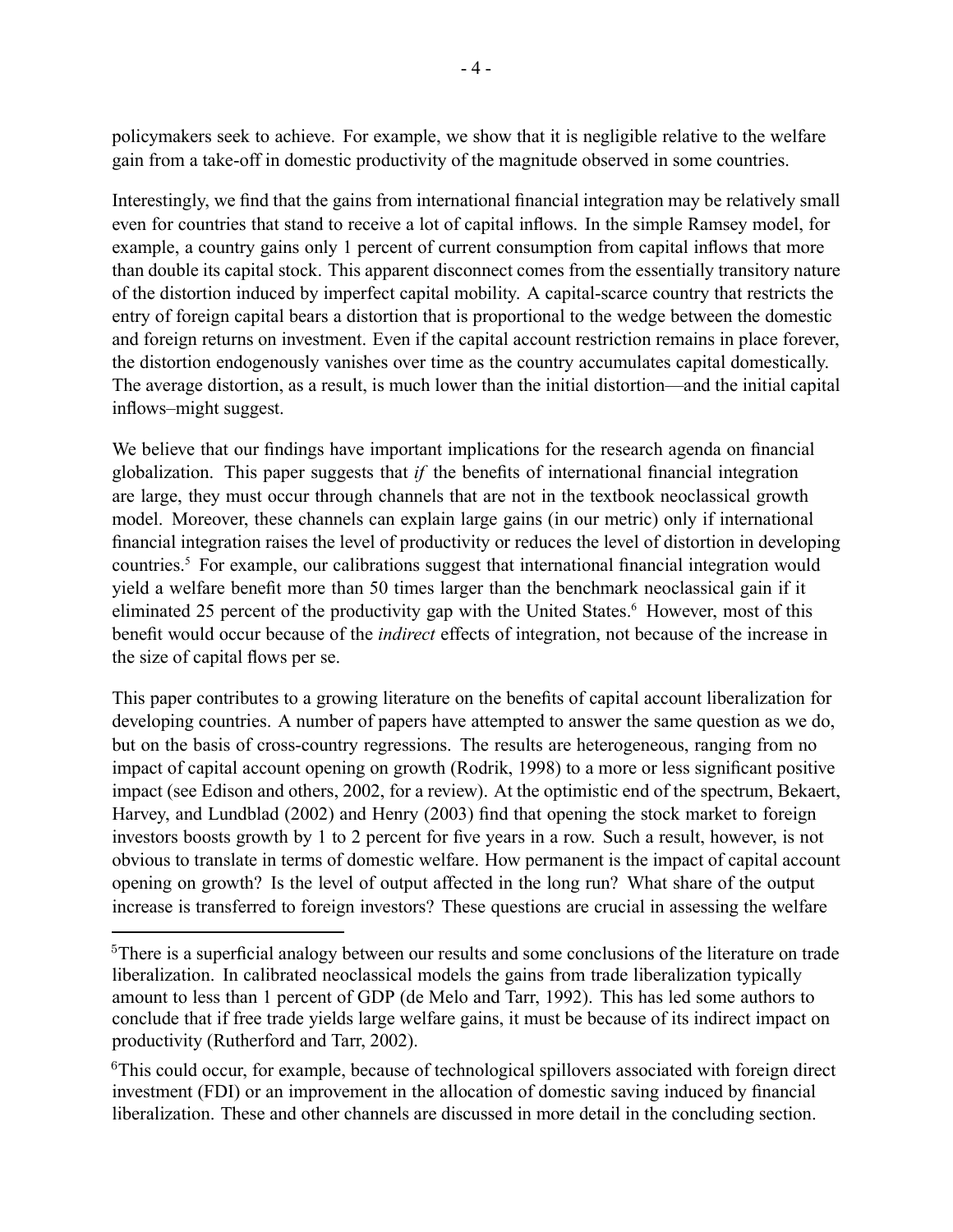impact of capital account opening, and can be addressed only by looking at the data through the lenses of an explicit model.

Our results are consistent with the recent developments in the literature on growth and convergence in an international perspective. In contrast with early papers that stressed factor accumulation as a source of growth (Mankiw, Romer, and Weil, 1992; Barro, Mankiw, and Sala-i-Martin, 1995), the literature has moved toward the view that total factor productivity accounts for most of income differences across countries (Hall and Jones, 1999; Easterly and Levine, 2001).

This literature has not looked at the impact of international financial integration on growth and convergence. Our contribution here is twofold. First, our approach captures the different sources of cross-country inequality that have been discussed in the literature and combines them in the context of a single optimizing framework in which the rates of factor accumulation are endogenous. This endogeneity is crucial for our purpose, since the main role of financial integration here is to accelerate the accumulation of physical capital. Second, we present a "development accounting exercise" that highlights the relative contributions of factor accumulation, productivity, and a conditional convergence gap that financial integration eliminates. We show that although countries may be far from their steady state, conditional convergence plays a minor role compared to differences in distortions and productivity in explaining the development gap between poor and rich countries. One implication is that international financial integration can equalize the marginal return of capital across countries without closing the large gaps in productivity and income per capita between poor and rich nations.

The paper is structured as follows. Section II presents results based on a very stylized neoclassical model. Section III presents an extension of the model with endogenous human capital accumulation and various distortions, and interprets our results in the context of a decomposition of world inequality in output per capita. Section IV concludes with a discussion of the implications of this paper for future research.

## **II. A SIMPLE EXPERIMENT**

Consider a small Ramsey-Cass-Koopmans economy that can accumulate physical capital using the savings of its residents and by attracting capital from abroad. The country is small relative to the rest of the world in the sense that the capital account regime has no impact on the world return on capital. Our "experiment" assesses the benefits of international financial integration for this economy by comparing two extreme cases: a state of *complete financial autarky* in which the country has to rely purely on domestic savings to accumulate capital, and a state of *perfect financial integration* in which the country can import or export capital at the (given) world interest rate.

We assume that there are no impediments to financial flows under financial integration. This maximizes the welfare benefits from integration, since capital movements will fully and immediately arbitrage away any difference in marginal returns to capital. While the associated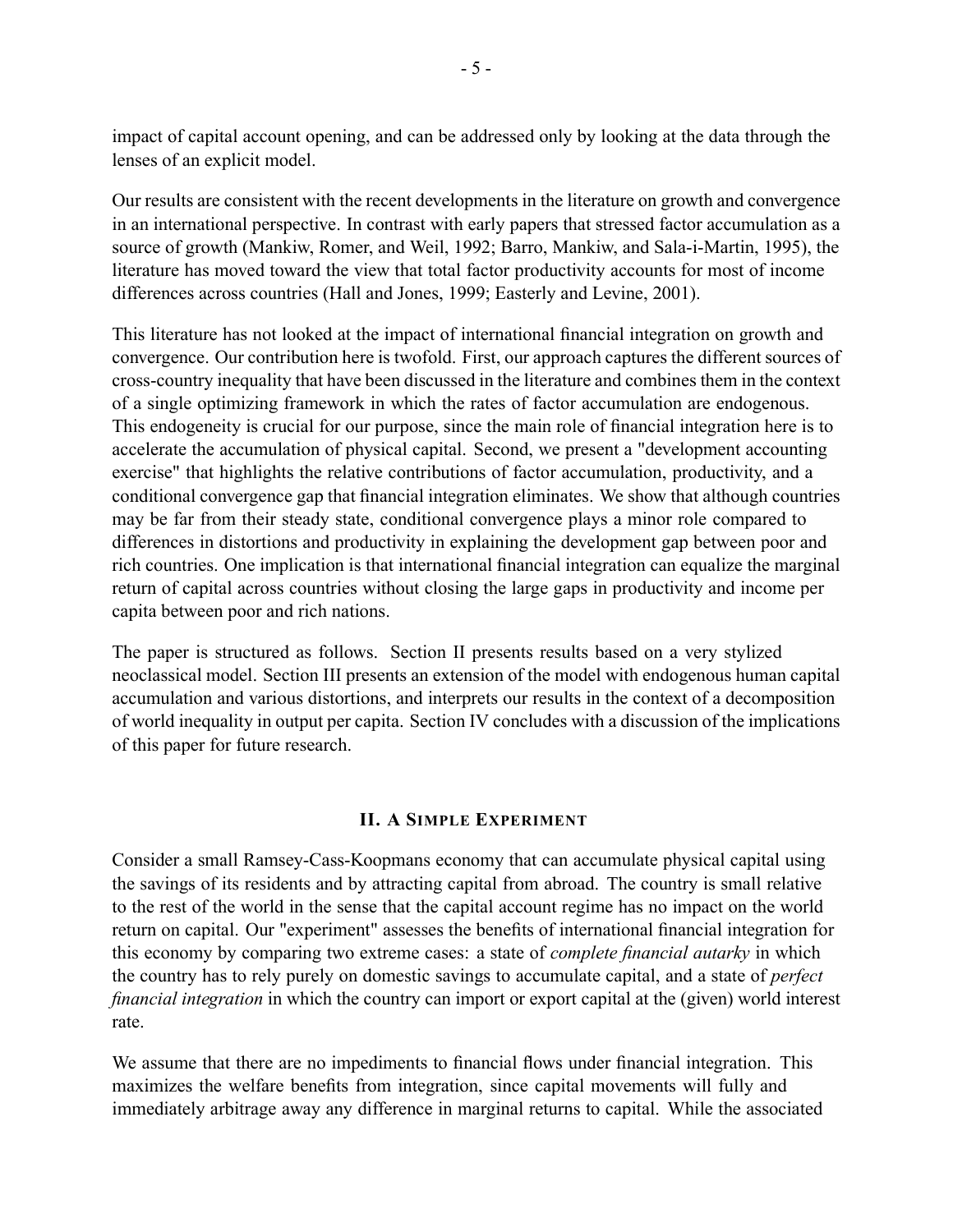dynamics are trivial, this represents, we believe, a simple and transparent case where the gains from international financial integration are potentially large.

Because of its theoretical simplicity, this experiment provides a useful benchmark to start with. The next section will incorporate the insights of the recent literature on convergence and growth in an international perspective, to obtain a more realistic measure of the benefits of international financial integration for a large sample of emerging economies. As we will see, our results are surprisingly robust to these extensions.

#### **A. The Model**

We consider a world with one homogeneous good and a number of countries. In this world, we focus on a subset of small developing countries that may or not open their capital account. Time is discrete and there is no uncertainty. The population grows at an exogenous rate n:  $N_t = n^t N_0$ that is country specific. The population of each country can be viewed as a large family that maximizes the welfare function,

$$
U_t = \sum_{s=0}^{\infty} \beta^s N_{t+s} u(c_{t+s}), \qquad (1)
$$

where  $c_t$  is consumption *per capita* and  $u(c) \equiv c^{1-\gamma}/(1-\gamma)$  is a constant relative risk aversion (CRRA) instantaneous utility function with coefficient  $\gamma > 0$ . In the case where  $\gamma = 1$ , the utility function is  $u(c) = \ln(c)$ .

The domestic economy produces the homogeneous good according to the Cobb-Douglas production function,

$$
Y_t = K_t^{\alpha} \left( A_t L_t \right)^{1-\alpha},
$$

where  $K_t$  denotes the stock of domestic capital,  $L_t$  is labor supply and  $A_t$  is a labor-augmenting measure of productivity. Labor supply is exogenous and proportional to population  $(L_t = N_t)$ . Factor markets are perfectly competitive. Labor productivity grows at a gross rate  $g_t \equiv A_t/A_{t-1}$ , which may differ across countries in the short run but converges towards the same value for all countries7

$$
\lim_{t \to +\infty} g_t = g^*.
$$
\n(2)

This is a common assumption in the empirical growth literature (Mankiw and others, 1992). The common asymptotic growth rate  $g^*$  reflects the advancement of knowledge, which should not be country specific in the long run. If growth rates of productivity differed permanently across countries, the world income distribution would diverge without bounds and the country or region with the highest long-run growth rate would overtake world output. Some mechanism, such

<sup>&</sup>lt;sup>7</sup>We assume further that  $\beta ng^{*(1-\gamma)} < 1$  so that the utility is well defined.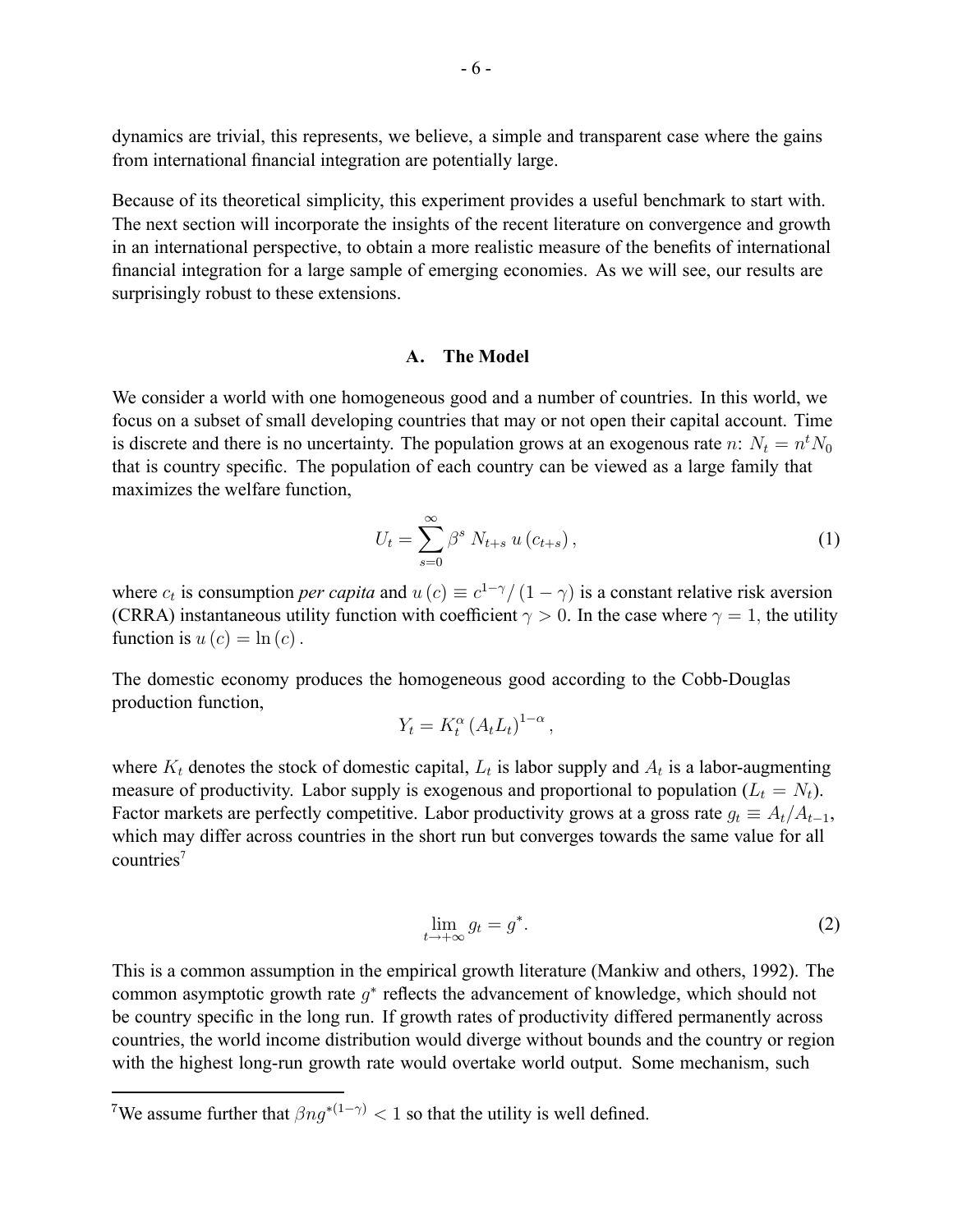as innovation and technology transfers, must constrain the tendency toward infinite divergence (Eaton and Kortum, 1999; Parente and Prescott, 2000).

However, countries could differ in their growth rate of productivity in the short run, or in their levels of productivity A in the long-run. Differences in productivity growth underlie recent "growth miracles." Differences in productivity levels reflect, as Mankiw and others (1992) mention, "not just technology but resource endowments, climate, institutions, and so on" (p. 411). Hall and Jones (1999) ascribe these differences in productivity levels to differences in institutions and government policies, which they call "social infrastructure."

Under **financial autarky,** each country accumulates capital domestically. The neoclassical framework predicts that the economy will converge toward a balanced growth path in which capital, output, and consumption per capita asymptotically grow at the same rate as productivity. We denote with tildes the variables normalized by the level of productivity, i.e.,  $\tilde{x}_t = x_t/A_t$ . It follows from the Euler equation for consumption,  $u'(c_t) = \beta R_{t+1}u'(c_{t+1})$ , that

$$
\tilde{c}_t = (\beta R_{t+1})^{-1/\gamma} g_{t+1} \tilde{c}_{t+1},\tag{3}
$$

so that in the long-run the return on domestic saving is given by

$$
R^* = g^{*\gamma}/\beta. \tag{4}
$$

R<sup>∗</sup> is the *natural* level of the gross rate of interest. It is the same for all countries.

Taking the limit of the first-order condition for capital  $R_t = \alpha \tilde{k}_t^{\alpha-1} + 1 - \delta_k$  (where  $\delta_k$  is the depreciation rate of capital) gives the asymptotic level of productivity-adjusted capital

$$
\lim_{t \to +\infty} \tilde{k}_t = \tilde{k}^* = \left(\frac{\alpha}{R^* + \delta_k - 1}\right)^{1/1 - \alpha},\tag{5}
$$

which is also the same for all countries.

Under **financial integration,** domestic agents can lend or borrow at the gross world interest rate. We assume that the rest of the world is composed of developed countries that have already achieved their steady state. Under that assumption, the world interest rate is equal to the natural gross rate of interest,  $R^*$ , and financial integration does not "tilt" permanently consumption profiles.<sup>8</sup> The Euler equation,  $c_t = (\beta R^*)^{-1/\gamma} c_{t+1}$ , implies that domestic consumption per capita grows at rate  $q^*$  as soon as the country is financially integrated. The first-order equation for capital implies that  $\tilde{k}_t$  jumps immediately to its long-run level  $\tilde{k}^*$ .

The assumption that the world interest rate and the natural interest rate coincide has one important implication. The long-run levels of capital and output per capita are the same under autarky and financial integration. These levels may differ across countries because of persistent differences

<sup>&</sup>lt;sup>8</sup>We are interested in measuring the benefits of international financial integration that stem from capital scarcity, not from intrinsic and permanent differences in the natural rate of interest between countries.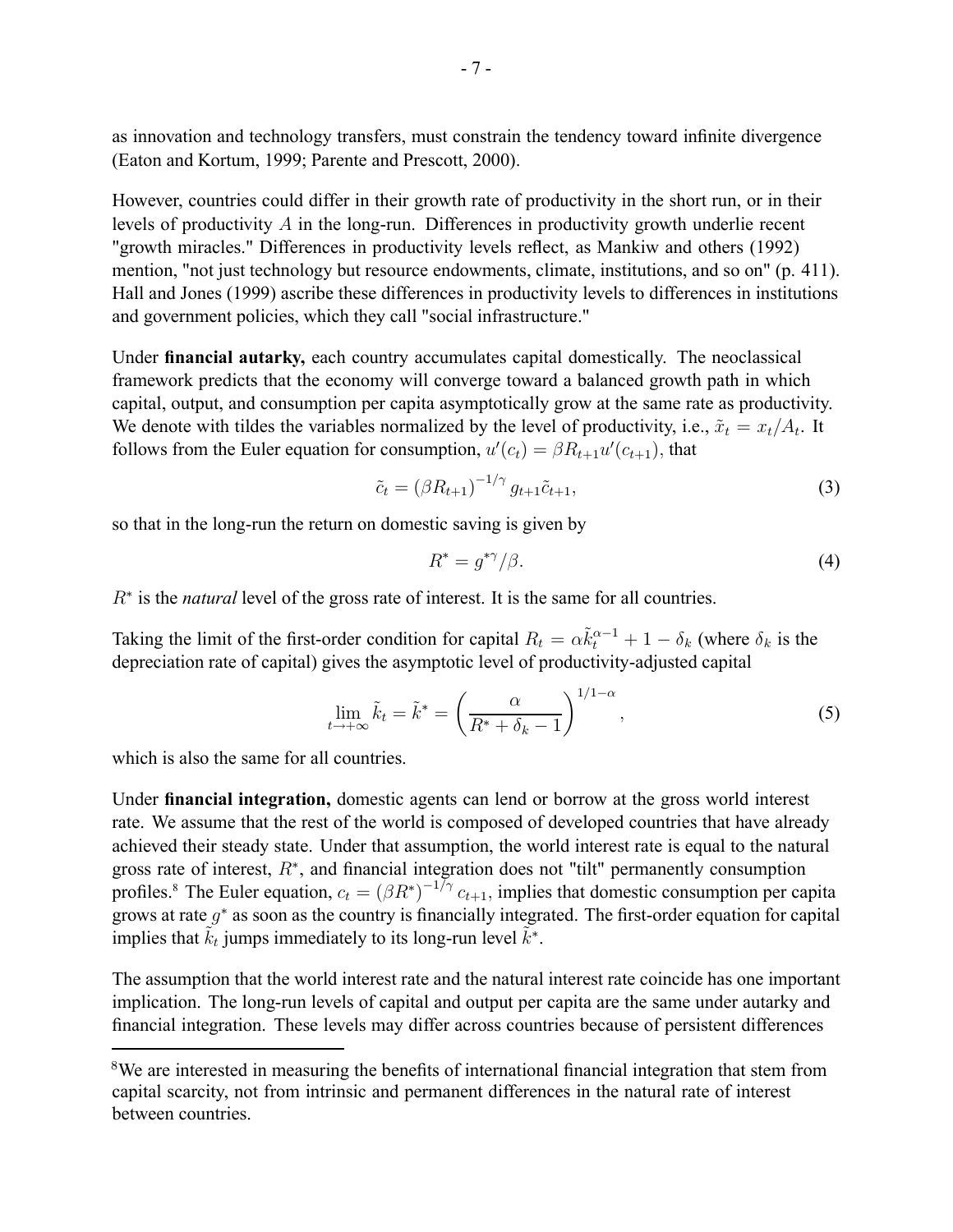in productivity levels, but they are not affected by the capital account regime. This is a general property of the neoclassical framework: the effect of integration is to *accelerate* the country's convergence towards a steady growth path that is determined by other factors.

We measure the gains from international financial integration as follows. Let us denote by  $U_{aut}$ and  $U_{int}$  the domestic welfare of the representative agent at time 0 under financial autarky and financial integration respectively. By the first welfare theorem we know that domestic welfare is higher under financial integration than under autarky. In the following discussions, we report the Hicksian equivalent variation  $\mu$ , defined as the percentage increase in the country's consumption that brings domestic welfare under autarky up to its level under integration:

$$
\mu = \left(\frac{U_{int}}{U_{aut}}\right)^{\frac{1}{1-\gamma}} - 1,\tag{6}
$$

if  $\gamma \neq 1$ , and  $\mu = \exp((1 - n\beta)(U_{int} - U_{aut})) - 1$  if  $\gamma = 1$ .

#### **B. Calibration and Results**

In order to compute a country's welfare gains from integration in year 0, we need the path of future productivities  $(A_t)_{t>0}$ . We make the simple assumption that productivity grows at the long-run rate  $g^*$  from year 0 onwards. The gain from integration can then be computed for any initial capital-output ratio  $k_0/y_0$  conditional on the values of the parameters given in Table 1. The parameters are calibrated by reference to United States data. We set  $q^* = 1.012$  in line with long run multifactor productivity growth in the United States, and a population growth rate of 0.74 percent per annum, consistent with United States population growth. While the assumption that the capital share is constant across countries is certainly too strong, recent estimates by Gollin (2002) suggest that the Cobb-Douglas assumption is roughly appropriate, with an estimated capital share between 0.2 and 0.4. Accordingly we set  $\alpha = 0.3$ . We assume a rate of depreciation of physical capital equal to 6% per annum as in Heston and Summers (1991). With these assumptions, the world real interest rate is equal to  $R^* = 1.0542$  and the steady state capital-output ratio  $k*/y^*$  is equal to 2.63.

Figure 1 reports the welfare gains  $\mu$  as a function of the initial capital-output ratio, along with a vertical line for the the steady state capital-output ratio.<sup>9</sup> The figure delivers a stark message: since the curve is very flat around  $k*/y^*$ , a country must have a very low or a very high capital-output ratio to significantly benefit from international financial integration. The capital-output ratio must fall below 1.29 or exceed 4.38 for the gains from integration to exceed 2 percent of annual consumption. In order to get a rough order of magnitude, we use the Heston, Summers, and Aten (2002) Penn World Tables Mark 6.1 (PWT) to construct capital stocks in 1995 for 82 countries.10 We find a capital-output ratio ranging from 0.23 for Uganda to 3.28 for Singapore,

<sup>&</sup>lt;sup>9</sup>Countries with low initial capital also have low capital-output ratio since  $k/y = \tilde{k}^{1-\alpha}$ .

<sup>&</sup>lt;sup>10</sup>See next section for more details on how we construct capital stocks.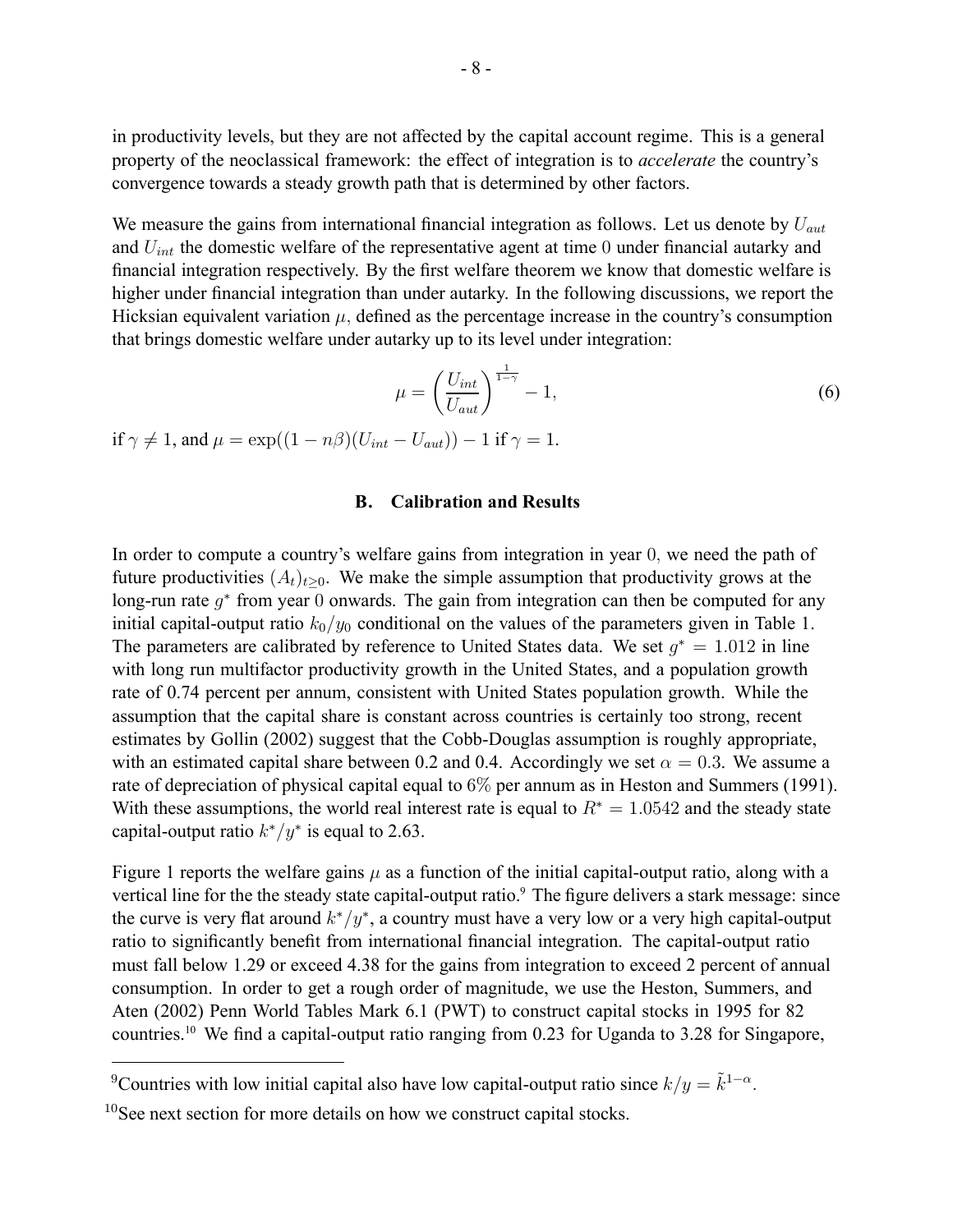with a population weighted sample average equal to 1.40. According to Figure 1, the potential welfare gain associated with this sample average is equal to 1.67 percent of annual consumption.<sup>11</sup>

As a first point of comparison, we note that this is of the same order of magnitude as the quantitative estimates of the benefits of international financial integration in terms of risk sharing. These estimates are based on calibrated models, comparable to ours since they are expressed in the same metric. The reported results vary enormously, with most papers finding gains from international risk-sharing smaller than 0.5 percent of consumption (e.g., Backus, Kehoe, and Kydland, 1992) and some studies reporting larger welfare gains (see, e.g., Obstfeld, 1994). The theoretical welfare gains from international risk-sharing are estimated to be somewhat larger when the model is calibrated with reference to developing economies because they are more volatile (see Pallage and Robe, 2004). Another point of comparison is the empirical public finance literature establishing the incidence of taxes (Mendoza and Tesar, 1998). This literature typically finds welfare effects that are a fraction of 1 percent.

As mentioned in the introduction, the empirical literature on the benefits of capital account liberalization often focuses on domestic output growth. We can use our model to revisit this issue. Table 2 reports the increase in output growth predicted by the model at various horizons and for values of the capital-output ratio between 0.23 and 2.0. The large increase in output growth at a one-year horizon reflects the absence of any friction in the capital market. More realistically, the table shows that at the 5-year horizon the gain in output growth can be substantial, in excess of 2.7 percent per year on average for capital-output ratios below 1.4. The empirical literature reports somewhat smaller gains. For instance, Bekaert et al. (2002) find a 1 percent higher growth rate of output after 5 years, following an equity market liberalization. This is comparable to the increase in growth that would result from integration starting from a capital-output ratio slightly higher than 2.0 in our model. In light of our calculations, such a growth improvement might have a small benefit in terms of domestic welfare.

# **C. Intuition**

It may come as a surprise that the gains from international financial integration are so low, even for countries that stand to receive large capital flows. For example, a country with a capital ratio  $k/k^*$  of 0.5 increases domestic welfare by only 1.06 percent of annual consumption by opening its capital account, even though the stock of domestic capital is doubled at the time the capital account is opened.

In order to understand this result, one has to bear in mind the essentially transitory nature of the distortion induced by imperfect capital mobility. A capital-scarce country that restricts the entry of foreign capital bears a distortion that is proportional to the wedge between the domestic and foreign returns on investment. Even if the capital account restriction remains in place forever, the distortion endogenously vanishes over time as the country accumulates capital domestically. The

 $11$ Next section will propose more refined estimates. Here, we simply want to offer a reasonable order of magnitude.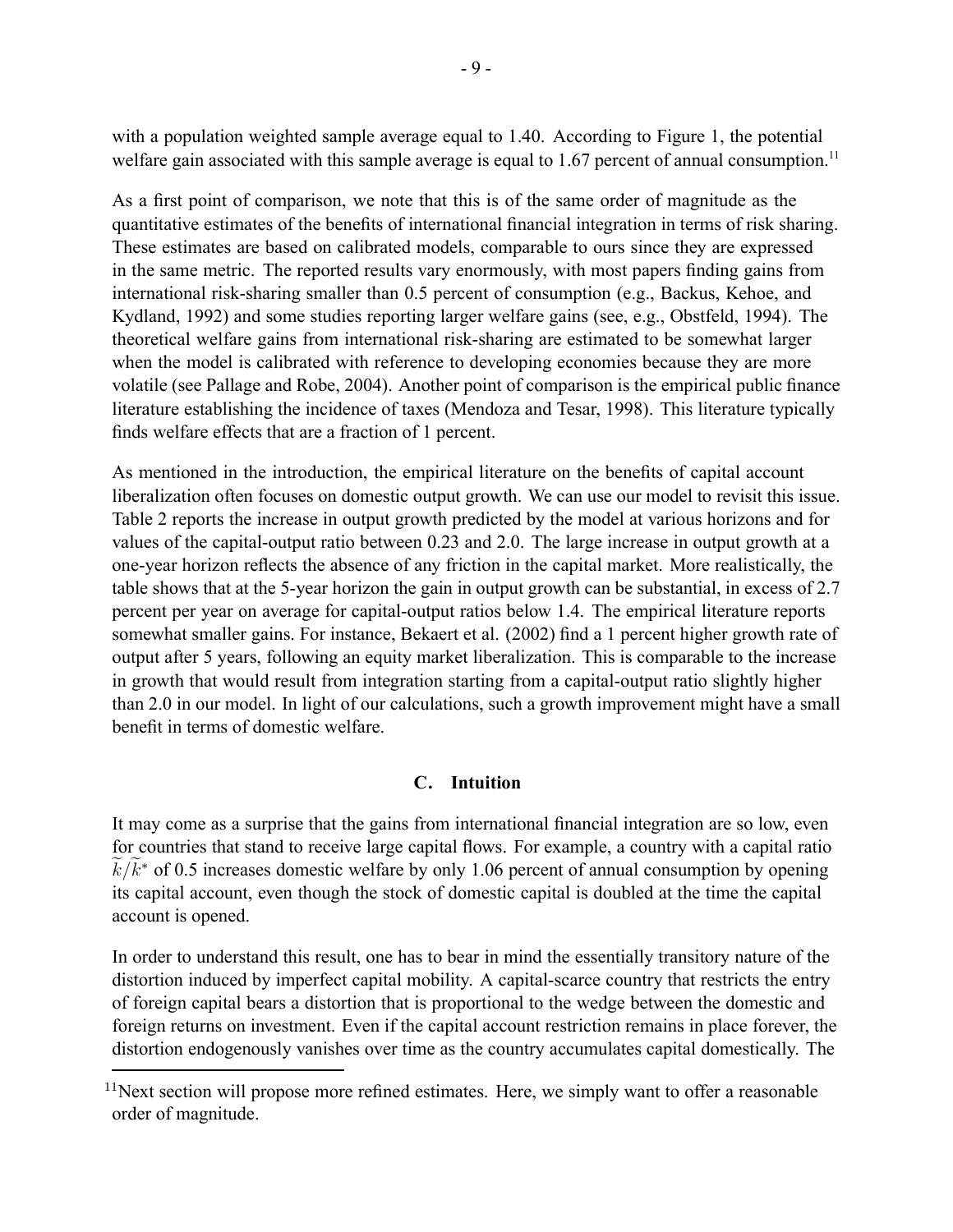average distortion, as a result, is much lower than the initial distortion—and the initial capital inflows—might suggest. $12$ 

From that point of view, there is a significant difference between our results and those of the calibrated literature on the welfare effects of trade liberalization. The small welfare gains in that literature—sometimes referred to as the "Harberger constant"—arise from the elimination of a small but permanent "triangular" distortionary loss. By contrast, the distortionary loss induced by imperfect capital mobility is initially large but converges to zero over time, as countries converge toward the same steady-state level of capital under autarky as under integration. The distortionary loss is small *in average* even though it could be initially much larger. In particular, the intertemporal distortionary loss is much smaller than the size of the capital inflows unleashed by financial integration might suggest.

To make this point more formally, we derive a simple expression for the welfare gain from a *marginal* increase in international financial integration. Let us assume that in a capital-scarce country, a central planner authorizes the entry of a marginal amount of foreign capital  $d\kappa_{t+1}$  at time  $t$  (by relaxing quantitative capital controls, say). This increases the equilibrium real wage and decreases the return on domestic savings. By the envelope theorem, we know that the net welfare gain from the marginal capital inflow is the same as if  $d\kappa_{t+1}$  were invested at time t and the resulting increase in domestic net income were consumed in period  $t + 1$ . The welfare gain at time  $t + 1$  can be written as<sup>13</sup>

$$
dU_{t+1} = u'(c_{t+1})(R_{t+1} - R^*)d\kappa_{t+1}.
$$

The marginal increase in period  $t + 1$  domestic net income is  $dy_{t+1} - R^* d\kappa_{t+1}$ , where the increase in domestic output,  $dy_{t+1}$ , is equal to the marginal return to capital,  $R_{t+1}$ , times the capital inflows,  $d\kappa_{t+1}$ . The welfare gain from a small capital inflow in terms of current consumption is equal to the return differential between the country and the rest of the world times the capital inflow.

One can view financial integration at time 0 as the result of an incremental process in which the social planner continuously relaxes the capital controls in all periods. Assume that at time 0 all the subsequent authorized capital inflows are increased by a small fraction of consumption, i.e.  $d\kappa_{t+1} = c_{t+1}dc/c$ . With log-preferences, the equivalent variation is approximately:<sup>14</sup>

<sup>&</sup>lt;sup>12</sup>Assuming a family with infinitely lived agents yields a welfare criterion that averages the short-term and the long-term impact of financial integration. The welfare analysis would be more ambiguous with overlapping generations—as the early and late generations would be affected in different ways by integration.

<sup>&</sup>lt;sup>13</sup>Population growth is assumed away for simplicity.

<sup>14</sup>See Appendix I.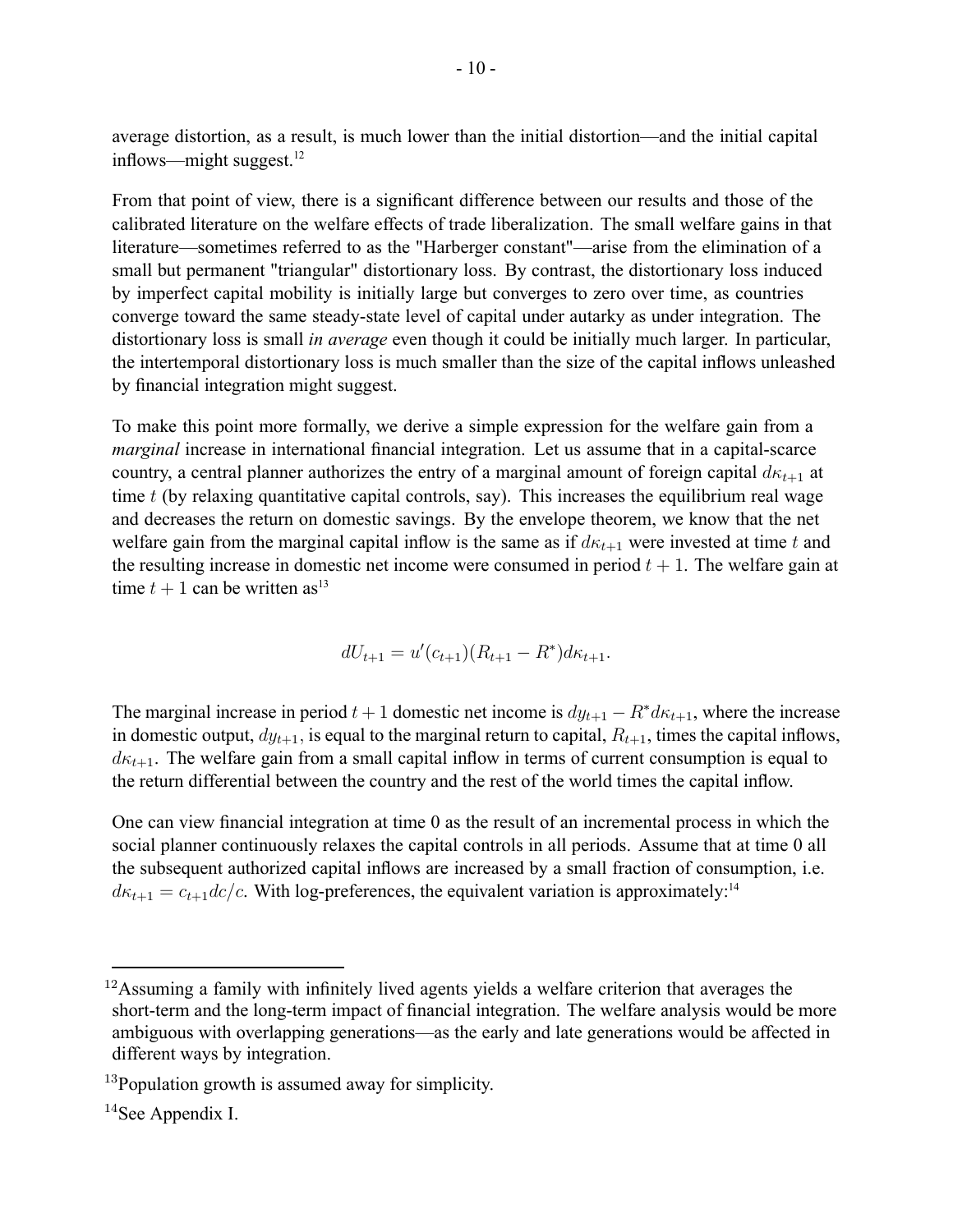$$
\mu \approx \beta \left(\hat{R} - R^*\right) \frac{dc}{c},\tag{7}
$$

where  $\hat{R} \equiv (1 - \beta) \sum_{0}^{\infty} \beta^{t} R_{t+1}$  represents the *permanent value* of the domestic interest rate.

For example, starting from a capital-output ratio of 1.4, the initial domestic return on capital is 15 percent, 10 percent above the world interest rate.<sup>15</sup> But the domestic return converges toward the world interest rate, and the permanent value  $\hat{R}$ , at 6.88 percent, is only 1.46 percent higher than the world interest rate. Equation (7) then implies that starting from autarky, a marginal capital inflow equal to 1 percent of domestic consumption yields a welfare benefit equivalent to 0.014 percent of consumption (0.96\*0.0146). Thus, the benefit of a capital inflow in terms of welfare is a very small fraction of its face value.

The small size of the gains comes in part from the speed at which the return differential decreases over time, which is directly related to the conditional speed of convergence toward the steady state. As is well-known, the convergence speed in the benchmark Ramsey model is excessively high. With our parameters, the speed of convergence—measured as the fraction of the output gap that is eliminated every year—is 11.49 percent.<sup>16</sup> This is much larger than the  $2-3$  percent reported by Barro and Sala-i-Martin (1992), although inside the 8—13 percent range estimated by Caselli, Esquivel, and Lefort (1996), who correct some biases in earlier estimation methods. Given that the model's speed of convergence is close to the highest estimates obtained in the literature, we will test the robustness of our results to modifications of the model that reduce the speed of convergence. This will also be one of the motivations for introducing human capital in the model of the next section.

#### **D. Robustness**

How sensitive are our estimates to parameter assumption? For instance, our results are derived under log preferences. One could argue that lower elasticities of intertemporal substitution would increase the gains from financial integration by lowering welfare under autarky. However, a smaller elasticity of intertemporal substitution also makes households more reluctant to accumulate capital. This increases the long-run natural world interest rate  $R^* = q^{*\gamma}/\beta$ , lowers our estimates of the capital gap for a given initial capital stock, and, consequently, lowers the potential gains from financial integration. We report in Table 3 the welfare gains as we vary the Elasticity

<sup>&</sup>lt;sup>15</sup>This seems consistent with some estimates of the return to investment in developing countries. For example, Isham and Kaufman (1999) find that the average economic rate of return on private projects financed by the World Bank is 14 percent.

 $16$ The speed of convergence defined locally around the steady state is equal to  $(\delta_k + nq^* - 1)(1 - \alpha)$ , or 5.56 percent with the parameters in Table 1. This measure is not appropriate, however, since we want to consider potentially large deviations from steady state. The figure of 11.49 percent reported in the text is computed numerically from the nonlinear model, assuming an initial capital-output ratio of 1.61 corresponding to a capital gap  $k/k^*$  of 50 percent.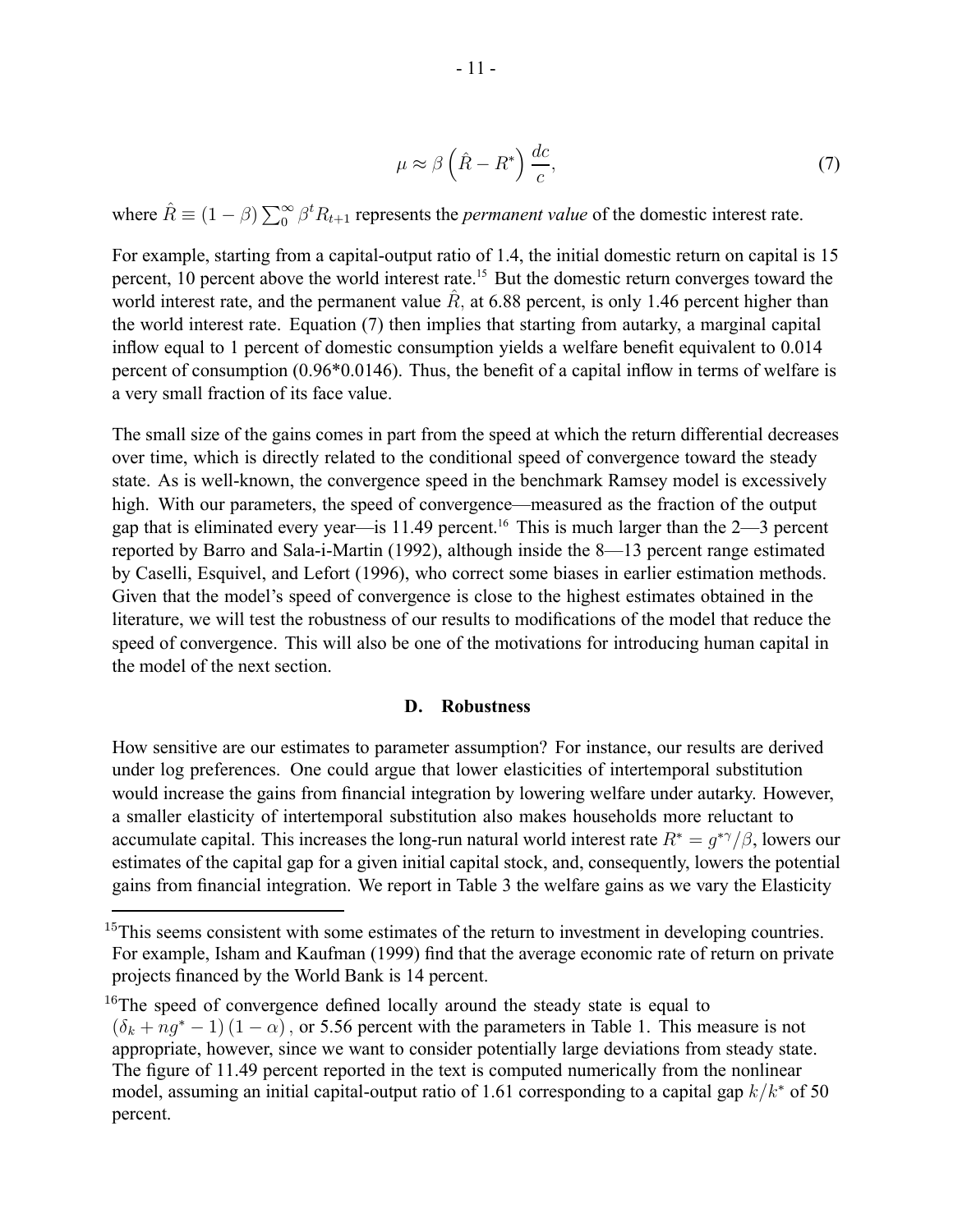of Intertemporal Substitution (EIS) between 1 and 1/10. As expected, lower values of the EIS are associated with higher equilibrium interest rates, and smaller capital gaps.17 Overall, the gains do not decrease monotonically with the elasticity of intertemporal substitution. In fact, for an initial capital-output ratio of 1.4, the welfare gains decline for  $\gamma$  larger than three.

The capital share plays an important role in our calculations. It influences the speed of convergence of the economy toward its steady state as well as the equilibrium level of output per capita. Mankiw et al. (1992) argue that the neoclassical model performs relatively well, once one adopts a broad definition of capital. They suggest that the appropriate capital share may be closer to 0.6 than 0.3. With  $\alpha = 0.6$ , the convergence speed drops to 4.61 percent, much closer to the empirical estimates. Table 3 reports welfare estimates for that value of the capital share. We find larger estimates of the welfare benefits, especially for very low initial capital levels. The gains increase from almost 11 percent to 58 percent of annual consumption when the capital-output ratio is as low as 0.23, and from 0.4 to 1.2 percent when the initial capital output ratio is 2.0. Given the evidence on factor shares reported by Gollin (2002), it is somewhat unsatisfactory to assume that the share of physical capital is as high as 0.6 on average. Instead, in the next section we present a model where both physical and human capital can be accumulated, yielding smaller convergence rates.

Lastly, our benchmark analysis assumes the same population growth rate as in the United States. Yet, many industrializing countries have significantly faster population growth rates. Using the World Bank development indicators, we estimate an average population growth rate of 2.32 percent for non-OECD economies between 1985 and 1995. As Table 3 shows, the welfare gains are roughly one third smaller, as population growth dilutes capital accumulation.

# **III. EXTENDING THE BASIC MODEL**

We now augment the model of Section II in two ways. First, we introduce human capital accumulation. Second, we allow for domestic distortions in the accumulation of physical and human capital.

Human capital is a basic element in growth theory. Differences in educational attainment, or schooling rates translate into a more or less productive labor force and have long been described as a key element in cross-country income differences. Second, human capital makes the transition dynamics more realistic, both under financial integration—where the dynamics are no longer trivial—and under autarky —where the accumulation of human capital slows down the convergence toward the steady state. Finally, human capital accumulation is a channel through which domestic productivity is *endogenous* to the capital account regime. Faster accumulation of physical capital could accelerate the accumulation of human capital, in particular by increasing the real wage.

 $17$ This puts some discipline on which elasticity of intertemporal substitution one should choose. For instance, with  $\gamma = 10$ , we find an implausible natural interest rate of 17.36 percent.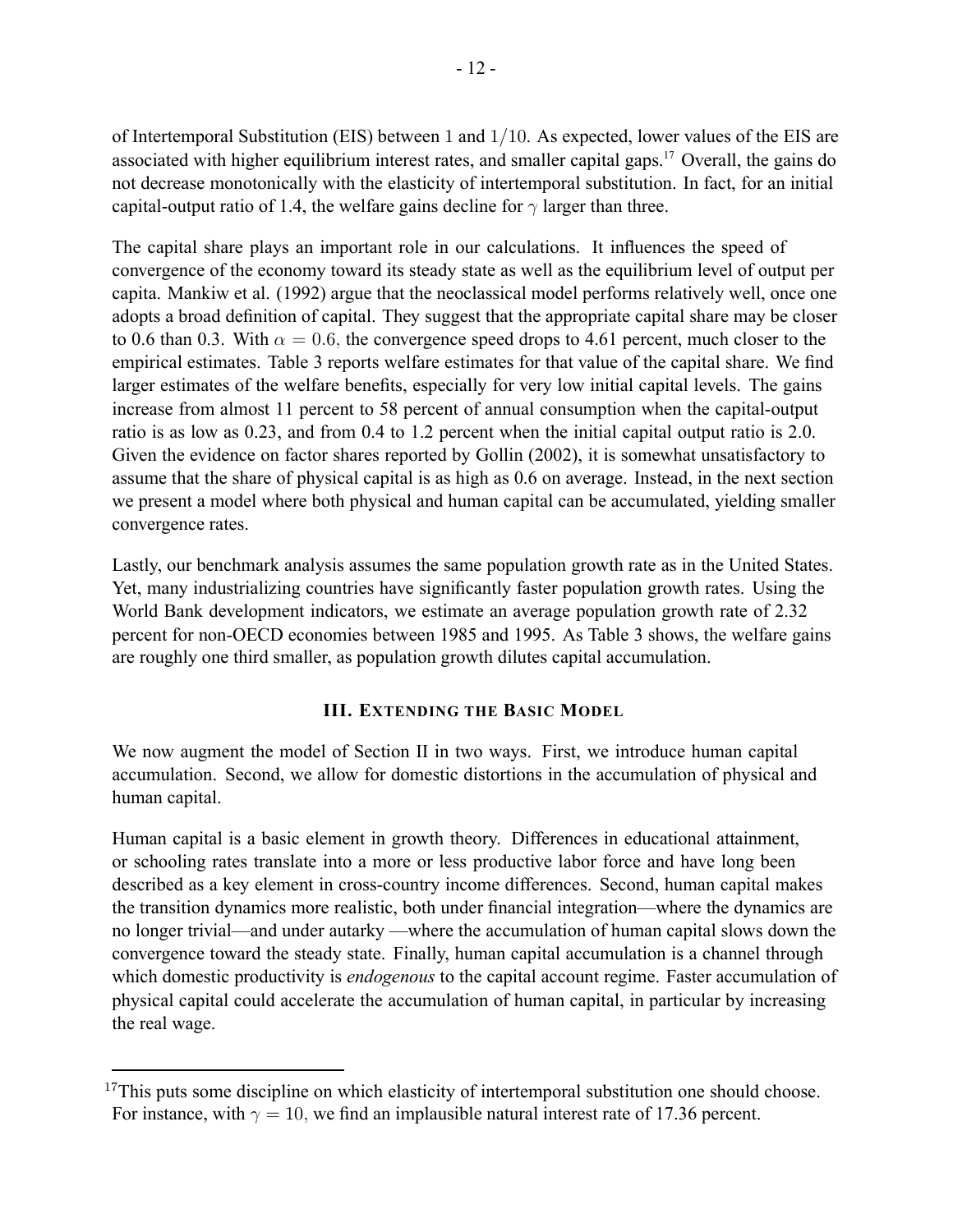The motivation for introducing distortions in the accumulation of physical and human capital is to give a better account of observed cross-country differences in investment rates. The previous section assumed that differences between countries are summarized by their initial level of productivity  $A_0$  and the growth rate of population n. This implies relatively small cross-country differences in investment rates. For instance, the model of the previous section predicts steady-state physical investment rates between 20.8 and 29 percent for non-OECD countries. This is at odds with the data, where average investment rates from 1985 to 1995 range from 2.80 percent (Madagascar) to 41.40 percent (Singapore). Similarly, distortions in the accumulation of human capital allow us to account for observed educational attainments ranging from 0.7 years (Mali) to 10.1 years (South Korea).<sup>18</sup>

## **A. Model**

We assume that the labor employed in production  $L_t$  is homogenous and has been trained with  $E_t$ years of schooling, which we will interpret as educational attainment. As a result, the domestic economy produces according to a "Macro-Mincer" Cobb-Douglas production function:

$$
Y_t = K_t^{\alpha} \left( A_t' H_t \right)^{1-\alpha},
$$

where  $A_t'$  reflects the exogenous, nonhuman-capital-related, determinants of productivity and  $H_t$ denotes the amount of human-capital augmented labor used in production:

$$
H_t = e^{\phi(E_t)} L_t.
$$

The function  $\phi'(E)$  represents the marginal return to schooling estimated in a Mincerian wage regression.

Human capital accumulation depends upon the fraction of time devoted to education,  $s_t$ , according to

$$
E_{t+1} = (1 - \delta_e) E_t + \theta s_t, \tag{8}
$$

where  $\delta_e$  is a depreciation rate for human capital and  $\theta$  captures the *efficiency of the domestic schooling* technology and accounts for steady state differences in educational attainment. This perpetual inventory specification is consistent with existing empirical work on human capital stocks (see Barro and Lee, 1993). Because the problem is not concave in the level of educational attainment, we must impose bounds on s to avoid corner solutions in which the country invests 100 percent or 0 percent of its time in education. We impose that  $0 \leq s \leq s \leq \bar{s} < 1$ . Finally, labor market clearing implies  $L_t = (1 - s_t) N_t$ .

Investment in domestic capital is implicitly distorted at rate  $\tau$ , so that the private return to domestic capital is  $(1 - \tau) R_t$ . We refer to  $\tau$  as the *capital wedge*. This parameter allows us to match the observed disparity in saving rates across countries. Parameter  $\tau$  is a shorthand for all the distortions that potentially affect the return to domestic capital: credit market imperfections,

<sup>&</sup>lt;sup>18</sup>Easterly, Kremer, Pritchett, and Summers (1993) report that accumulation rates for physical and human capital are very persistent across decades.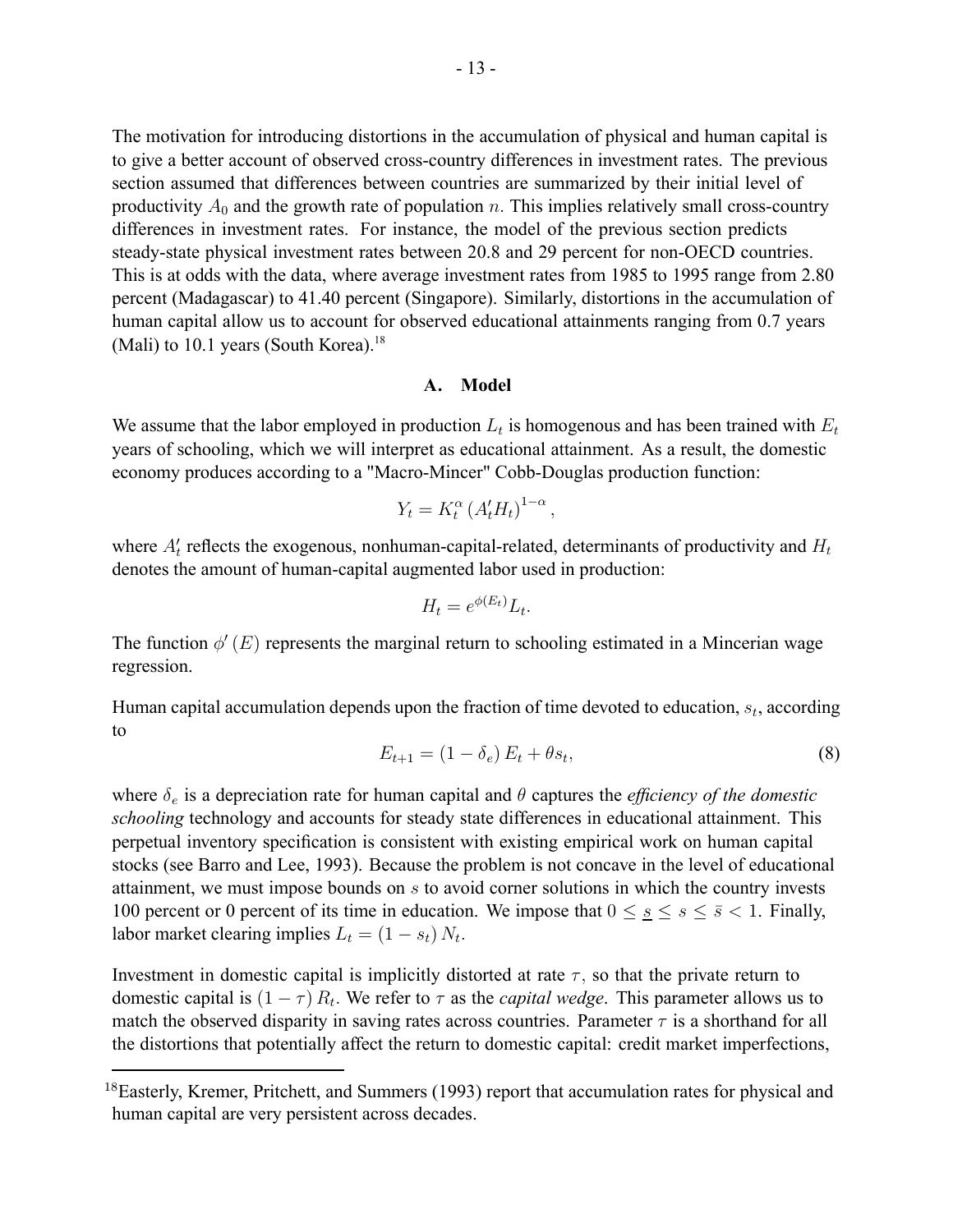taxation, expropriation, bureaucracy, bribery, and corruption. Different models would have different implications for the implicit rents generated by the distortion,  $z_t \equiv \tau R_t k_t$ . For simplicity, we assume that they are rebated in a lump-sum fashion to the representative agent. In this manner, we focus exclusively on the distortive aspects of the capital wedge.

The model with human capital is solved in Appendix I in the case where catchup is limited to human capital ( $A_t' = A_0' g^{*t}$ ). The main features of the equilibrium are preserved. Whether the capital account is open or closed, the economy converges toward the same steady growth path with a constant level of human capital per capita, and a level of physical capital per capita that grows at rate  $g^*$ .<sup>19</sup> In the long run, the fraction of time devoted to education,  $s^*$ , the educational attainment  $E^*$ , and human capital per capita  $h^*$  are all increasing functions of the schooling efficiency  $\theta$ . Physical capital per capita is proportional to productivity A', and to human capital per capita  $h^*$ , with a coefficient of proportionality that is a decreasing function of the capital wedge  $\tau$ .

Along the transition, the investment in human capital is bang-bang under financial integration in the sense that  $s = s(s = \overline{s})$  if human capital is above (below) its long-run level. It follows that human capital converges to the steady state level in finite time.

To illustrate the effect of human capital accumulation, Figure 2 reports the convergence paths to the steady state for education, consumption, physical and human capital, for an economy calibrated to the United States when  $k_0 = 0.5k^*$  and  $E_0 = 0.6E^*$ .<sup>20</sup> The convergence trajectories are very different depending upon the capital account regime. In this example, the country has initially relatively more human than physical capital. Under autarky, it is optimal to concentrate on accumulating physical capital. Hence the schooling rate s and consumption  $c$  are low, while capital accumulates rapidly. Under financial integration, by contrast, it is always optimal to accumulate human capital as rapidly as possible. Intuitively, the country can accumulate human capital without sacrificing domestic consumption by contracting a "student loan" with the rest of the world.

Figure 2 illustrates that financial opening need not be associated with large capital inflows, at least initially. In this particular example, there are no capital inflows or outflows at time 0. On the other hand, when human capital reaches its steady state, a large quantity of labor becomes available for production and attracts correspondingly large amounts of capital. The figure also illustrates that long run consumption under integration  $c_0$  is lower than steady state consumption under autarky  $c^*$ .

Human capital accumulation slows down convergence toward the steady state. Figure 3 presents the convergence paths for output under autarky in the simple model of section 2 (black solid

 $19$ Integration makes only one difference in the long run: domestic consumption is lower under integration than under autarky because of the flow of interest payments to the rest of the world. See Appendix I.

<sup>&</sup>lt;sup>20</sup> The parameters are set to the U.S. economy:  $\tau = 0.66\%$ ;  $\theta = 1.28$ ;  $n = 0.73\%$ ;  $\delta_e = 2.76\%$ . These values imply  $\tilde{k}^* = 9.62$ ,  $s^* = 0.29$  and  $E^* = 13.49$ . We also impose  $\underline{s} = 0$  and  $\overline{s} = 0.5$ .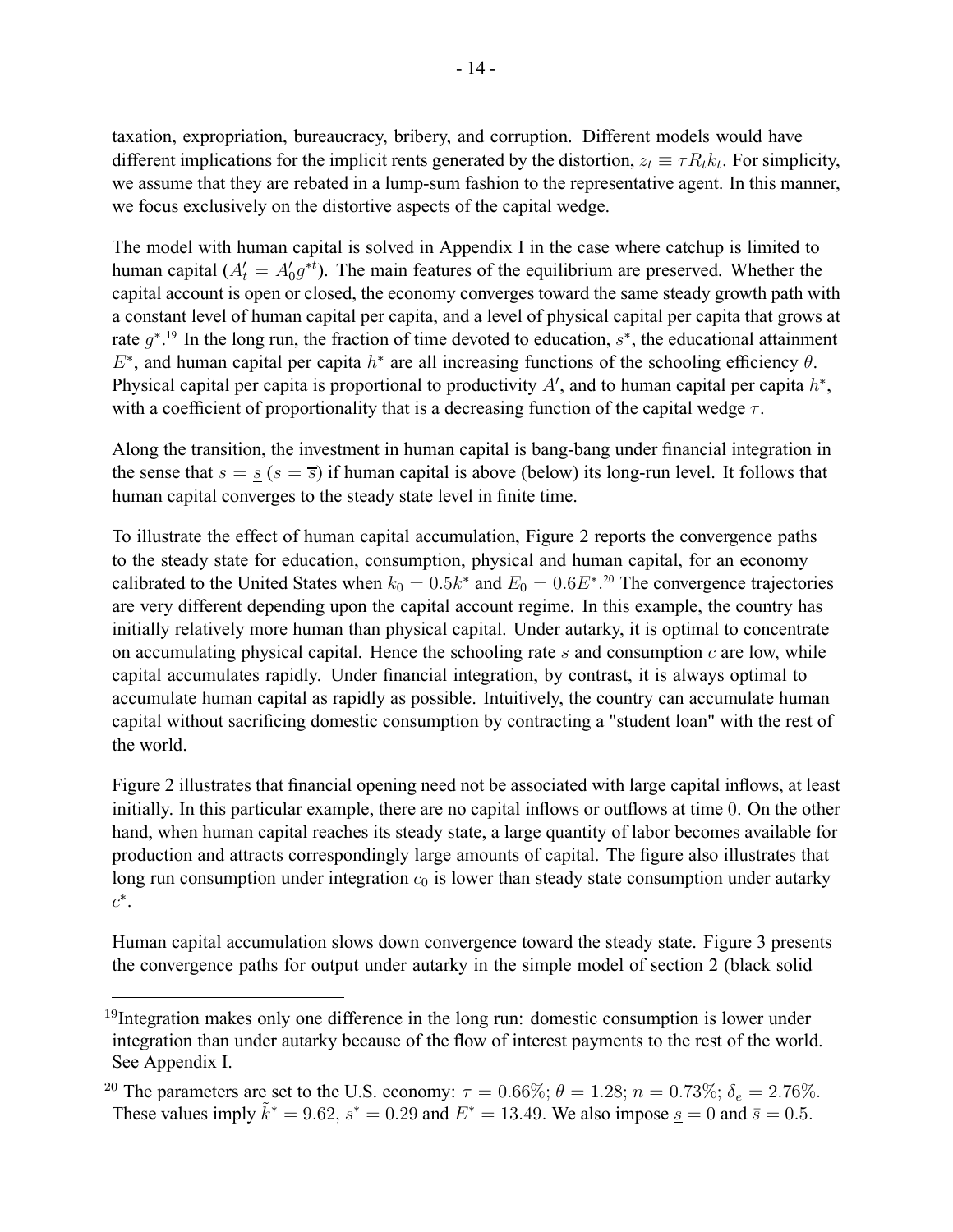line) as well as the models of section 3 with and without domestic distortions (dashed and blue solid line respectively). To construct this figure, we set initial physical and human capital so that the initial output ratio is  $0.9<sup>21</sup>$  It is apparent that convergence is much slower with human capital accumulation, with or without distortions. The speed of convergence decreases from 11.16 percent in the model without human capital to 3.67 and 3.21 percent respectively in the model with and without domestic distortions. These convergence speed are reasonably close to the lower range of existing empirical estimates (Barro and Sala-i-Martin, 1992).

## **B. Calibration and Results**

Our model captures the two main sources of cross-country inequality and convergence that have been discussed in the literature: first, the accumulation of physical and human capital (Mankiw et al., 1992; Chari, Kehoe and McGrattan, 1997)<sup>22</sup> and, second, total factor productivity (Hall and Jones, 1999; Klenow and Rodriguez-Clare, 1997). In addition, our model puts all these factors together in the context of a single intertemporal optimizing framework in which the rates of factor accumulation are endogenous. The endogeneity of the rates of accumulation is crucial for our pupose since the benefit of international financial integration is to accelerate the accumulation of capital.

Thus, we can calibrate the model by combining together the different sources of evidence that have been used in the previous literature. The country levels of productivity and (physical and human) capital are calibrated like in the development accounting literature—see Bils and Klenow (1990); Hall and Jones (1999). The rates of distortion  $\tau$  and  $\theta$  are calibrated by matching the historical rates of accumulation of physical and human capital.

We estimate the welfare gains of financial integration for 65 non-OECD countries with annual data in 1995.<sup>23</sup> Each country is characterized by a constant population growth rate  $n$ , an initial

<sup>&</sup>lt;sup>21</sup>The corresponding initial ratios are respectively:  $k_0/k^* = 0.70$  for the model with physical capital only,  $k_0/k^* = E_0/E^* = 0.90$  for the model without distortions, and  $k_0/k^* = E_0/E^* = 0.82$  for the model with distortions.

<sup>&</sup>lt;sup>22</sup>Mankiw et al. (1992) and Chari et al. (1997) argue that cross-country inequality is due to differences in the rates at which human and physical capital are accumulated. Chari et al present an intertemporal dynamic optimization model in which the accumulation of physical and human capital is affected by a distortion.

 $^{23}$ The selection is based on OECD membership at the beginning of the time period, so our sample includes three current OECD members, Mexico, Korea, and Turkey. The 65 countries are Algeria, Argentina, Bangladesh, Barbados, Benin, Bolivia, Botswana, Brazil, Cameroon, Central African Republic, Chile, China, Colombia, Republic of Congo, Costa Rica, Cyprus, Dominican Republic, Ecuador, Egypt, El Salvador, Fiji, Ghana, Guatemala, Guyana, Honduras, Hong Kong SAR, India, Indonesia, Islamic Republic of Iran, Israel, Jamaica, Korea, Lesotho, Malawi, Malaysia, Mali, Mauritius, Mexico, Mozambique, Nepal, Nicaragua, Niger, Pakistan, Panama, Papua New Guinea, Paraguay, Peru, Philippines, Rwanda, Senegal, Sierra Leone, Singapore, South Africa, Sri Lanka, Syria, Thailand, Togo, Trinidad and Tobago, Tunisia, Turkey, Uganda, Uruguay,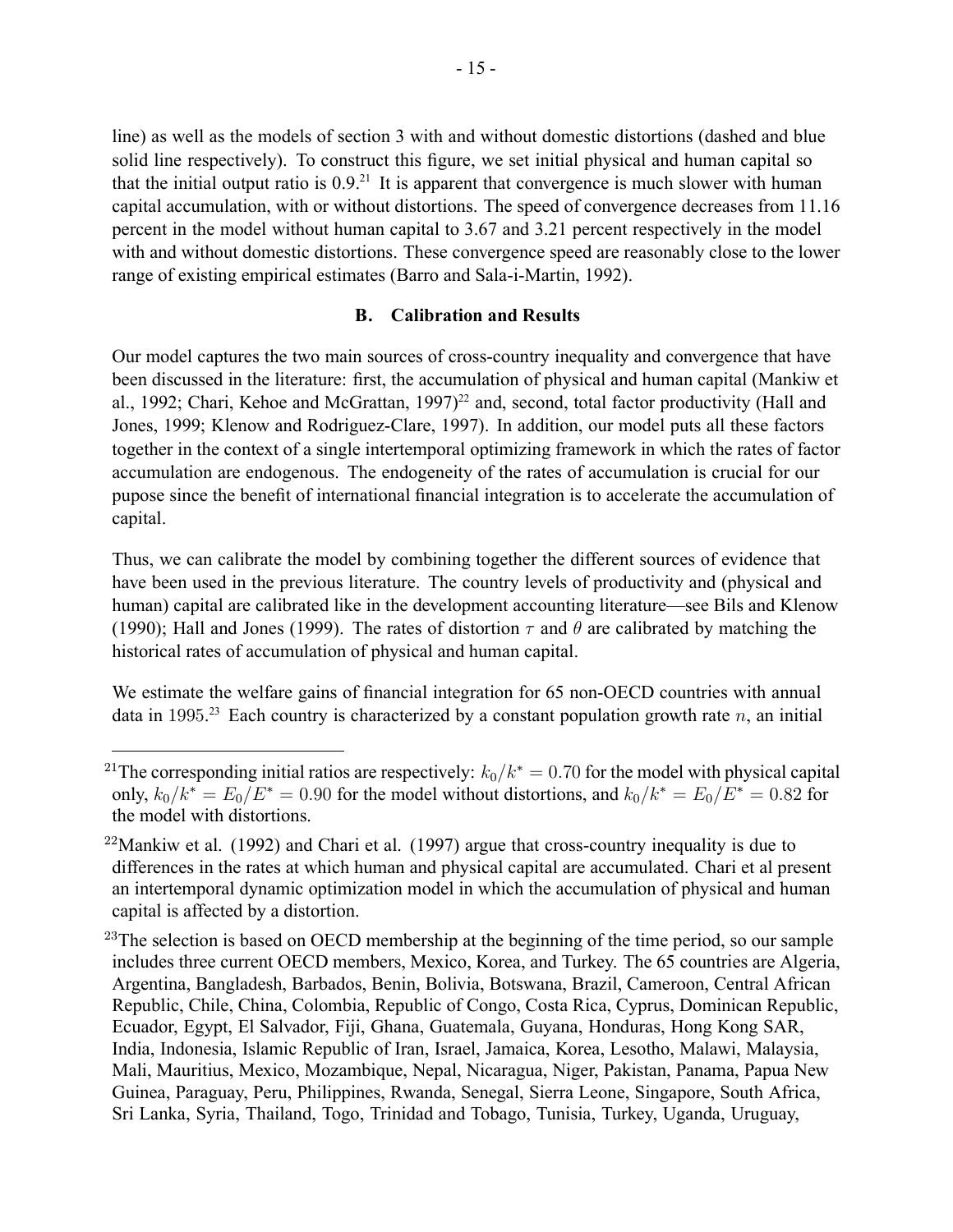level of capital per capita  $k_0$ , educational attainment  $E_0$  enrollment  $s_0$ , and a productivity path  $(A_t)_{t>0}$ . We measure *n* as the average rate of growth of the working age population between 1985 and 1995, where working age is defined as 15 to 64 years old. Data on total population and on the fraction of the population of age 15—64 is obtained from the 2002 *World Bank Development Indicators*.

The details of the calibration are presented in Appendix II. For human capital, we follow Hall and Jones (1999), and adopt a piecewise linear representation of the returns to schooling consistent with the empirical evidence in Psacharopoulos (1994). We construct estimates of the steady state and initial human capital, by the perpetual inventory method of Barro and Lee (1993). Briefly, we construct a measure of total educational attainment for people over age 25 using data on durations and educational attainment rates of primary, secondary and higher schooling. This provides a measure of  $E_0$  and of  $s_0$  in 1995. We assume further that  $s = 0$  and  $\bar{s} = 0.5$ .<sup>24</sup>

We construct measures of the initial capital stock  $k_0$  using investment rates from the Heston et al. (2002) Penn World Tables, Mark 6.1 (PWT) and a perpetual inventory method as in Bernanke and Gürkaynak (2001).<sup>25</sup> The productivity level of a given country in a given year 0 can then be derived from its stocks of human and physical capital, its output and the Cobb-Douglas relationship  $y_0 = (A'_0 h_0)^{1-\alpha} k_0^{\alpha}$ .

The capital wedge  $\tau$  and the schooling efficiency  $\theta$  were calibrated for each country as follows. We construct the conditional steady state of each country  $(\tilde{k}^*, E^*)$  by projecting forward the observed enrollment and investment rates. We then infer the values of  $\tau$  and  $\theta$  by fitting the steady-state accumulation rates and first-order conditions of the model to the country's conditional steady state. This assigns some of the differences in long-run output per capita to differences in physical and human capital accumulation rates.

One can then compute for each country the ratio of the capital installed in year 0 to the capital level that would prevail in the steady state,  $k_0/k_0^* = \tilde{k}_0/(A_0'\tilde{k}^*)$ . This capital ratio is a measure of the country's capital abundance conditional on human capital being at its long-run level  $(E_0 = E^*)$ . It is higher than 1 for the countries that have too much capital, and lower than 1 for

Venezuela, Zambia, and Zimbabwe.

<sup>&</sup>lt;sup>24</sup>The assumption that  $\bar{s}=0.5$  is consistent with the highest schooling enrollment rates observed in the data. It ensures that no country is constrained in steady state.

 $^{25}$ Hsieh and Klenow (2003) and Cohen and Soto (2002) argue that one should construct capital stocks using nominal investment rates instead of PPP investment rates, since poorer countries face systematically higher relative prices for investment goods. Higher nominal investment rates yield comparatively larger capital ratios when there are no distortions—since the equilibrium capital stock k<sup>∗</sup> remains unchanged—and similar capital ratios in the presence of distortions—since both k and  $k<sup>*</sup>$  are adjusted upwards. Using nominal investment rates, we estimate an average capital ratio of 0.63 with distortions and 0.49 without distortions. We find that the welfare gains are smaller. (The results are available upon request to the authors.)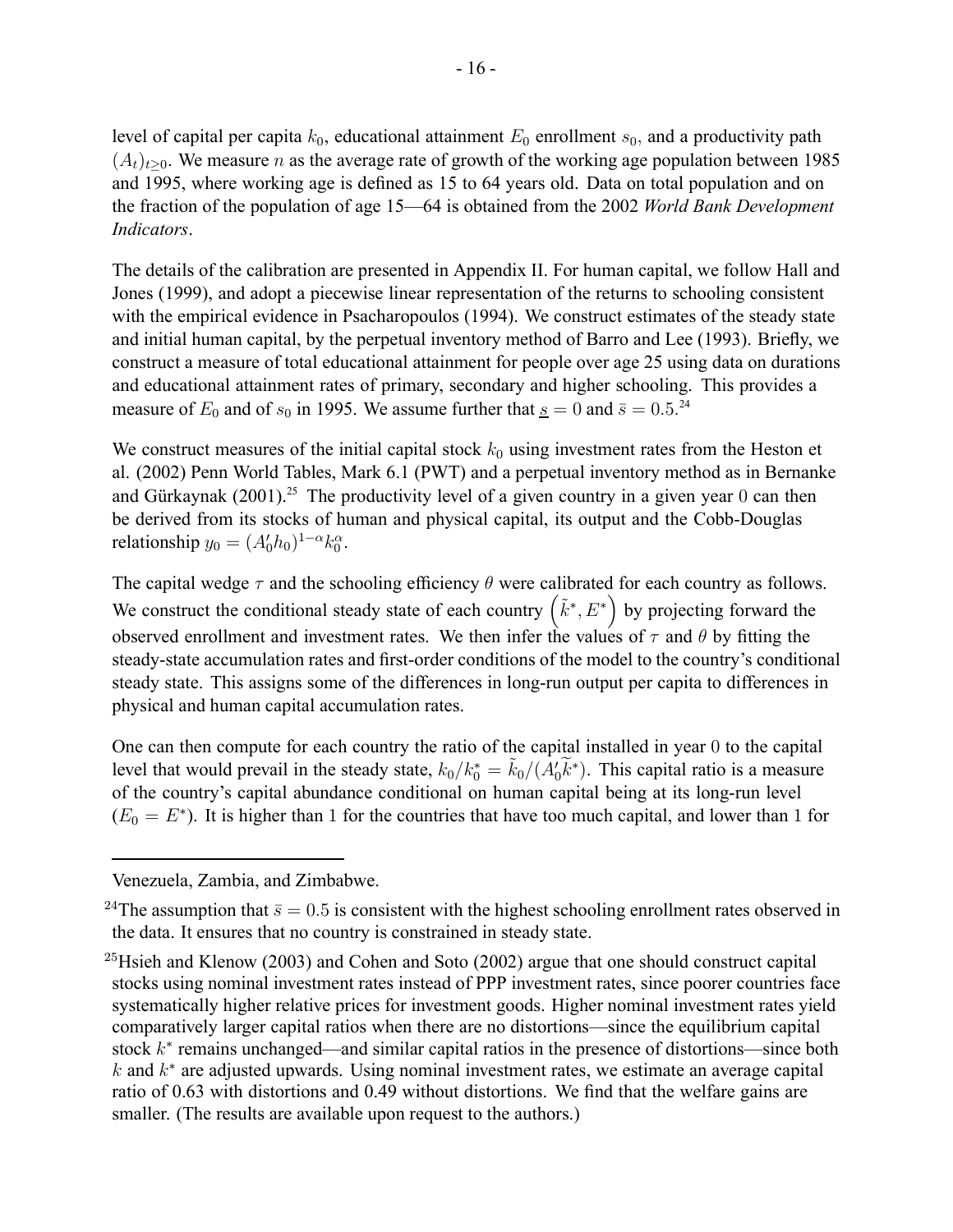the countries that have too little. Similarly, the ratio  $E_0/E^*$  measures the country's abundance in human capital relative to the long-run. Unlike physical capital, human capital cannot be imported and must be accumulated domestically by sacrificing labor.

Table 4 reports our estimates of relative human capital,  $E_0/E^*$ , as well as the projected steady-state attainment level E<sup>∗</sup> and the efficiency of the schooling system relative to the United States Table 5 reports our estimates of the capital ratio  $k_0/k_0^*$  together with the estimated capital wedge  $\tau$ .

We find that non-OECD countries are below their steady state, with an educational attainment ratio of 0.66 and a capital ratio of 0.67. It is noteworthy that the capital ratio, at 0.67, remains low on average. Our results do not indicate, as is sometimes presumed, that emerging economies will not benefit from financial integration because they are very close to their steady state. However, it is interesting to note that Latin America is very close to its steady state, and that Africa is above it. We find that given its low productivity and its high rate of distortion, Africa is capital-abundant. Most of emerging countries' capital gap is located in Asia, more specifically, in China and India.

The average schooling efficiency is 0.74, significantly below one, while the capital wedge is moderate but positive, equal to 7.7 percent. The capital wedge is negative for the high income non-OECD countries because our method interprets the very large average investment rates of countries like Singapore (41 percent) and Korea (37 percent) as evidence of an implicit subsidy to investment (-4.7 percent and -4.0 percent respectively). Conversely, Mozambique and Uganda, countries with the lowest average saving rates (2.9% and 3% respectively), are associated with a large capital wedge (40 percent and 46 percent respectively).

Table 6 reports the welfare gains. Non-OECD economies benefit, on average, to the tune of 1.39 percent of consumption from a complete financial liberalization.<sup>26</sup> This number is our benchmark estimate of the benefit of international financial integration for non-OECD countries. This gain is larger than in the simple model without human capital, which would predict a gain of 0.39 percent of consumption for a capital ratio of 0.67 (equivalent to a capital-output ratio of 1.99). That human capital increases the welfare gains from integration should not come as a surprise. Integration reduces the sacrifice in terms of current consumption required to accumulate a given level of human capital. By accelerating human capital accumulation, it increases domestic intertemporal labor income and reduces the intertemporal wedge between the domestic and foreign returns to capital. Indeed, we find that human capital multiplies the gains from integration by more than three.

 $^{26}$ The number for high income non-OECD countries is negative. This is so since the model with distortions does not satisfy the criteria of the first welfare theorem. Countries can be made worse off by international financial integration. Specifically, this happens when countries subsidize capital returns ( $\tau$  < 0). Capital inflows mean that the subsidy goes to foreign investors.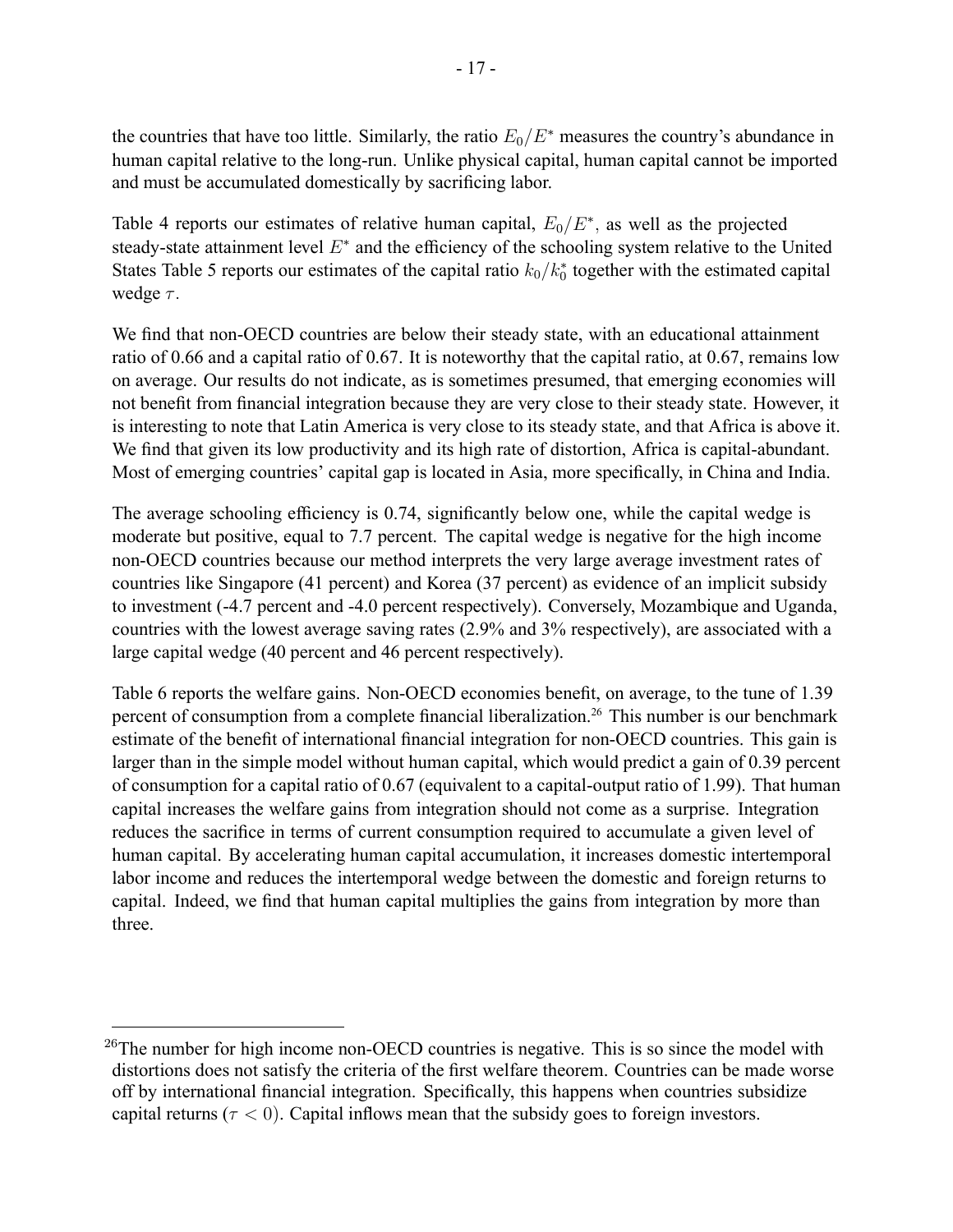## **C. Is It Large? Some Comparisons**

It is important to establish relevant points of comparison. After all, a welfare gain of 1.39 percent of consumption would be considered as significant in the literature estimating the benefits of international portfolio diversification or those of reducing taxes. This section proposes two other points of comparison that arise naturally in our model : first, the welfare gains from removing the distortions, and second, the benefit of a productivity catchup with the United States. We find that these gains are significantly larger than those from international financial integration. Taken at face value, this result could be taken as evidence that international financial integration yields relatively small gains. Another possible interpretation of our results is that international financial integration *could* yield large welfare gains, but only, in our metrics, if it reduced domestic distortions or increased domestic productivity, through indirect channels that are not in the standard neoclassical framework.

Table 7 reports the welfare gain from removing the distortions on physical and human capital accumulation, i.e., of setting  $\theta$  to  $\theta_{us}$  and  $\tau$  to zero. Under autarky, the gain amounts to 32 percent of permanent consumption in the average non-OECD country. Unsurprisingly, the gain is larger in poorer countries, where the distortions are larger. The gains from removing the distortions are even larger under financial integration (40 percent in average), since other things equal, removing the distortions magnifies the countries' initial level of capital scarcity by raising their steady state levels of physical capital.

Another natural benchmark of comparison is the welfare benefit of an increase in domestic productivity. Clearly, the assumption that relative productivity remains constant is extreme and unrealistic. Figure 4 reports the change in relative productivity  $A'_0/A'^{us}_0$  for non-OECD countries between 1960 and 1995.<sup>27</sup> While many developing countries fell behind in terms of relative productivity, a number of countries —such as Singapore, Hong Kong SAR, Mauritius, Cyprus, Israel, Korea—experienced a drastic improvement in productivity. These countries reduced their productivity gap with the United States by more than 25 percent over that time period, and by as much as 113% percent for Singapore. We now evaluate the welfare gains from such productivity catch-up.

To do so, we create "synthetic countries" for each line in Table 7. These are obtained by averaging output and capital per capita, investment rates, educational attainment, enrollment and population growth rates. For each representative country, we assume that productivity converges partly toward the world technology frontier (here, the United States) according to

$$
\frac{A'_t}{A'^{us}_t} = \frac{A'_0}{A'^{us}_0} + x\frac{t}{35} \left(1 - \frac{A'_0}{A'^{us}_0}\right)
$$
(9)

in the first 35 years ( $t < 35$ ), after which the growth rate in productivity goes back to the U.S. level. The variable  $x$  represents the convergence in productivity expressed as a fraction of the

 $27$ The figure only includes 60 countries. No data on human capital are available as of 1960 for Benin, China, Republic of Congo, Egypt, and Rwanda.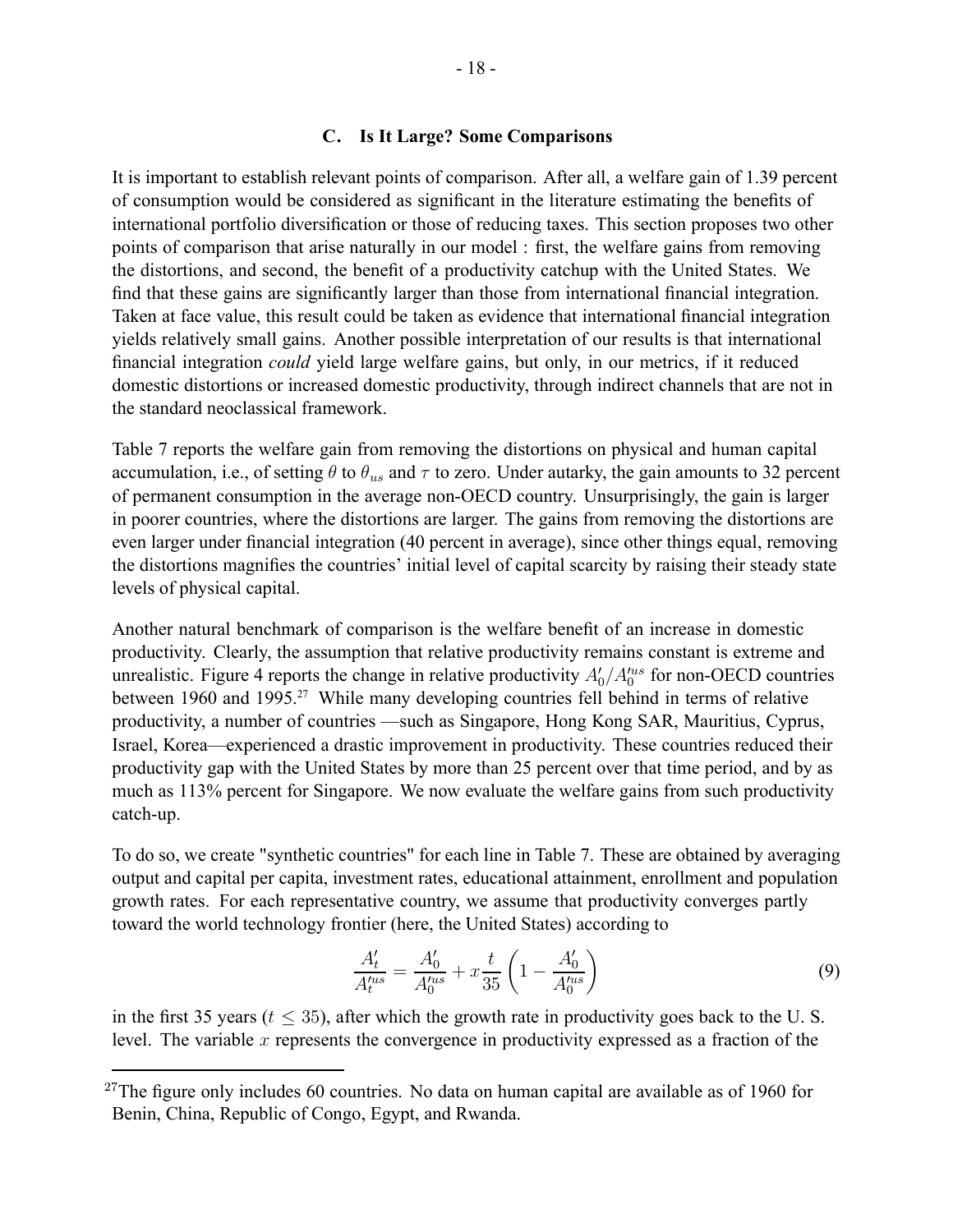original productivity gap. The case  $x = 0$  corresponds to no-convergence, and  $x = 1$  corresponds to full convergence in 35 years.

Table 8 reports relative productivity in 1995, as well as the welfare gains from productivity catch-ups of 25 percent and 100 percent under financial integration and financial autarky. As a reference, the table also reports the welfare gains from financial integration without catchup.<sup>28</sup> Developing countries are much less productive than the United States, with an average relative productivity of 0.27, that increases with income. In that context, we find that the gains from a productivity catch-up are very large. Under financial autarky, a 25 percent reduction in the productivity gap yields welfare gains of 44 percent of annual consumption on average. These gains jump to 161 percent of consumption if the country completely catches up with the United States in terms of productivity. These gains are even larger under financial integration, again because the catchup increases the capital scarcity of the country (51 and 203 percent, respectively).

Thus, the gains from international financial integration are dwarfed by the potential gains from policies that aim at reducing the domestic level of distortion or increasing domestic productivity. One could argue, however, that opening the capital account is one of these policies. For example, a country could "import" foreign productivity through FDI (Borensztein, de Gregorio, and Lee, 1998), or the discipline induced by free capital mobility could induce the government to reduce the level of domestic distortions (Gourinchas and Jeanne, 2002). These indirect channels are not in the textbook neoclassical framework, in which productivity and distortions as exogenous to international financial integration, but they might be important in the real world.

From this perspective, another interpretation of our results is that international financial integration *could* yield large gains *if* it reduced the gap between developing countries and advanced countries in terms of distortions and productivity through non-neoclassical channels. As shown in Table 8, assuming that integration results in a 25 percent productivity catchup with the United States would multiply the welfare gains by a factor fifty, from 1 to 51 percent. But more than four fifths of these gains (44 percent out of 51 percent) would come from the productivity increase itself, and not from capital flows per se. Even in that scenario, increasing the size of capital inflows contributes relatively little to the improvement in well-being.

# **D. Prosperity and Capital Mobility: Development Accounting**

What are the implications of our analysis for the world income distribution and for economic convergence between developing and developed countries? In principle, international financial integration could accelerate convergence in GDP per capita by raising the stock of physical capital and by stimulating the accumulation of human capital in less developed countries. The small size of the welfare gains suggests, however, that international financial integration does not significantly reduce the very large gaps between developing and developed countries.

<sup>&</sup>lt;sup>28</sup>The difference between the estimates in the first column of Table 8 and those in Table 6 is the difference between the welfare gain of the average and the average of the welfare gains. In practice, the difference is not very large.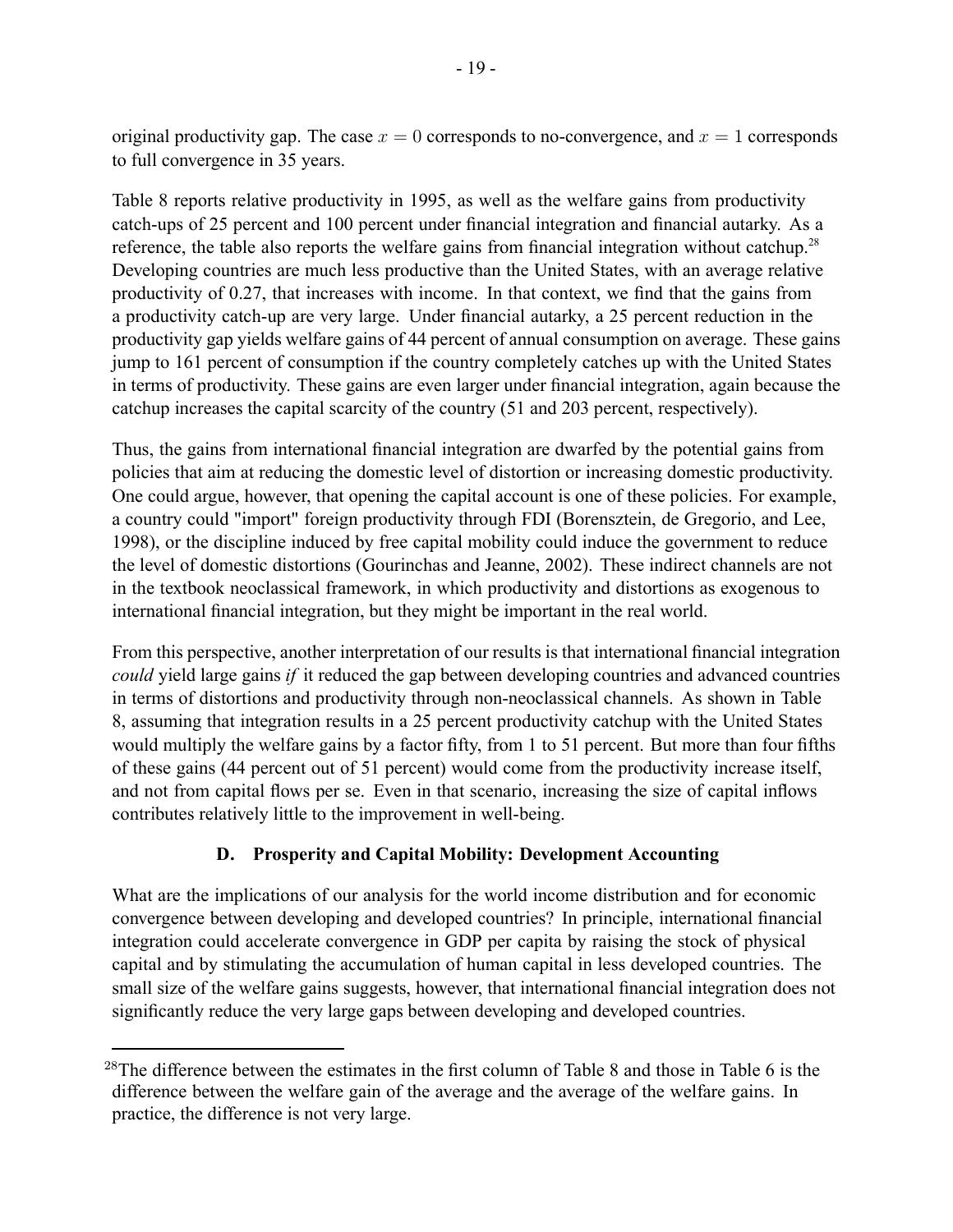Consider a country like Bangladesh. According to our calculations, although Bangladesh's output per capita would increase by 26 percent if it opened its capital account completely and foreign capital were free to rush in, it would still represent only about 7 percent of United States output per capita. Perhaps this should not come as a surprise, once we realize that the gross investment rate in Bangladesh has been only 9.46 percent from 1985 to 1995, that the implicit distortion on real returns to capital is 16 percent, and the education efficiency of Bangladesh relative to the United States stands at 0.72. In other words, financial integration would only bring Bangladesh much faster to a much impoverished steady state.

According to this interpretation, the difference between industrialized and emerging economies is *not* that the latter start with a large capital deficit that can be filled by capital inflows but rather that they are converging toward a much lower level of income. Although capital account opening can accelerate this convergence, the welfare benefit appears small when compared to the long-run inequality resulting from long run cross-country differences in productivity or distortion levels. This interpretation does not imply that countries are close to their steady state. Rather, their distance to the steady state, even though it might seem large in absolute, explains a relatively small part of the cross-country inequality in GDP per capita.

We develop this intuition by providing a decomposition of the gap in GDP per capita between advanced and developing countries. This decomposition is closely related to the decompositions of world inequalities that have been developed in the recent literature on "development accounting" (see Caselli (2003)). The main difference is that our decomposition is rooted in an intertemporal optimization model that nests four sources of cross-country inequality: a distortion in the accumulation of physical capital, another distortion for human capital, productivity differences, and the distance to the steady state. The last factor has not been measured in the development accounting literature, which generally takes a static perspective on cross-country inequality.<sup>29</sup>

Consider then, the ratio between a country's income per capita in some reference year—say 1995—and the steady-state income per capita in the United States:  $y_0/y_0^{*,us}$ . We can think of economic development as a process that increases this ratio by raising the standards of living in emerging countries  $(y_0)$  towards their steady-state levels in the developed world  $(y_0^{*us})$ .

A key question for economic development consists in identifying the sources of the gap in GDP per capita between developing and advanced countries. Does this gap reflect the fact that emerging countries are far away from their steady state? Does it reflect a lack of domestic saving, possibly caused by a high capital wedge? Does it reflect high distortions or low returns in the accumulation of human capital? Or does it reflect low domestic productivity? To answer these questions, we

 $^{29}$ For example, Hall and Jones (1999) decompose relative output per worker into a relative capital, relative human capital and relative productivity term. Implicitly, their method includes a relative convergence gap term (the ratio of the convergence gap relative to the U. S. convergence gap) that is allocated between the capital-output component and human capital components. Jones (1997) decomposes steady state relative output into its capital and productivity gap components. His focus on steady state output excludes a convergence term.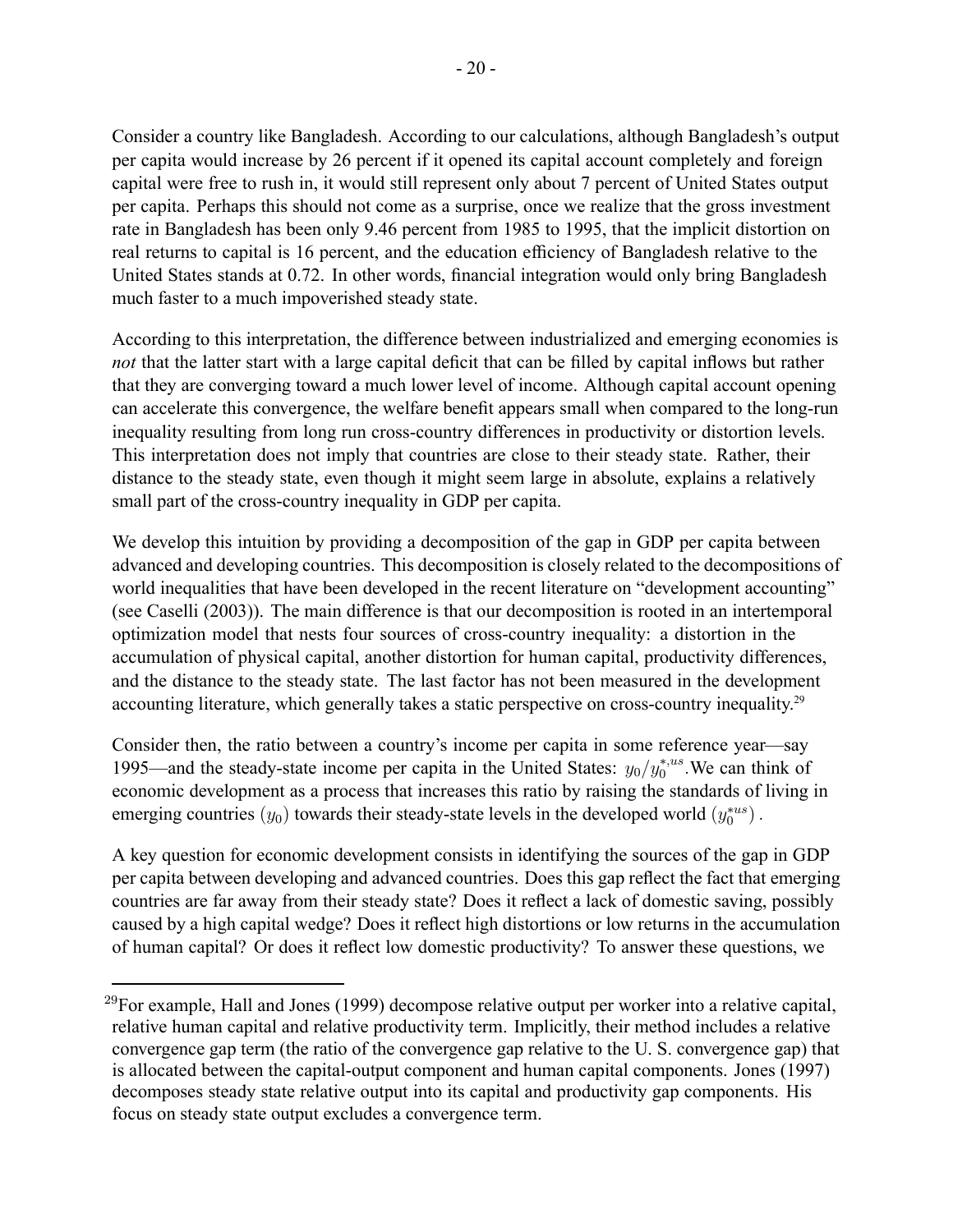decompose the development ratio into three components as follows:

$$
\frac{y_0}{y_0^{*,us}} = \frac{\tilde{y}_0}{\tilde{y}^*} \cdot \frac{\tilde{y}^*}{\tilde{y}^{*,us}} \cdot \frac{A_0'}{A_0^{us'}},\tag{10}
$$

where  $\tilde{y}$  denotes output per efficient unit  $(y/A')$ .

The first term reflects the fact that the country has not yet converged to its steady state. We refer to this term as the *convergence ratio*. This ratio converges to 1 over time, more quickly under financial integration than under autarky.

The second term reflects the cross-country differences in the efficiency of (physical and human) capital accumulation. We call it the *distortion ratio*. It can be further decomposed into a physical capital and human capital components. Countries with a small distortion ratio are poor because their domestic capital markets are distorted and/or because their human capital accumulation technology is very inefficient.

The third term in equation (10), the *productivity ratio*, reflects differences in productivity between the domestic country and the United States that are not accounted for by human capital. Countries with a low productivity ratio are poor because they have a lower productivity than the United States after controlling for human capital.

Table 9 reports summary development accounting statistics for each component in equation (10), in 1995. The first column reports the development ratio. It is small, with non-OECD countries at only 11 percent of the U. S. steady state income per capita. The second, fifth, and sixth columns report, respectively, the convergence, distortion and productivity ratios. Columns three and four further decompose the distortion ratio into its physical and human capital components. It is immediate that while the contribution of the convergence ratio is substantial (0.73), it accounts for a small fraction of the development ratio compared with the distortion (0.53) and productivity (0.27) ratios. These numbers imply that even with full convergence—so that the convergence ratio would be equal to one—the development ratio would still equal only 0.14 (0.53\*0.27) of the United States steady state. Looking at the components of the distortion ratio, it is also apparent that differences in schooling efficiency (0.63) account for a larger share than differences in investment rates (0.83).

To summarize, if capital mobility simply brings faster conditional convergence, it will not succeed in closing the gap between poor and rich countries. Differences in standards of living arise mostly from differences in productivity and human capital, especially for the poorest countries.

Figure 5 presents additional evidence on the role of the convergence gap. In each panel, the horizontal axis reports the log development ratio  $\ln(y_0/y_0^{*,us})$  against the log of each component in Table 9. As the figure makes clear, the convergence ratio is the only component that is not positively correlated with the development ratio.<sup>30</sup> In other words, while the poorest countries in

<sup>&</sup>lt;sup>30</sup>An OLS regression yields a significant coefficient of -0.08 and an  $\bar{R}^2$  of 0.11.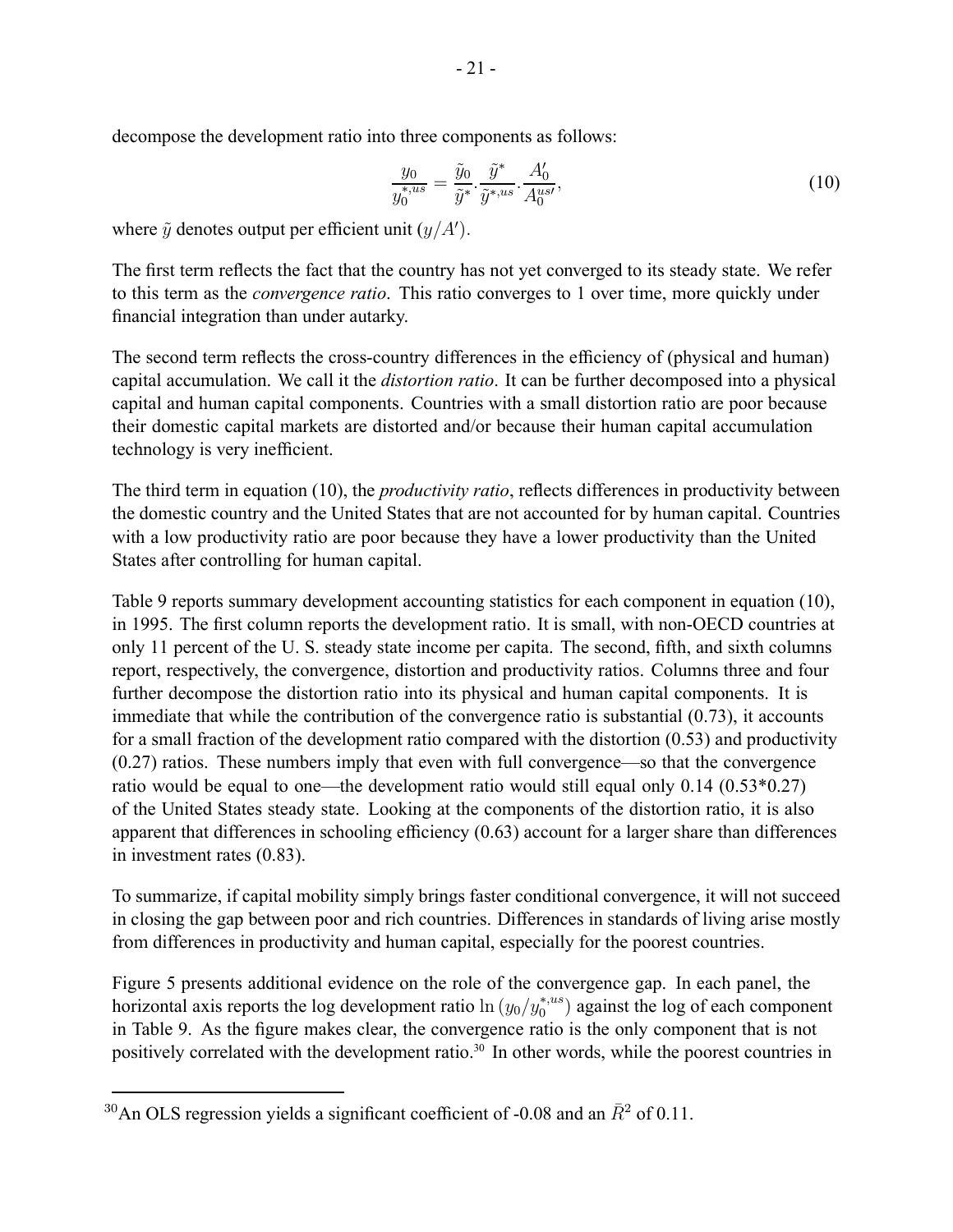our non-OECD sample are, on average, those with the lowest productivity and the highest rates of distortion, there is no evidence that they are further away from their steady state than the richest non-OECD countries.

## **IV. CONCLUSION**

This paper's main finding is that developing countries do not benefit greatly from international financial integration in a calibrated neoclassical growth model. We believe that this finding provides a useful theoretical benchmark for research on financial globalization. We conclude this paper by outlining what constitute, in our view, the most significant implications of our results for this research agenda.

First, our findings have implications for the recent debate on reforming the "international financial architecture." A commonly held view is that capital flows to developing economies are excessively low, and that the international financial architecture should be designed so as to increase the access of developing countries to the international financial market. This paper suggests that even if capital flows were below the efficient level because of *international* credit rationing, the potential gains from mitigating this inefficiency might be quite moderate. Countries have much more to gain from upgrading their domestic engines of growth and development (for example, by relaxing *domestic* credit rationing) than from attracting larger quantities of foreign capital.<sup>31</sup> The question is whether and how international financial integration affects the domestic development process, in one way or another.

There are various economic channels through which a developing financially open country could "import" foreign productivity (Prasad, Rogoff, Wei, and Kose, 2003). First, international financial integration could increase the productivity of developing economies by allowing inflows of foreign direct investment (FDI) in industries where foreign firms enjoy a productivity advantage.<sup>32</sup> One sector that deserves special emphasis and separate consideration in this regard, is banking. In this case, the superior efficiency of foreign banks in allocating domestic saving, or the competition they introduce in the domestic financial system, could accelerate domestic financial development and result in efficiency gains in the whole economy (Levine, 1996; Rajan and Zingales, 2003). This channel comes with important policy implications, since it would imply that the capital flows that need to be preserved are FDI, and not necessarily credit flows.

There are also more indirect channels through which international financial integration could affect the policies and governance of less developed countries. Opening the capital account could signal the quality of future policies (Bartolini and Drazen, 1997) or enhance the domestic

 $31$ Of course, a country that increases its productivity also makes itself more attractive to foreign investors. Our claim is that a country benefits much more from the productivity increase itself than from the resulting capital inflows.

 $32$ See Borensztein et al. (1998) and Carkovic and Levine (2002) for evidence (and opposite conclusions) on the impact of FDI on growth.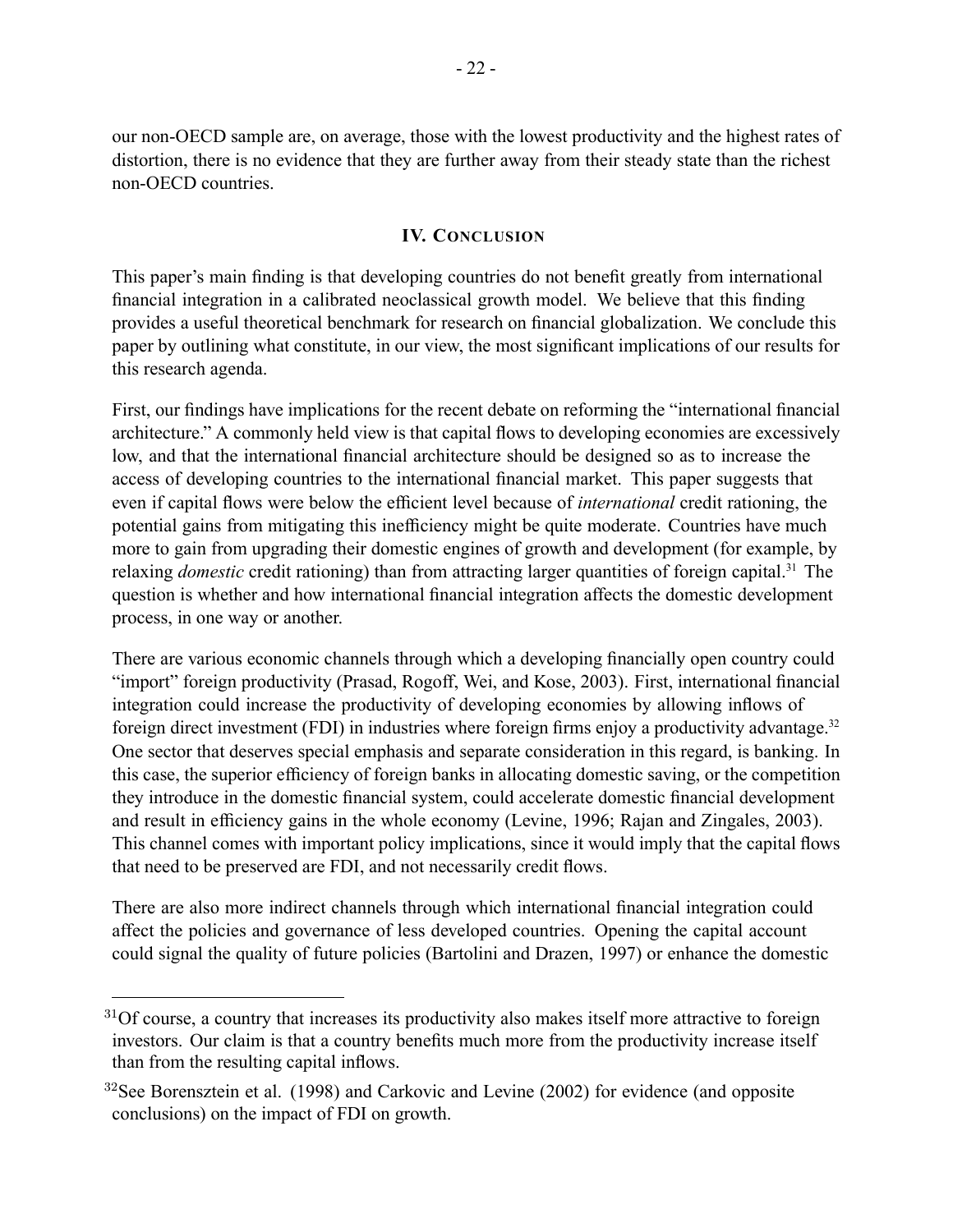government's commitment to good policies. International financial integration induces countries to have good governance and a high level of transparency in order to attract foreign investors *ex ante*, and to maintain these good policies *ex post* in order to avoid a capital flight (Gourinchas and Jeanne, 2002). On the other hand, it has been argued that far from inducing discipline, the disruption induced by volatile capital flows could have deleterious effects on domestic institutions, policies, and growth.

This paper has little to say on these channels since they are not in the textbook neoclassical growth model. The main message of this paper, in this regard, is that "the truth is elsewhere": *if* international financial integration has a large impact on the welfare of developing countries, it must be through channels that are not in the textbook model. This impact would occur, furthermore, mainly because of the indirect effects of integration, not because of the international reallocation of capital that the textbook model focuses on. In other words, one might have to leave the comfort of welfare theorems, and open the Pandora's box of development economics in order to really understand the benefits and costs of international financial integration for developing countries.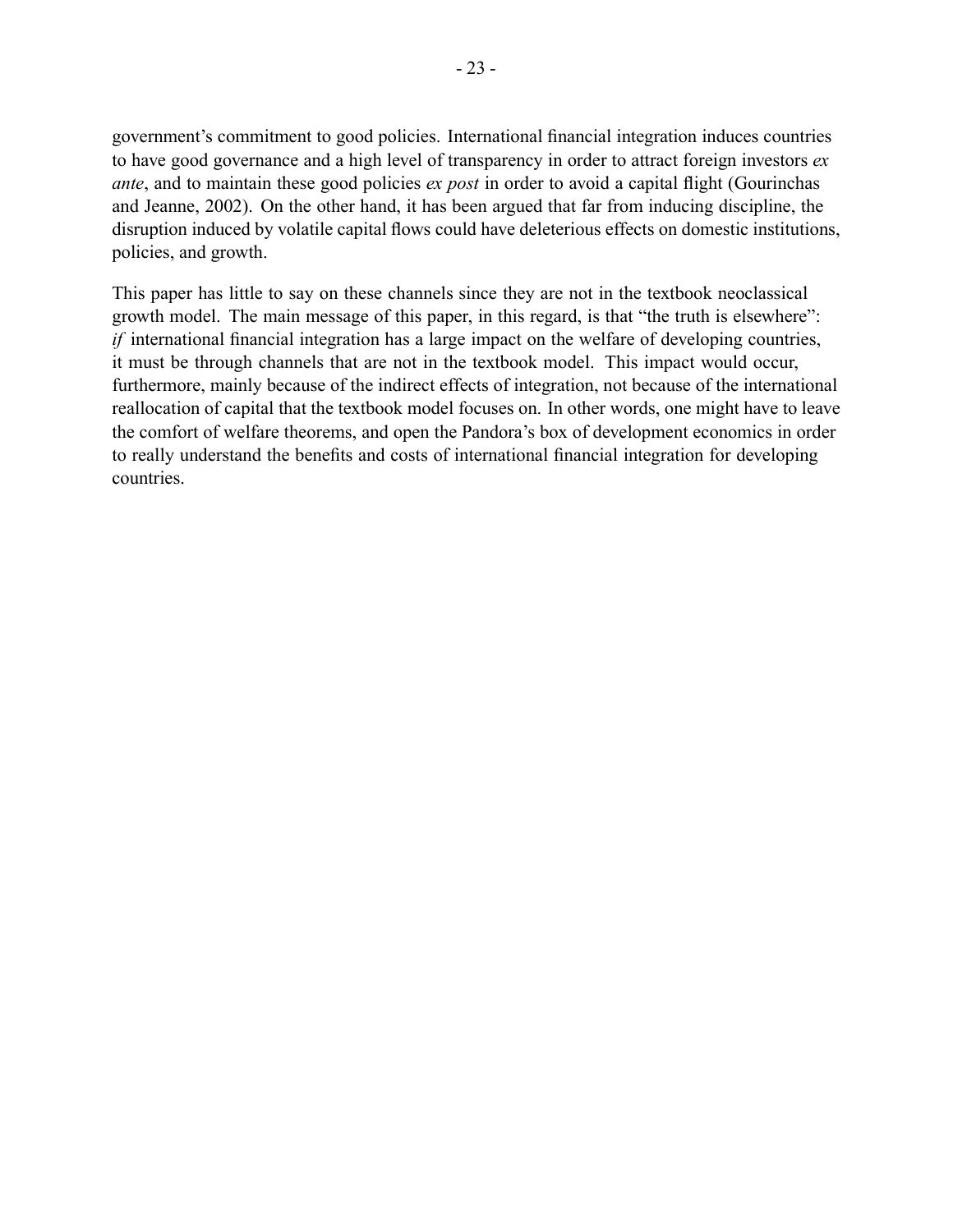## **THE MODEL WITH HUMAN CAPITAL**

This appendix presents the model with accumulation of human and physical capital.

#### **A. Assumptions**

- 1. The domestic economy produces a single homogenous good according to:  $Y_t$  =  $K_t^{\alpha}$   $(A_t^{\prime} H_t)^{1-\alpha}$  where  $A_t^{\prime}$  grows at a constant rate  $g^*$ .
- 2. Human capital-augmented labor satisfies:  $H_t = e^{\phi(E_t)} L_t$ .
- 3. The representative firm in the economy acts competitively on factor markets. Assuming that physical capital depreciates at rate  $\delta_k \geq 0$ , factor prices satisfy:

$$
R_t = \alpha \left(\tilde{k}_t/h_t\right)^{\alpha - 1} + 1 - \delta_k \tag{A-1a}
$$

$$
w_t = (1 - \alpha) \left(\tilde{k}_t / h_t\right)^{\alpha}, \tag{A-1b}
$$

where  $R_t$  denotes the domestic gross real interest rate,  $w_t$  the normalized wage per efficiency unit of labor, and  $k = k/A'$ .

4. The representative domestic agent is infinitely lived and has time separable preferences defined over sequences of consumption per capita  ${c_s}_{s=t}^{\infty}$ :

$$
U_t = \sum_{s=t}^{\infty} \beta^s N_s u(c_s), \qquad (A-2)
$$

where  $u(c) \equiv (c^{1-\gamma} - 1) / (1 - \gamma)$ , and  $u(c) = \ln(c)$  when  $\gamma = 1$ .

5. Human capital accumulation depends upon the fraction of time devoted to education,  $s_t$ , according to

$$
E_{t+1} = (1 - \delta_e) E_t + \theta s_t, \tag{A-3}
$$

where  $0 < s \leq s_t \leq \bar{s} < 1$ . We adopt  $\bar{s} = 0.5$  and  $s \leq 0$ .

- 6. Labor market clearing imposes  $L_t = (1 s_t) N_t$ .
- 7. There are two financial assets: the domestic capital stock  $k_t$  and a riskless foreign bond  $b_t$ that pays a constant gross world interest rate  $R^*$ , equal to the inverse of the growth-adjusted discount factor:  $g^*{\gamma/\beta}$ .
- 8. Investment in domestic capital is implicitly disorted at rate  $\tau$ , so that the private return to domestic capital is  $(1 - \tau) R_t$ . The implicit rents generated by the distortion,  $Z_t \equiv \tau R_t K_t$ , are rebated in a lump-sum fashion to the representative agent.
- 9. The (normalized) flow budget constraint of the household is

$$
ng^* \left(\tilde{k}_{t+1} + \tilde{b}_{t+1}\right) = R^*\tilde{b}_t + (1 - \tau) R_t \tilde{k}_t + w_t h_t + \tilde{z}_t - \tilde{c}_t.
$$
 (A-4)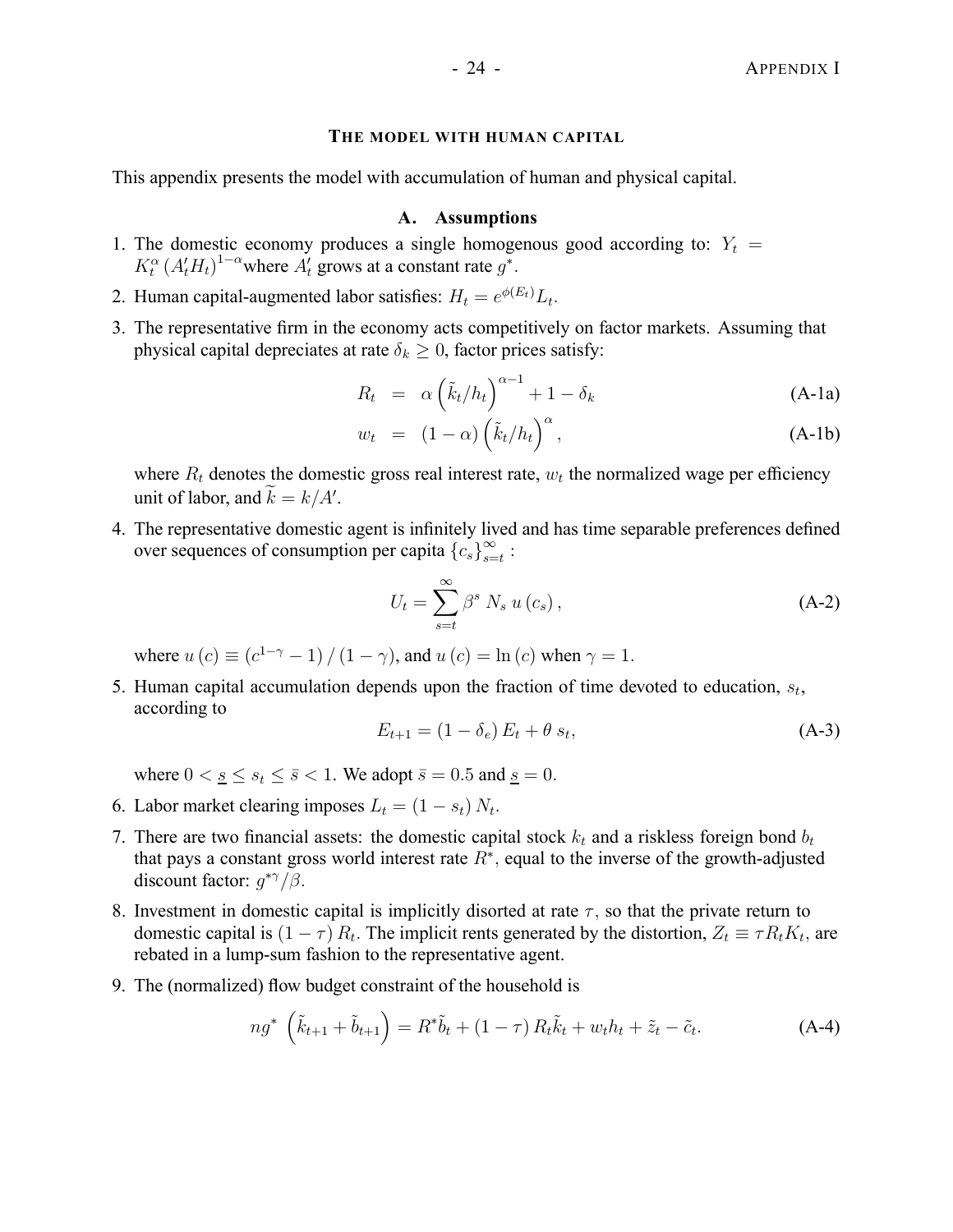#### **B. Steady State**

Under these assumptions, physical and human capital converge to steady state values that are independent of the capital account regime, and satisfy $33$ 

$$
s^* = 1 - \frac{\frac{R^*}{ng^*} + \delta_e - 1}{\theta \phi'(E^*)}
$$
 (A-5a)

$$
E^* = \frac{\theta}{\delta_e} s^* \tag{A-5b}
$$

$$
h^* = (1 - s^*) e^{\phi(E^*)}
$$
 (A-5c)

$$
\tilde{k}^* = \left(\frac{s_k(\tau)}{\delta_k + n.g^* - 1}\right)^{1/1 - \alpha} h^*,
$$
\n(A-5d)

where

$$
s_k(\tau) = \alpha \cdot \frac{\delta_k + n \cdot g^* - 1}{\delta_k + R^* / (1 - \tau) - 1}
$$
 (A-6)

is the domestic steady state investment rate for an economy with capital wedge  $\tau$ .

### **C. Financial Autarky**

Under financial autarky, the economy must accumulate capital domestically  $(\tilde{b}_t = 0$  for all  $t \ge 0)$ . The Bellman equation associated with the consumer program is

$$
v\left(\tilde{k}_t, E_t\right) = \max_{\{\tilde{c}_t, s_t\}} u\left(\tilde{c}_t\right) + \frac{n g^*}{R^*} v\left(\tilde{k}_{t+1}, E_{t+1}\right)
$$
\n
$$
s.t. \ n g^* \tilde{k}_{t+1} = (1 - \tau) R_t \tilde{k}_t + w_t h_t + \tilde{z}_t - \tilde{c}_t
$$
\n
$$
E_{t+1} = (1 - \delta_e) E_t + \theta s_t
$$
\n
$$
h_t = (1 - s_t) e^{\phi(E_t)}
$$
\n
$$
\underline{s} \leq s_t \leq \bar{s} ; k_t \geq 0
$$
\n
$$
k_0, E_0 \geq 0 \text{ given,}
$$
\n
$$
(P)
$$

where  $v\left(\tilde{k}_t, E_t\right) = U_t\left(\tilde{k}_t, E_t\right) / A_t'^{1-\gamma} N_t$  denotes the normalized welfare function. In the log case, we define  $v\left(\tilde{k}, E\right) = \left(U\left(\tilde{k}, E\right) - \ln\left(A'\right) / \left(1 - n\beta\right)\right) / N.$ 

A competitive equilibrium consists of (1) a consumption function  $\tilde{c}(\tilde{k}, E)$ , an education policy s  $(\tilde{k}, E)$  and a welfare function  $v(\tilde{k}, E)$  that solves the consumer problem (P) given the domestic real interest R and wage w; (2) factor prices that satisfy equation (A-1); (3) markets that clear.

<sup>&</sup>lt;sup>33</sup>We assume that  $1 - \bar{s} \le \frac{\frac{R^*}{ng^*} + \delta_s - 1}{\theta \phi'(E^*)}$  $\frac{g^{*+0.5-1}}{\theta \phi'(E^{*})} \leq 1 - s$ . Equations (A-5) are obtained as the steady state solution to (A-7).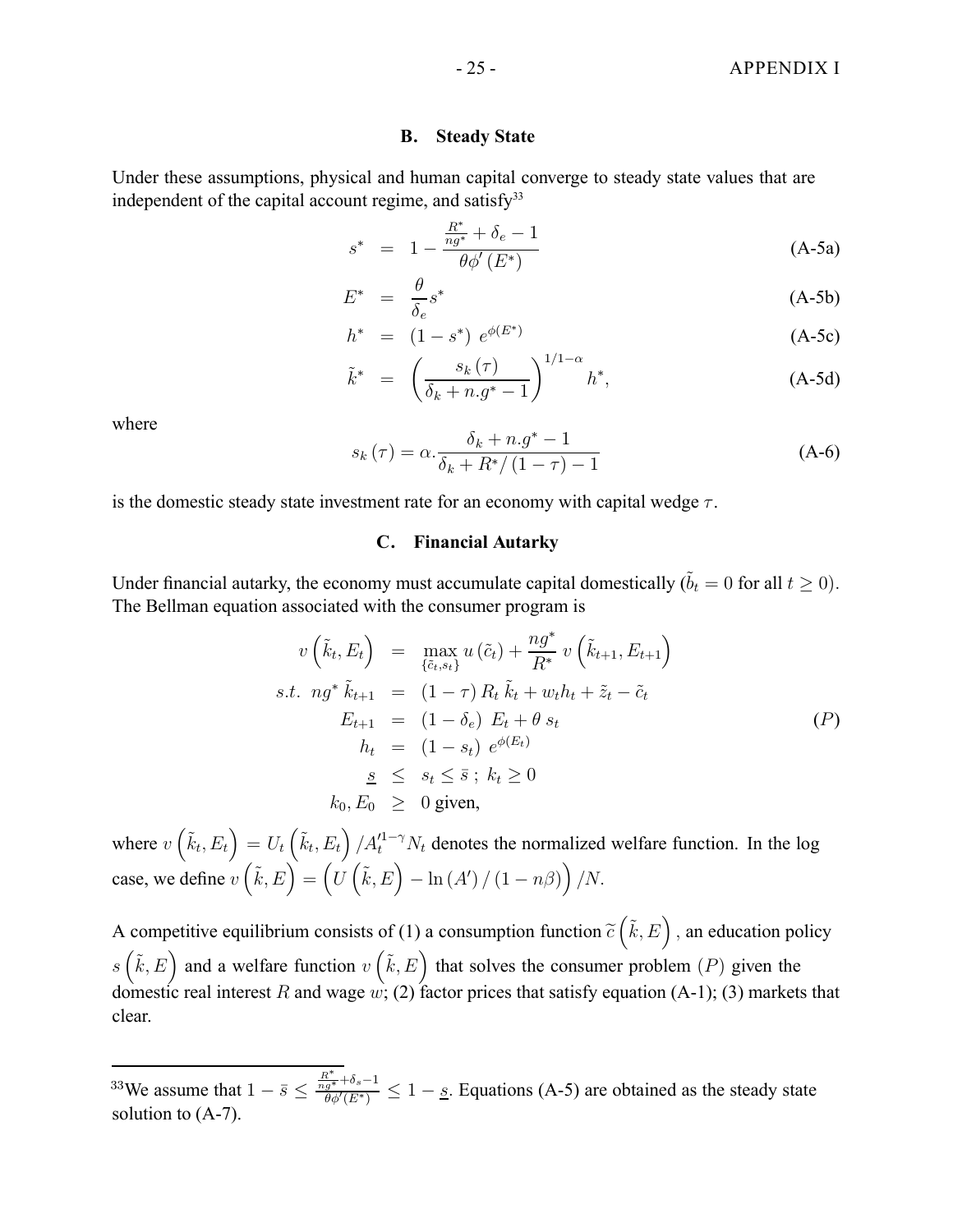The first order conditions are

$$
\tilde{c}_t^{-\gamma} = \frac{1}{R^*} v_k \left( \tilde{k}_{t+1}, E_{t+1} \right) \n\frac{1}{R^*} v_k \left( \tilde{k}_{t+1}, E_{t+1} \right) w_t e^{\phi(E_t)} = \frac{n g^*}{R^*} v_E \left( \tilde{k}_{t+1}, E_{t+1} \right) \theta - \bar{\mu}_t + \underline{\mu}_t,
$$

where  $\bar{\mu}_t$ , resp.  $\mu_t$  are the Lagrange multiplier associated with the constraints  $s_t \leq \bar{s}$  and  $s \leq s_t$ respectively.

Using the envelope conditions, the equilibrium conditions for consumption and education can be written (for an interior solution):

$$
\tilde{c}_t^{-\gamma} = \frac{(1-\tau) R_{t+1}}{R^*} \tilde{c}_{t+1}^{-\gamma}
$$
\n
$$
\tilde{c}_t^{-\gamma} w_t e^{\phi(E_t)} = \frac{n g^*}{R^*} \tilde{c}_{t+1}^{-\gamma} w_{t+1} e^{\phi(E_{t+1})} [\phi'(E_{t+1}) (1 - s_{t+1}) \theta + 1 - \delta_e].
$$
\n(A-7)

The first equation is the standard Euler equation for the intertemporal allocation of consumption.

The second equation characterizes the optimal intertemporal allocation of education. To understand the intuition behind this equilibrium condition, consider the following experiment. Suppose that at time t the household decides to increase the fraction of time devoted to education by  $\Delta s_t$ . At time  $t + 1$ , it adjusts education to revert to the optimal plan by time  $t + 2$ . The increase in education today reduces efficient labor supply by  $e^{\phi(E_t)}\Delta s_t$ . This implies a decline in current income of  $w_t e^{\phi(E_t)} \Delta s_t$  and a marginal utility loss of  $\tilde{c}_t^{-\gamma} w_t e^{\phi(E_t)} \Delta s_t$ . This is the left hand side of the equilibrium condition. At time  $t + 1$ , educational attainment equals  $E_{t+1} + \theta \Delta s_t$ . This increases efficient labor supply by  $e^{\phi(E_{t+1})}(1 - s_{t+1}) \phi'(E_{t+1}) \theta \Delta s_t$ . To revert to the optimal plan by  $t + 2$ , education needs to be adjusted by  $-\Delta s_t (1 - \delta_e)$ . This increases current hours by  $e^{\phi(E_{t+1})} (1 - \delta_e) \Delta s_t$ . Adding these two terms, multiplying by the wage  $w_{t+1}$  and the marginal utility of wealth  $\tilde{c}_{t+1}^{-\gamma}$  and discounting back to today at rate  $ng^*/R^*$ , gives the marginal utility gain on the right hand side of the equilibrium condition.

One can verify that the log-linearized dynamic system admits two eigenvalues outside the unit circle and is saddle-point stable. Starting from  $\tilde{k}_0$  and  $E_0$  the economy evolves along the stable arm of the dynamic system in  $(\tilde{c}, s, \tilde{k}, E)$  and converges towards  $(\tilde{c}^*, s^*, \tilde{k}^*, E^*)$ .

We solve numerically this dynamic system for equilibrium consumption rules  $\tilde{c}(\tilde{k},E)$  and education rule  $s(\tilde{k}, E)$  as well as the derivative of the value function  $v_E(\tilde{k}, E)$ , on a grid  $(\tilde{k}_i, E_j)$ around the steady state  $(\tilde{k}^*, E^*)$ .

Denote  $U_{aut}(\tilde{k}_0, E_0)$  the welfare of the representative agent with initial capital  $\tilde{k}_0$  and human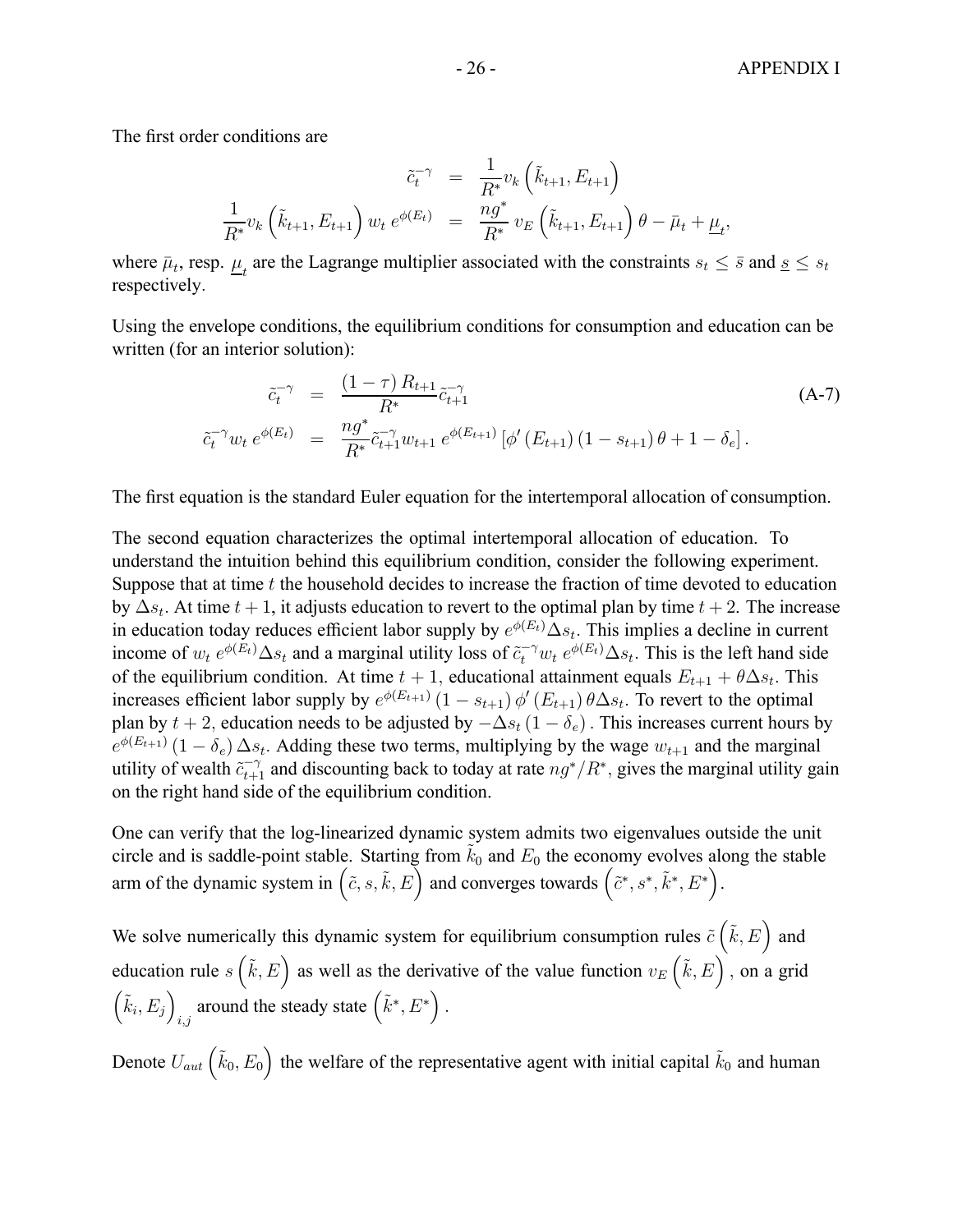capital  $E_0$ . By assumption,  $U_{aut}\left(\tilde{k}_0, E_0\right) = v\left(\tilde{k}_0, E_0\right) A_0'^{1-\gamma}$ .<sup>34</sup>

## **D. Financial Integration**

Assume now that the economy integrates itself financially with the rest of the world at time 0. Assume the economy is sufficiently small so as not to influence the world interest rate  $R^*$ . The consumer program is the same as  $(P)$ , except that the closed-economy domestic budget constraint is replaced by an equality between the domestic and foreign returns to capital,  $R_t = R^*/(1 - \tau)$ .

Equating domestic and foreign returns to capital pins down the ratio of physical to human capital-augmented labor input:

$$
\tilde{k}_t = \left(\frac{s_k(\tau)}{\delta_k + ng^* - 1}\right)^{1/1 - \alpha} h_t
$$
\n
$$
\equiv \omega(\tau) h_t,
$$
\n(A-8)

and the constant domestic wage  $w = (1 - \alpha) \omega (\tau)^{\alpha}$ .

Equation (A-8) implies that capital flows are determined by the ratio of physical to human capital, not by the amount of capital relative to steady state.

Since the world interest rate equals the growth-adjusted discount rate, consumption also jumps to a constant level, consistent with the intertemporal budget constraint:

$$
\tilde{c} = (R^* - ng^*) \left( k_0 + \frac{\chi(\tau)}{R^*} \sum_{t=0}^{\infty} \left( \frac{n g^*}{R^*} \right)^t h_t \right), \tag{A-9}
$$

where  $\chi(\tau) = (1 - \alpha (1 - \tau)) \omega(\tau)^{\alpha} + \tau (1 - \delta_k) \omega(\tau)$ .  $\chi(\tau) h_t$  represents labor income net of transfers.

This consumption level differs from the steady state autarky consumption  $\tilde{c}^*$ . Subtracting  $\tilde{c}$  from  $\tilde{c}^*$ , we obtain:

$$
\tilde{c}^* - \tilde{c} = (R^* - g^*n) \left(\tilde{k}^* - \tilde{k}_0\right) + \left(1 - \frac{ng^*}{R^*}\right) \chi(\tau) \sum_{t=0}^{\infty} \left(\frac{ng^*}{R^*}\right)^t \left(h^* - h_t\right).
$$

This expression has two terms. The first one obtains in a model with physical capital only. It represents the –growth-adjusted– annuity value of foreign debt if the country were to borrow immediately the amount  $k^* - k_0$  to attain its steady state. Consumption is lower since the country needs to roll-over foreign debt permanently. The second term reflects the effect of the accumulation path for human capital on domestic labor income  $\chi(\tau) h_t$ . If human capital is increasing, the country will borrow against higher future labor income. This second effect tends also to depress long run consumption.

$$
{}^{34}\text{For the log case, } U_{aut}\left(\tilde{k}_0, E_0\right) = v^a\left(\tilde{k}_0, E_0\right) + \ln\left(A'_0\right)/\left(1 - \beta n\right).
$$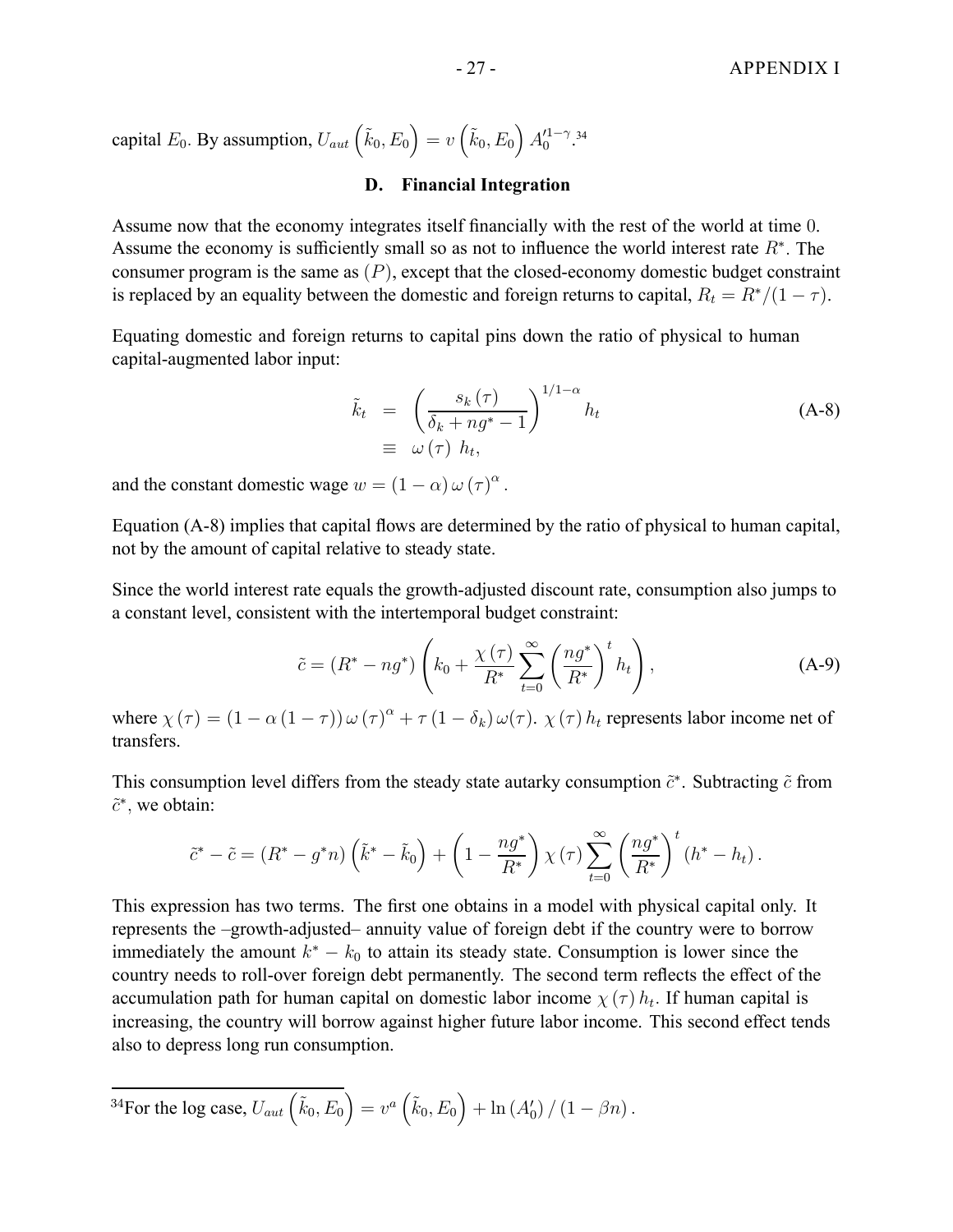Convergence in  $h$  is not instantaneous, since human capital can only be accumulated domestically. Even if the economy starts with the correct amount of physical capital  $\tilde{k}_0 = \tilde{k}^*$ , consumption can be lower than in the autarky steady state if initial human capital is also below steady state,  $h_0 < h^*$ .

Denote welfare under integration as  $U_{int}(\tilde{k}_0, E_0)$  . It is immediate that it satisfies

$$
U_{int}\left(\tilde{k}_0, E_0\right) = v^i\left(\tilde{k}_0, E_0\right) A_0^{11-\gamma} N_0
$$
  
= 
$$
\frac{u\left(\tilde{c}\right)}{1 - ng^*/R^*} A_0^{11-\gamma} N_0
$$

where  $\tilde{c}$  depends only upon the sequence of human capital-augmented labor inputs  $\{h_t\}$  (equation (A-9)). Hence, maximizing  $U_{int}(\vec{k}_0, E_0)$  is equivalent to solving the following problem

$$
W(E_0) = \max_{\{s_t\}} \sum_{t=0}^{\infty} \left(\frac{ng^*}{R^*}\right)^t (1 - s_t) e^{\phi(E_t)}
$$
  
s.t.  $E_{t+1} = (1 - \delta_e) E_t + \theta s_t$   
 $\underline{s} \le s_t \le \overline{s}$   
 $E_0$  given

The first order and envelope conditions associated with this problem are

$$
e^{\phi(E_t)} = \left(\frac{ng^*}{R^*}\right) W'(E_{t+1}) \theta + \underline{\mu}_t - \bar{\mu}_t
$$
  

$$
W'(E_t) = (1 - s_t) \phi'(E_t) e^{\phi(E_t)} + \left(\frac{ng^*}{R^*}\right) W'(E_{t+1}) (1 - \delta_e)
$$

where  $\bar{\mu}_t$ , resp.  $\mu_t$  are the Lagrange multipliers associated with the constraints  $s \leq s_t \leq \bar{s}$ .

One can show that the optimal schooling policy is bang-bang and oscillates around the steady state. The linearized system exhibits a negative root, so that the state variable  $E_t$  'bounces' around its steady state value  $E^*$ . This feature of the discrete time problem would go away in the continuous time limit (in continuous time, a predetermined variable cannot 'jump' over the steady state). We directly use the solution to the continuous limit of the model that converges to the steady state in finite time.

The optimal education policy that solves problem  $(Q)$  then takes a simple form:

$$
\begin{cases}\ns_t = \bar{s} \\
s_t = (E^* - (1 - \delta_e) E_t) / \theta & \text{if } \underline{E} \le E_t \le \overline{E} \\
s_t = \underline{s}\n\end{cases}
$$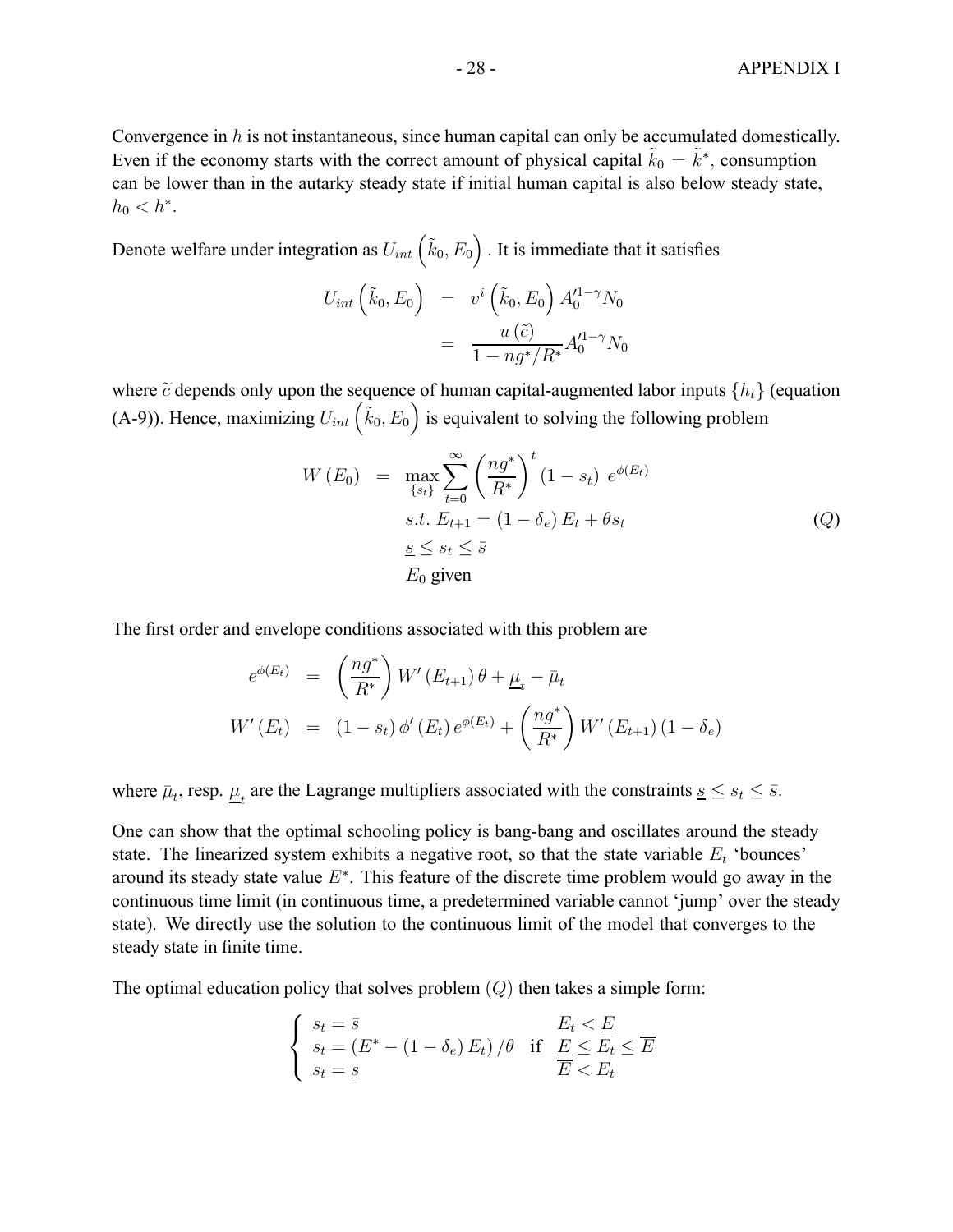where  $\bar{E} = [E^* - \theta_{\bar{S}}] / (1 - \delta_e)$  and  $\underline{E} = [E^* - \theta \bar{s}] / (1 - \delta_e)$ .<sup>35</sup>

#### **E. Welfare Gains**

To compare welfare under the two scenarios, we define the Hicksian equivalent variation  $\mu\left(\tilde{k}_0, E_0\right)$  as the percentage increase in consumption that brings the welfare of the representative agent under autarky up to its level under integration. That is,  $\mu\left(\tilde{k}_0, E_0\right)$  satisfies  $U_{int} = U_{aut} (1 - \mu)^{1 - \gamma}$ , implying

$$
\mu\left(\tilde{k}_0, E_0\right) = \left(\frac{U_{int}\left(\tilde{k}_0, E_0\right)}{U_{aut}\left(\tilde{k}_0, E_0\right)}\right)^{\frac{1}{1-\gamma}} - 1
$$

for  $\gamma \neq 1$ . In the log case, we obtain

$$
\mu\left(\tilde{k}_0, E_0\right) = e^{(1-\beta n)\left(U_{int}\left(\tilde{k}_0, E_0\right) - U_{aut}\left(\tilde{k}_0, E_0\right)\right)} - 1.
$$

## **F. Marginal Welfare Gains**

Assume that at time 0 the capital inflow authorized at  $t + 1$  is increased by  $d\kappa_{t+1} = c_{t+1}dc/c$ . With log-preferences the discounted welfare gain at time 0 is equal to

$$
dU_0 = \left(\sum_{t=0}^{+\infty} \beta^{t+1} (R_{t+1} - R^*)\right) \frac{dc}{c},\tag{A-10}
$$

and the resulting equivalent variation satisfies:

$$
\sum_{t=0}^{\infty} \beta^t \ln(1+\mu) = dU_0,
$$

so that, for small variations:

$$
\mu \approx (1 - \beta) \sum_{t=0}^{+\infty} \beta^{t+1} (R_{t+1} - R^*) \frac{dc}{c}.
$$

Using the definition of the permanent value of the interest rate  $\hat{R}$ , equation (7) obtains.

 $\frac{35}{35}$ That  $E \le E^* \le \overline{E}$  derives from  $s \le s^* \le \overline{s}$ .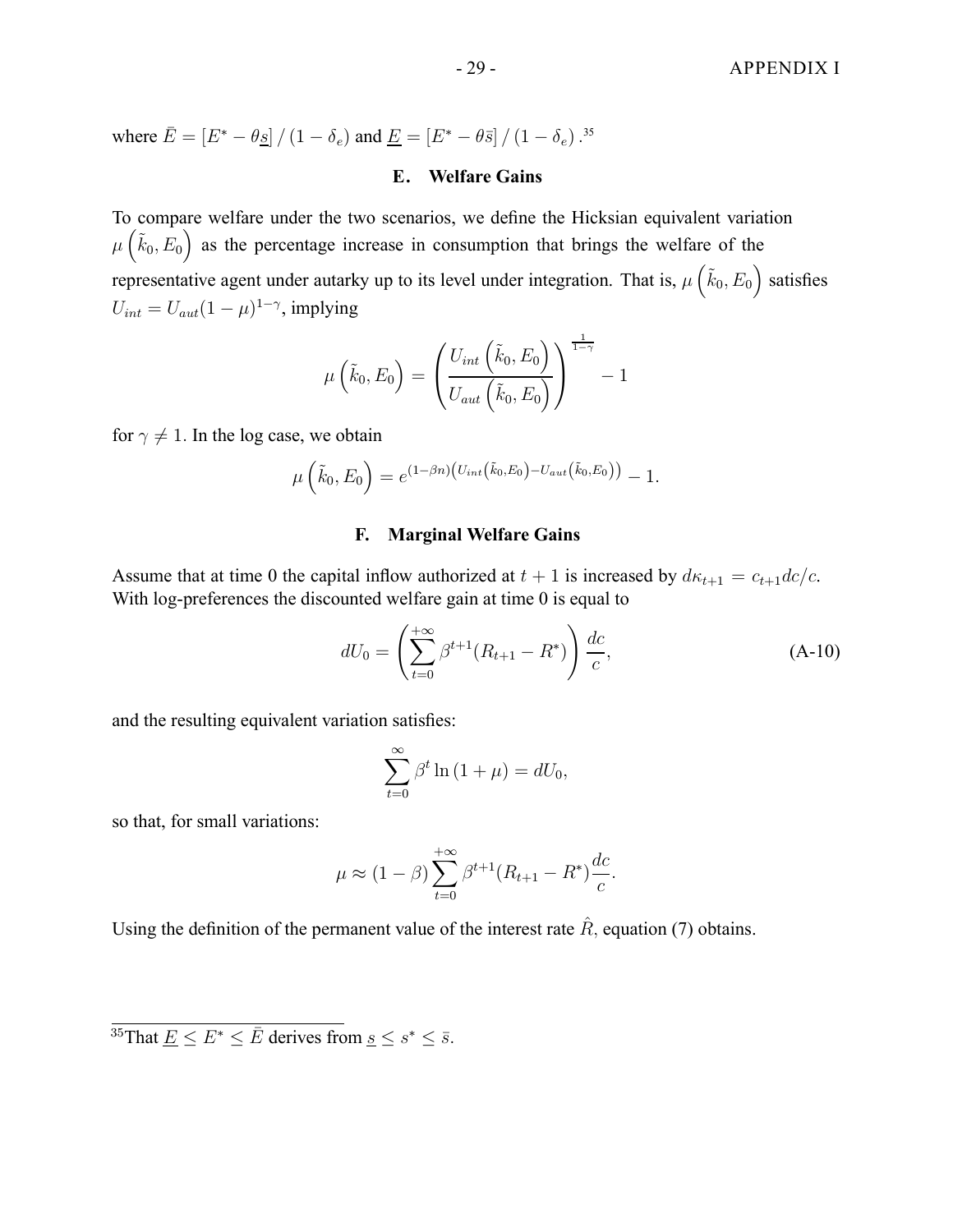## **G. Development Accounting**

Using  $\tilde{y}_0 = \tilde{k}_0^{\alpha} h_0^{1-\alpha}$ ,  $k_0/y_0 = (\tilde{k}_0/h_0)^{1-\alpha}$  and (A.5d), the convergence ratio can be written

$$
\frac{\tilde{y}_0}{\tilde{y}^*} = \left(\frac{\delta + n + g^*}{s_k(\tau)} \cdot \frac{k_0}{y_0}\right)^{\frac{\alpha}{1-\alpha}} \frac{h_0}{h^*}.
$$
\n(A-11)

The distortion ratio is equal to

$$
\frac{\tilde{y}^*}{\tilde{y}^{*,us}} = \left(\frac{s_k(\tau)}{\delta_k + g^* . n - 1} / \frac{s_k(\tau^{us})}{\delta_k + g^* . n^{us} - 1}\right)^{\frac{\alpha}{1 - \alpha}} \frac{h^*}{h^{*,us}}.
$$
\n(A-12)

The first term on the right hand side reflects steady state differences in capital-output ratio:  $(k<sup>*</sup>/y<sup>*</sup>) / (k<sup>∗us</sup>/y<sup>∗us</sup>)$ . The second term reflects differences in steady state human capital accumulation  $h^*/h^{*,us}$ .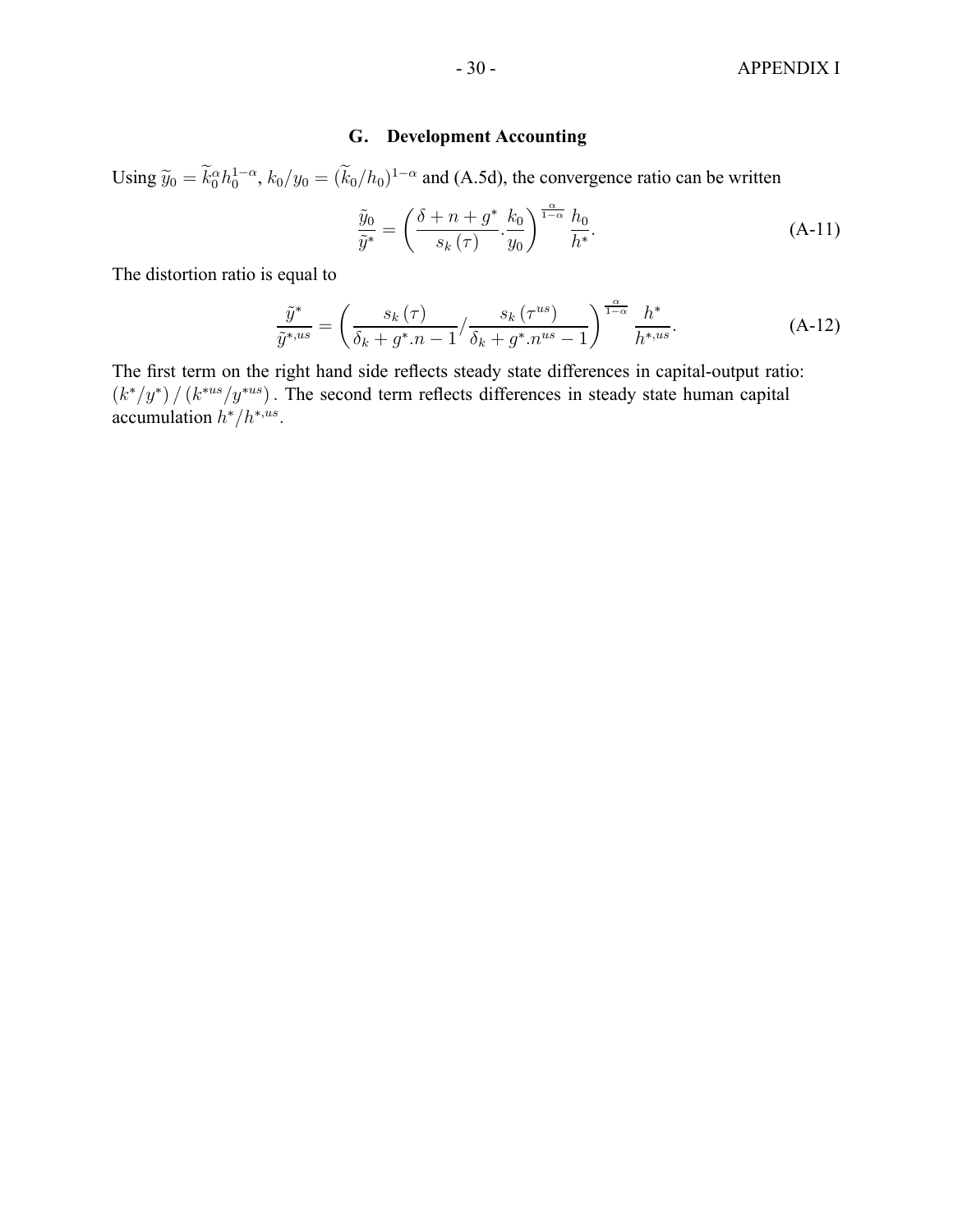#### **CALIBRATING THE MODEL**

#### **A. Constructing Human Capital Stocks**

We adopt a piecewise linear representation of the returns to schooling consistent with the empirical evidence in Psacharopoulos (1994). The marginal return to education is set to 13.4% for the first four years of education, to 10.1% for the next four, and to 6.8% subsequently.

The concept of human capital we use is the average educational attainment for people over age 25, i.e., the average number of years of schooling in the population older than 25. This is a stock measure, as needed for the theory. To measure  $E_t$ , we rely on the Barro and Lee (2001) updated dataset (see also Jones (1997)). This dataset constructs educational attainment every five years from 1960 to 2000 for a sample of 138 countries, according to the following perpetual inventory method:

$$
E_t = (1 - \delta_{25,t}) E_{t-5} + \delta_{25,t} \sum_j \pi_{j,t-n_j} u_j,
$$
 (A-1)

where  $E_t$  represents educational attainment in year t,  $\pi_{j,t}$  represents the educational attainment rate for cell j at time  $t$ —i.e., the fraction of a school-age cohort enrolled in education cell j– and  $u_i$  represents the duration of cell j, i.e. the number of years of education for that cell.  $n_i$ represents the number of years necessary for someone with education level j to reach age  $25.^{36}$  $\delta_{25,t}$  represents the depreciation rate for educational attainment and is equal to the fraction of the population aged 25-29 (see Barro and Lee (1993) for a derivation). Barro and Lee provide data on six educational categories: incomplete primary, primary, incomplete secondary, secondary incomplete higher and higher education.

Using equation A-1, steady state educational attainment  $E^*$  is defined as:

$$
E^* = \sum_j \pi_j^* u_j.
$$

We measure steady state enrollment rates  $\pi_j^*$  and durations  $u_j^*$  using the latest available data. Because this data is not directly available from the Barro and Lee dataset, we use data from the *UNESCO World Education Report, 2003,* that reports data on duration for primary, incomplete secondary, and secondary education as well as net enrollment rates for primary and secondary education and gross enrollment rates for tertiary education for the years 1998—2000 (or the latest available year when 1998—2000 are not available). We assume, as Barro and Lee do, that incomplete cycles have a duration equal to half the full cycle and that higher education lasts four years. Gross enrollment ratios refer to the total enrollment in a given education group, regardless of age, divided by the population of the age group which officially corresponds to that education cell. The net enrollment ratio only includes enrollment for the age group corresponding to the official school age of primary education. Defining  $PRI$ ,  $SEC$ , and  $HIGH$  as the UNESCO

 $\frac{36}{36}n_j$  depends on the enrollment age for cell j. We assume that  $n_p = 15$ ,  $n_s = 10$  and  $n_h = 5$ .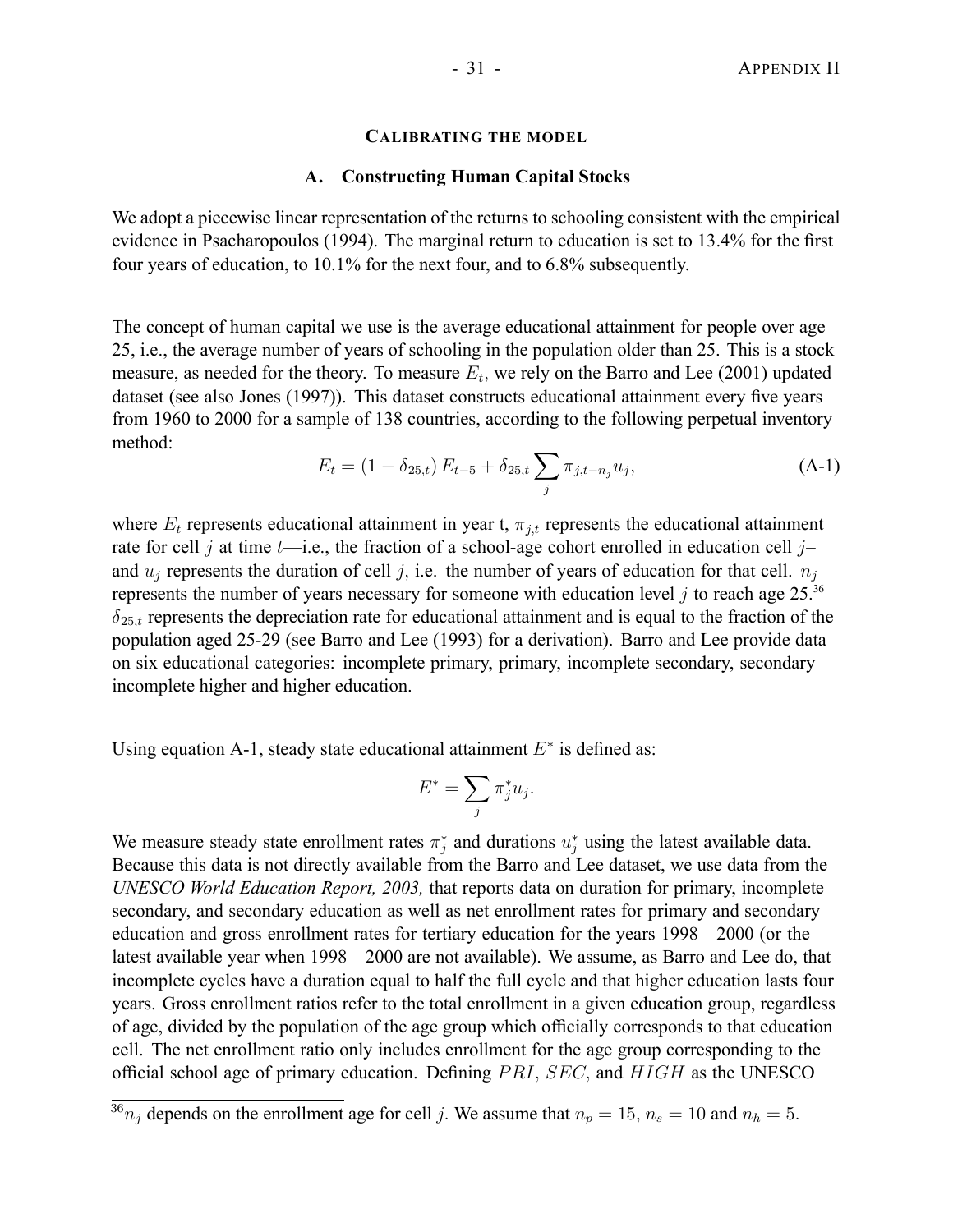enrollment rates, we obtain:

$$
\begin{aligned}\n\pi_p^* &= PRI - SEC \\
\pi_s^* &= SEC - HIGH \\
\pi_h^* &= HIGH.\n\end{aligned}
$$

We split the UNESCO enrollment rates into complete and incomplete cycles using the Barro and Lee rates of completion for primary, secondary, and higher education.

Lastly, we annualize the depreciation rate and enrollment rates as follow: define  $s_t$  the annual investment in schooling that satisfies:

$$
E_{t+1} = (1 - \delta_e) E_t + \theta s_t
$$

as in the model. Assuming that  $s_t$  is constant between  $t - 5$  and  $t$ , it follows that

$$
E_{t+5} = (1 - \delta_e)^5 E_{t-5} + \frac{\theta}{\delta_e} s_t [1 - (1 - \delta_e)^5].
$$

Identifying with (A-1), we obtain:

$$
\delta_e = 1 - (1 - \delta_{25,t})^{1/5}
$$
\n
$$
s_t = \frac{\delta_e}{\theta} \sum_j \pi_{j,t-n_j} u_j
$$
\n
$$
= \frac{1}{\theta} \frac{\delta_e}{\delta_{25,t}} [E_t - (1 - \delta_{25,t}) E_{t-5}]
$$
\n
$$
s^* = \frac{\delta_e}{\theta} \sum_j \pi_j^* u_j = \frac{\delta_e E^*}{\theta}.
$$

Given an estimate of  $E^*$  and  $\delta_e$ , an estimate for  $\theta$  is obtained from equation (A-5) as

$$
\theta = \frac{\frac{R^*}{ng} - 1 + \delta_e [1 + E^* \phi'(E^*)]}{\phi'(E^*)}.
$$

## **B. Constructing Steady State Capital Stocks**

Using data from Heston et al. (2002) Mark 6.1, we measure the average investment share  $\hat{s}_k$  in gross GDP from 1985 to 1995. We then assume that the observed average investment rate is a good approximation to the investment rate that would obtain in steady state:

$$
\hat{s}_k = \alpha \cdot \frac{\delta_k + n \cdot g^* - 1}{\delta_k + R^* / (1 - \tau) - 1}.
$$
\n(A-2)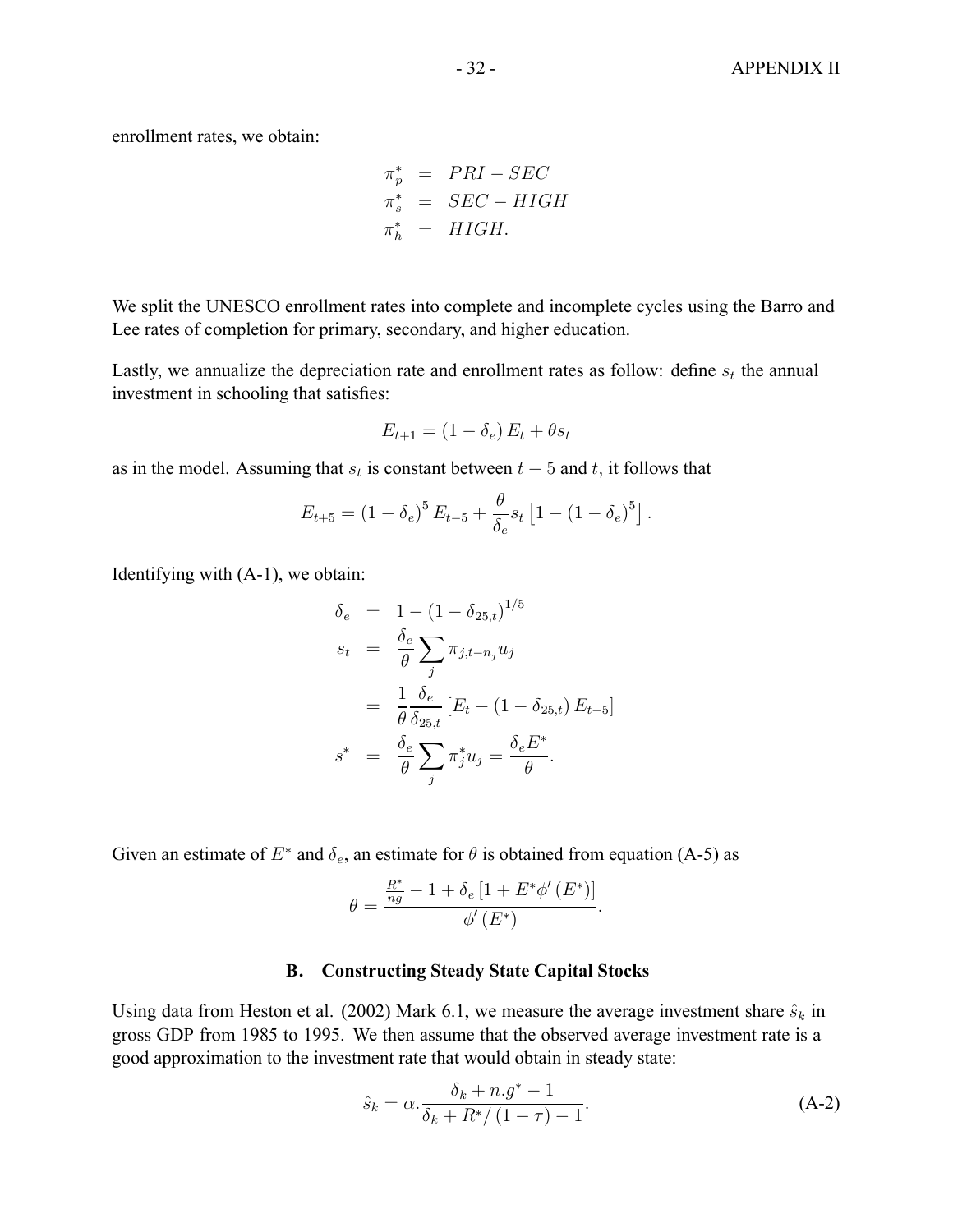This approach is similar to Mankiw et al. (1992) who assume constant saving rates in their tests of unconditional and conditional convergence. Similarly, the literature on calibrated business cycle models often interprets historical averages as equivalent to steady state values (see Mendoza and Tesar (1998) for an application to tax reform).<sup>37</sup>

The capital ratio then follows:

$$
\ln\left(\frac{k_0}{k^*}\right) = \frac{1}{1-\alpha} \left[ \ln\left(\frac{k_0}{y_0}\right) - \ln\left(\frac{k^*}{y^*}\right) \right] + \ln\frac{h_0}{h^*}.\tag{A-3}
$$

 $37$ It is important to emphasize that this assumption does not imply that countries are estimated to be close to their steady state. As a famous counterexample, consider the Solow model. It assumes a constant saving rate, but imposes no restrictions on the proximity of countries to their steady state.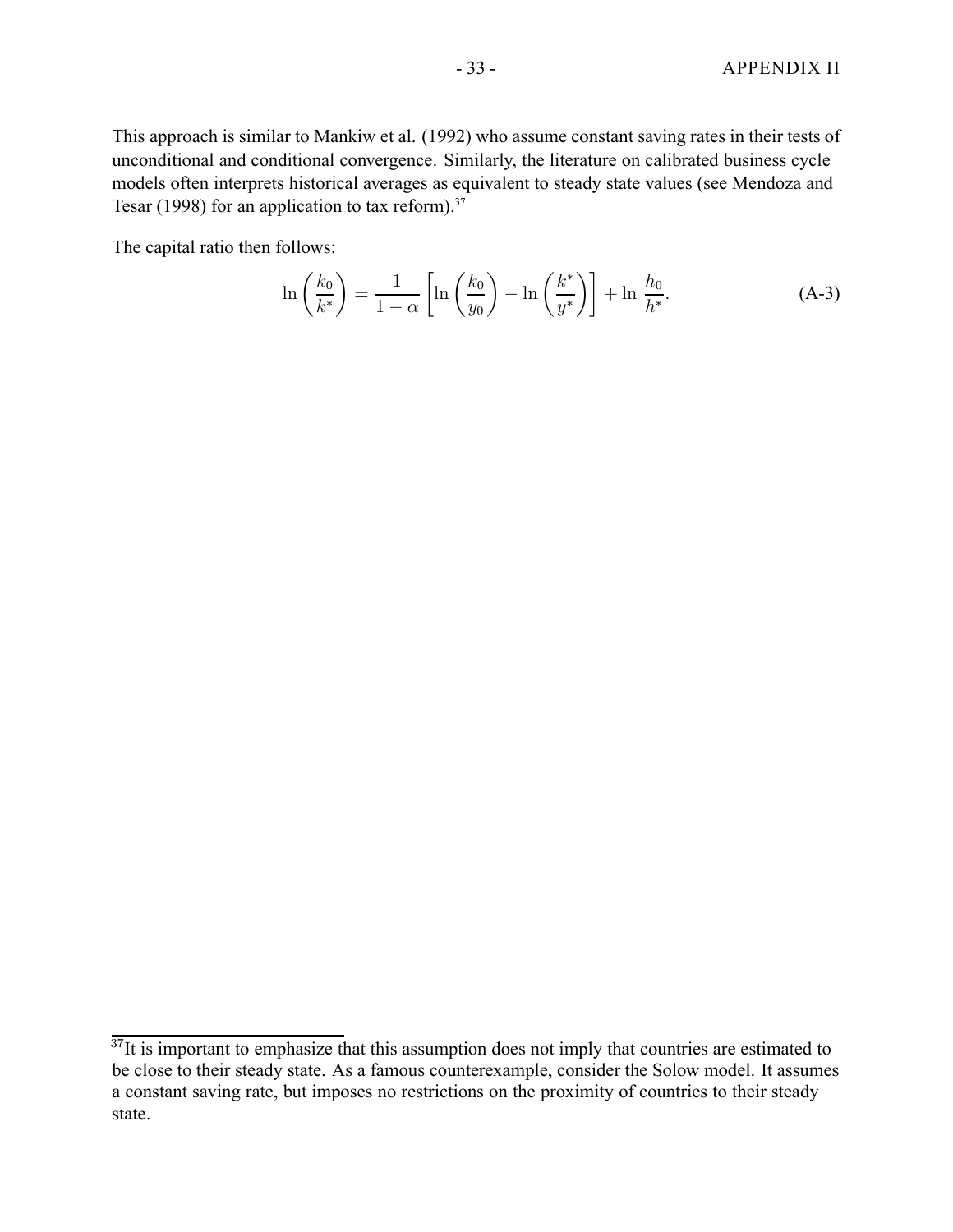| ß    | $\gamma$ | $\alpha$ | $\delta_{\scriptscriptstyle{k}}$ | $\ast$<br>g | $\boldsymbol{n}$ |
|------|----------|----------|----------------------------------|-------------|------------------|
| 0.96 |          | 0.3      | 0.06                             | 1.012       | 1.0074           |

# Table 2. Impact on Growth

# Change in Output Growth (percent per annum)  $\mathcal{L}_\mathcal{L} = \mathcal{L}_\mathcal{L} = \mathcal{L}_\mathcal{L} = \mathcal{L}_\mathcal{L} = \mathcal{L}_\mathcal{L} = \mathcal{L}_\mathcal{L} = \mathcal{L}_\mathcal{L} = \mathcal{L}_\mathcal{L} = \mathcal{L}_\mathcal{L} = \mathcal{L}_\mathcal{L} = \mathcal{L}_\mathcal{L} = \mathcal{L}_\mathcal{L} = \mathcal{L}_\mathcal{L} = \mathcal{L}_\mathcal{L} = \mathcal{L}_\mathcal{L} = \mathcal{L}_\mathcal{L} = \mathcal{L}_\mathcal{L}$

|                      | Horizon (Years) |      |      |  |
|----------------------|-----------------|------|------|--|
| Capital Output Ratio |                 | 5    | 10   |  |
|                      |                 |      |      |  |
| 0.23                 | 104.39          | 6.75 | 1.39 |  |
| 1.40                 | 26.99           | 2.73 | 0.64 |  |
| 2.00                 | 11.69           | 1.29 | 0.32 |  |
|                      |                 |      |      |  |

Note: The table reports the change in domestic output growth following financial integration.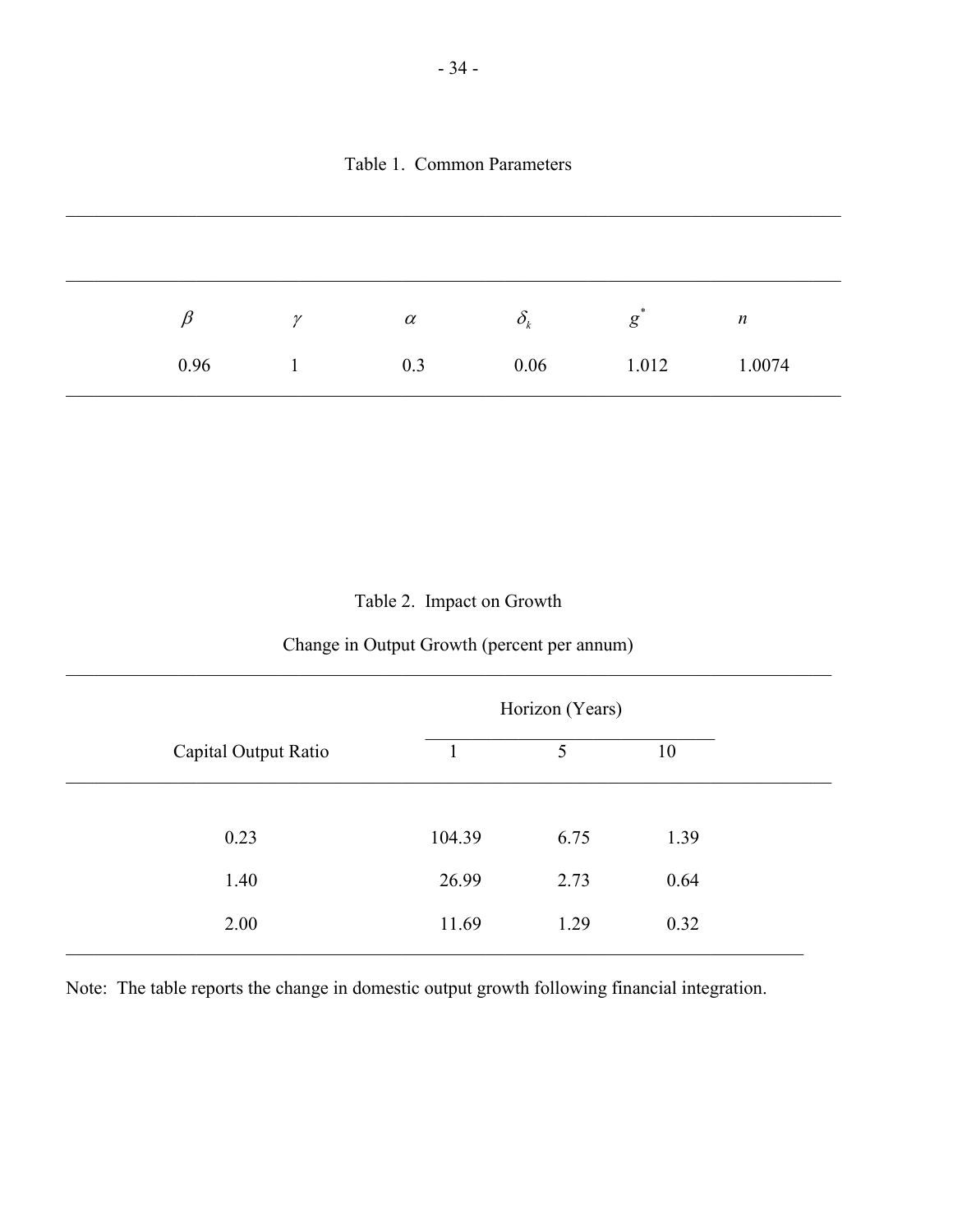| Equivalent Variation $(\mu)$<br>k/y |       | $\gamma$ (1/EIS)<br>3 | 5     | 10    | $\alpha$<br>0.6 | $\boldsymbol{n}$<br>2.3 |
|-------------------------------------|-------|-----------------------|-------|-------|-----------------|-------------------------|
| 0.23                                | 10.84 | 29.23                 | 40.03 | 40.92 | 58.03           | 6.06                    |
| 1.40                                | 1.67  | 1.76                  | 0.88  | 0.14  | 5.74            | 0.98                    |
| 2.00                                | 0.38  | 0.06                  | 0.15  | 4.06  | 1.17            | 0.23                    |
| $\ast$<br>$r^*(\%)$                 | 5.42  | 7.96                  | 10.57 | 17.36 | 5.42            | 5.42                    |

Note: The table reports the equivalent variation  $\mu$  for various parameter configurations.

| Table 4. Human Capital Parameters and Estimates |  |
|-------------------------------------------------|--|
| (Population-Weighted Averages, 1995)            |  |

 $\_$  , and the contribution of the contribution of the contribution of the contribution of  $\mathcal{L}_\mathcal{A}$ 

|                            | Relative<br>Efficiency<br>$\theta/\theta^{us}$ | <b>Steady State</b><br>Attainment<br>$E^*$ | <b>Attainment Ratio</b><br>$E_o/E^*$ | Obs.                    |                |
|----------------------------|------------------------------------------------|--------------------------------------------|--------------------------------------|-------------------------|----------------|
| <b>Steady State:</b>       | <b>Benchmark</b>                               | <b>Benchmark</b>                           |                                      | Benchmark No Distortion |                |
| Non-OECD Countries         | 0.74                                           | 7.32                                       | 0.66                                 | 0.37                    | 65             |
| Low Income                 | 0.66                                           | 6.47                                       | 0.57                                 | 0.28                    | 24             |
| Lower Middle Income        | 0.75                                           | 7.34                                       | 0.75                                 | 0.42                    | 23             |
| <b>Upper Middle Income</b> | 0.97                                           | 9.85                                       | 0.57                                 | 0.43                    | 13             |
| High Income (non-OECD)     | 1.09                                           | 13.20                                      | 0.75                                 | 0.75                    | 5              |
| Africa                     | 0.76                                           | 6.88                                       | 0.59                                 | 0.30                    | 27             |
| Latin America              | 0.93                                           | 9.24                                       | 0.59                                 | 0.41                    | 22             |
| Asia                       | 0.71                                           | 7.07                                       | 0.68                                 | 0.37                    | 16             |
| Except China and India     | 0.82                                           | 7.94                                       | 0.58                                 | 0.35                    | 63             |
| China and India            | 0.68                                           | 6.86                                       | 0.72                                 | 0.38                    | $\overline{2}$ |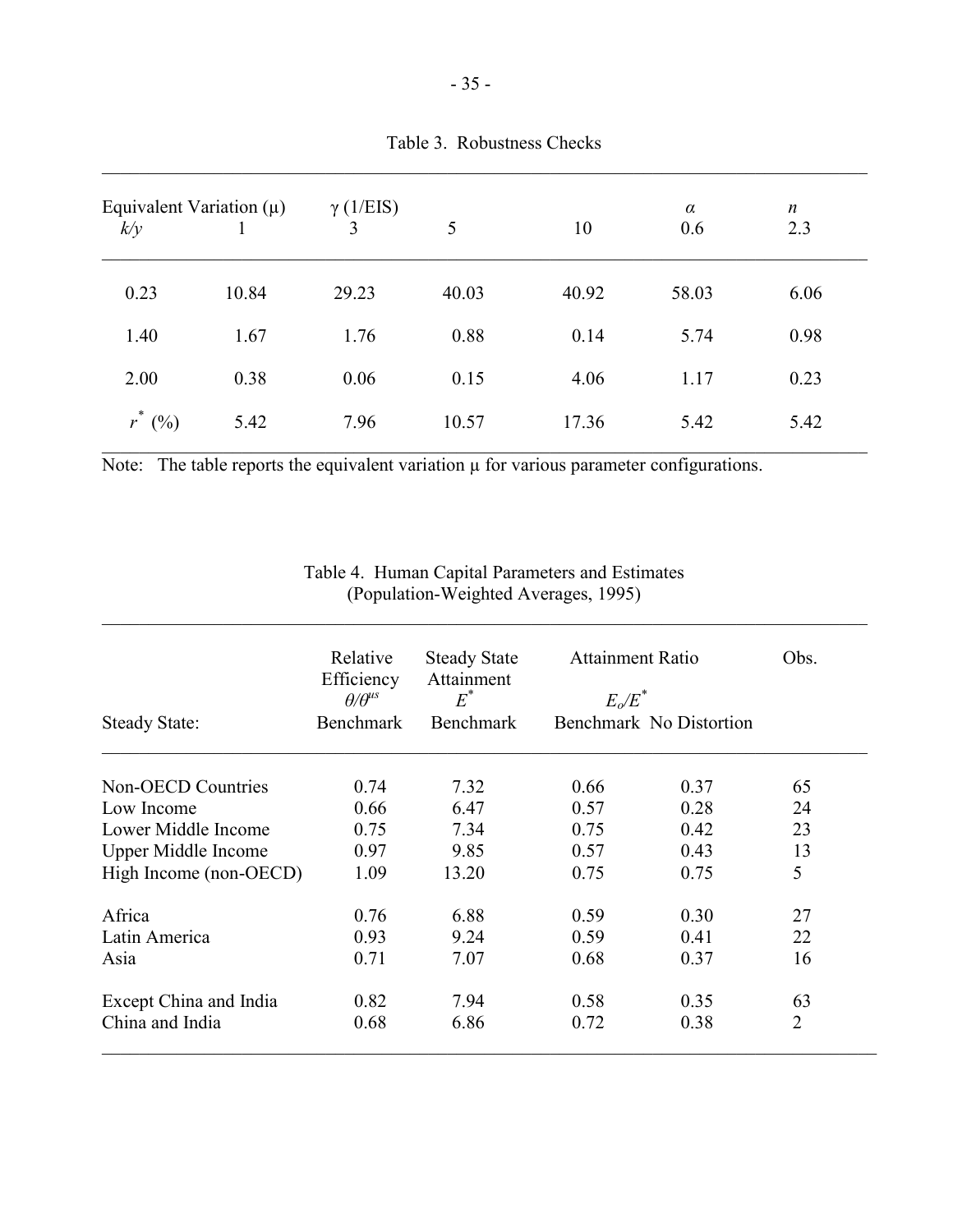|                            | Wedge $(\% )$<br>$\tau$ | Capital Ratio<br>$k_o/k^{\dagger}$ |                         | Obs.           |  |
|----------------------------|-------------------------|------------------------------------|-------------------------|----------------|--|
| <b>Steady State:</b>       | <b>Benchmark</b>        |                                    | Benchmark No Distortion |                |  |
| <b>Non-OECD Countries</b>  | 7.7                     | 0.67                               | 0.16                    | 65             |  |
| Low Income                 | 12.2                    | 0.69                               | 0.17                    | 24             |  |
| Lower Middle Income        | 4.5                     | 0.60                               | 0.31                    | 23             |  |
| <b>Upper Middle Income</b> | 5.4                     | 0.96                               | 0.48                    | 13             |  |
| High Income (non-OECD)     | $-3.2$                  | 0.52                               | 0.84                    | 5              |  |
| Africa                     | 19.3                    | 1.20                               | 0.24                    | 27             |  |
| Latin America              | 7.4                     | 0.99                               | 0.43                    | 22             |  |
| Asia                       | 6.2                     | 0.55                               | 0.26                    | 16             |  |
| Except China and India     | 10.0                    | 0.90                               | 0.33                    | 63             |  |
| China and India            | 6.0                     | 0.51                               | 0.23                    | $\overline{2}$ |  |

## Table 5. Capital Ratio and Capital Wedge (Population-Weighted Averages, 1995)

 $\mathcal{L}_\mathcal{L} = \mathcal{L}_\mathcal{L} = \mathcal{L}_\mathcal{L} = \mathcal{L}_\mathcal{L} = \mathcal{L}_\mathcal{L} = \mathcal{L}_\mathcal{L} = \mathcal{L}_\mathcal{L} = \mathcal{L}_\mathcal{L} = \mathcal{L}_\mathcal{L} = \mathcal{L}_\mathcal{L} = \mathcal{L}_\mathcal{L} = \mathcal{L}_\mathcal{L} = \mathcal{L}_\mathcal{L} = \mathcal{L}_\mathcal{L} = \mathcal{L}_\mathcal{L} = \mathcal{L}_\mathcal{L} = \mathcal{L}_\mathcal{L}$ 

|  |  |  |  |  | Table 6. Benefits of International Financial Integration, 1995 |  |
|--|--|--|--|--|----------------------------------------------------------------|--|
|--|--|--|--|--|----------------------------------------------------------------|--|

| Equivalent Variation $\mu$ (percent) | Mean    | S.D. | Obs. |  |
|--------------------------------------|---------|------|------|--|
| <b>Non-OECD Countries</b>            | 1.39    | 0.71 | 65   |  |
| Low Income                           | 1.57    | 0.51 | 24   |  |
| Lower Middle Income                  | 1.37    | 0.64 | 23   |  |
| <b>Upper Middle Income</b>           | 1.21    | 0.92 | 13   |  |
| High Income (non-OECD)               | $-1.14$ | 0.91 | 5    |  |
| Africa                               | 0.87    | 1.12 | 27   |  |
| Asia                                 | 1.51    | 0.57 | 16   |  |
| Latin America                        | 1.08    | 0.87 | 22   |  |
| Except China and India               | 1.13    | 1.03 | 63   |  |
| China and India                      | 1.59    | 0.06 | 2    |  |

Note: The table reports the population-weighted average of the equivalent variation  $\mu$ .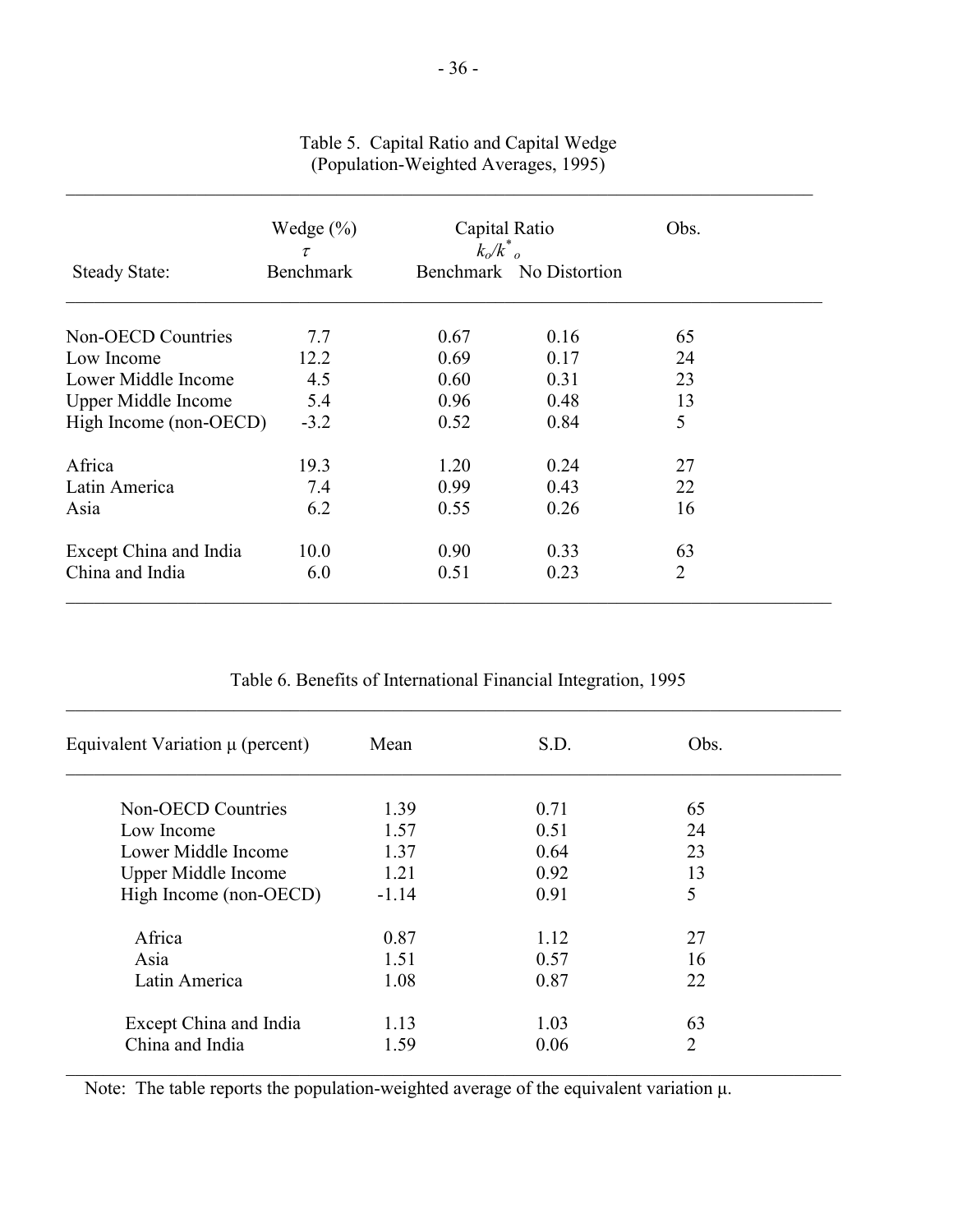| Equivalent Variation $\mu$ (percent) |             |      |         |      |      |
|--------------------------------------|-------------|------|---------|------|------|
| <b>Steady State:</b>                 | Integration |      | Autarky |      |      |
|                                      | Mean        | S.D. | Mean    | S.D. | Obs. |
| <b>Non-OECD Countries</b>            | 40          | 23   | 32      | 19   | 65   |
| Low Income                           | 57          | 24   | 46      | 21   | 24   |
| Lower Middle Income                  | 31          | 10   | 25      | 9    | 23   |
| <b>Upper Middle Income</b>           | 13          | 5    | 10      | 5    | 13   |
| High Income (non-OECD)               | 6           | 3    | 5       | 3    | 5    |
| Africa                               | 70          | 47   | 59      | 39   | 27   |
| Asia                                 | 39          | 14   | 31      | 11   | 16   |
| Latin America                        | 22          | 19   | 18      | 17   | 22   |
| Except China and India               | 41          | 34   | 34      | 28   | 63   |
| China and India                      | 39          | 13   | 31      | 10   | 2    |

# Table 7. Benefits of Eliminating Domestic Distortions, 1995  $\_$  , and the contribution of the contribution of the contribution of the contribution of  $\mathcal{L}_\text{max}$

Note: The table reports the population weighted average of the equivalent variation µ.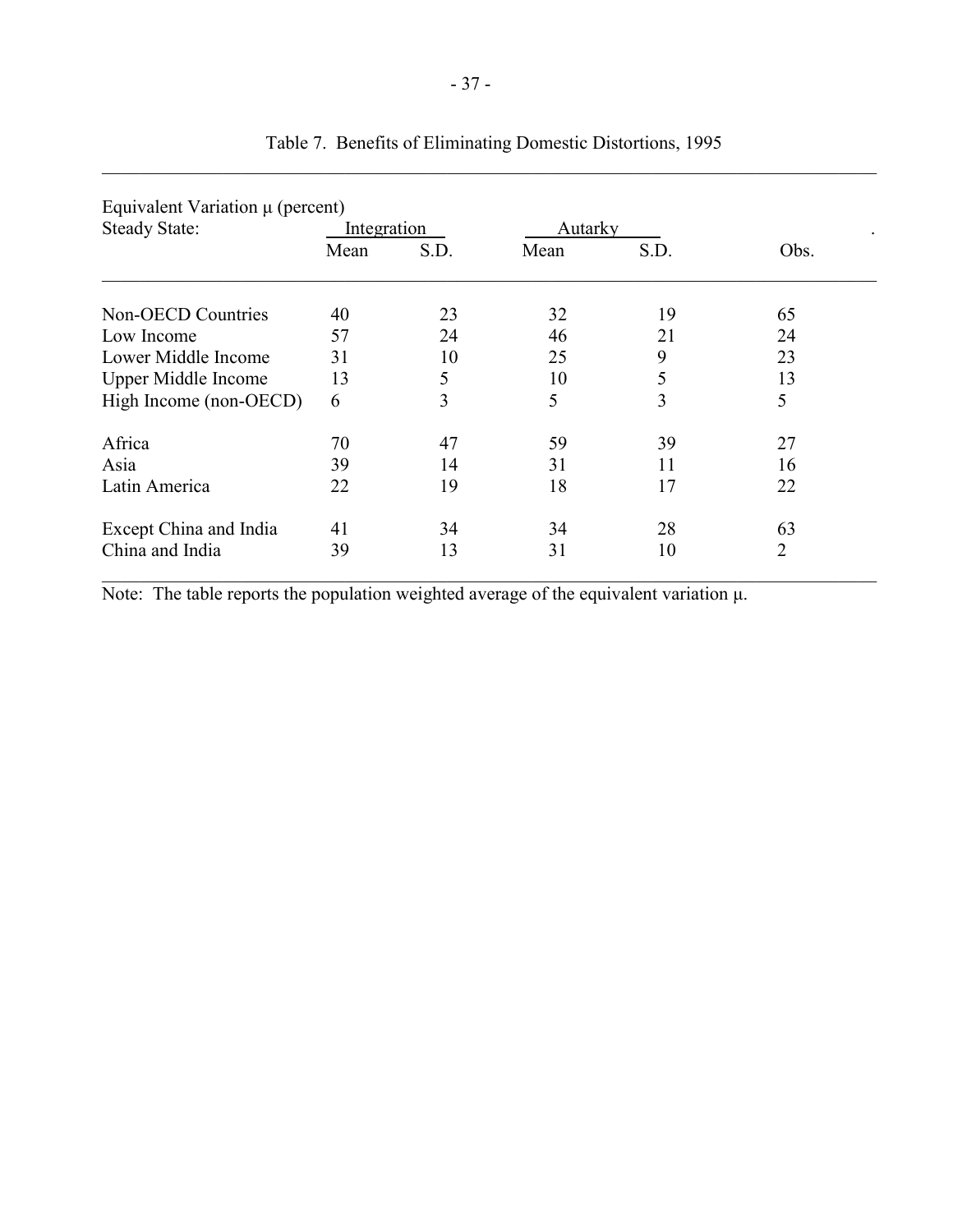| Productivity catch-up:     | $0\%$       | 25%         |         | 100%        |         |      |                |
|----------------------------|-------------|-------------|---------|-------------|---------|------|----------------|
| Capital account regime:    | integration | integration | autarky | integration | autarky | Obs. | $A_0/A_0^{us}$ |
| Non-OECD countries         | 1.03        | 51          | 44      | 203         | 161     | 82   | 0.27           |
| Low Income                 | 1.35        | 71          | 60      | 281         | 221     | 38   | 0.22           |
| Lower Middle Income        | 1.27        | 53          | 45      | 209         | 165     | 25   | 0.26           |
| <b>Upper Middle Income</b> | 1.08        | 25          | 22      | 99          | 83      | 14   | 0.45           |
| High Income (non-OECD)     | $-0.67$     | 11          | 11      | 46          | 42      | 5    | 0.59           |
| Africa                     | 0.25        | 40          | 36      | 159         | 138     | 44   | 0.34           |
| Asia                       | 1.25        | 62          | 52      | 245         | 190     | 16   | 0.23           |
| Latin-America              | 0.99        | 29          | 25      | 114         | 96      | 22   | 0.41           |
| Except China and India     | 0.79        | 36          | 31      | 141         | 119     | 80   | 0.36           |
| China and India            | 1.66        | 71          | 58      | 278         | 210     | 2    | 0.21           |

Table 8. Benefits of a Productivity Catch-Up

-38 -

Note: The table reports the equivalent variation  $\mu$  for the synthetic country corresponding to each group. Year is 1995.

| Table 9. Development Accounting      |  |
|--------------------------------------|--|
| (Population-Weighted Averages, 1995) |  |

|                            | Development              | Convergence               | <b>Distortions</b> |         |                                | Productivity         |                |
|----------------------------|--------------------------|---------------------------|--------------------|---------|--------------------------------|----------------------|----------------|
|                            |                          |                           | Physical           | Human   | Total                          |                      |                |
|                            | $y_o/y_o$ <sup>*us</sup> | $\tilde{y}_o/\tilde{y}^*$ | Capital            | Capital | $\tilde{y}^*/\tilde{y}^{*}$ us | $A'_{O}/A_{O}^{us'}$ | Obs.           |
| Non-OECD countries         | 0.11                     | 0.73                      | 0.83               | 0.63    | 0.53                           | 0.27                 | 65             |
| Low Income                 | 0.07                     | 0.72                      | 0.73               | 0.59    | 0.43                           | 0.23                 | 24             |
| Lower Middle               |                          |                           |                    |         |                                |                      |                |
| Income                     | 0.11                     | 0.72                      | 0.90               | 0.64    | 0.57                           | 0.26                 | 23             |
| <b>Upper Middle Income</b> | 0.24                     | 0.81                      | 0.86               | 0.76    | 0.66                           | 0.45                 | 13             |
| High Income                | 0.44                     | 0.70                      | 1.20               | 0.91    | 1.09                           | 0.59                 | 5              |
| Africa                     | 0.12                     | 0.88                      | 0.65               | 0.61    | 0.40                           | 0.34                 | 27             |
| Asia                       | 0.09                     | 0.69                      | 0.86               | 0.62    | 0.54                           | 0.23                 | 16             |
| Latin America              | 0.21                     | 0.83                      | 0.82               | 0.73    | 0.60                           | 0.42                 | 22             |
| Except China and           |                          |                           |                    |         |                                |                      |                |
| India                      | 0.15                     | 0.80                      | 0.80               | 0.66    | 0.54                           | 0.35                 | 63             |
| China and India            | 0.07                     | 0.67                      | 0.86               | 0.61    | 0.52                           | 0.21                 | $\overline{2}$ |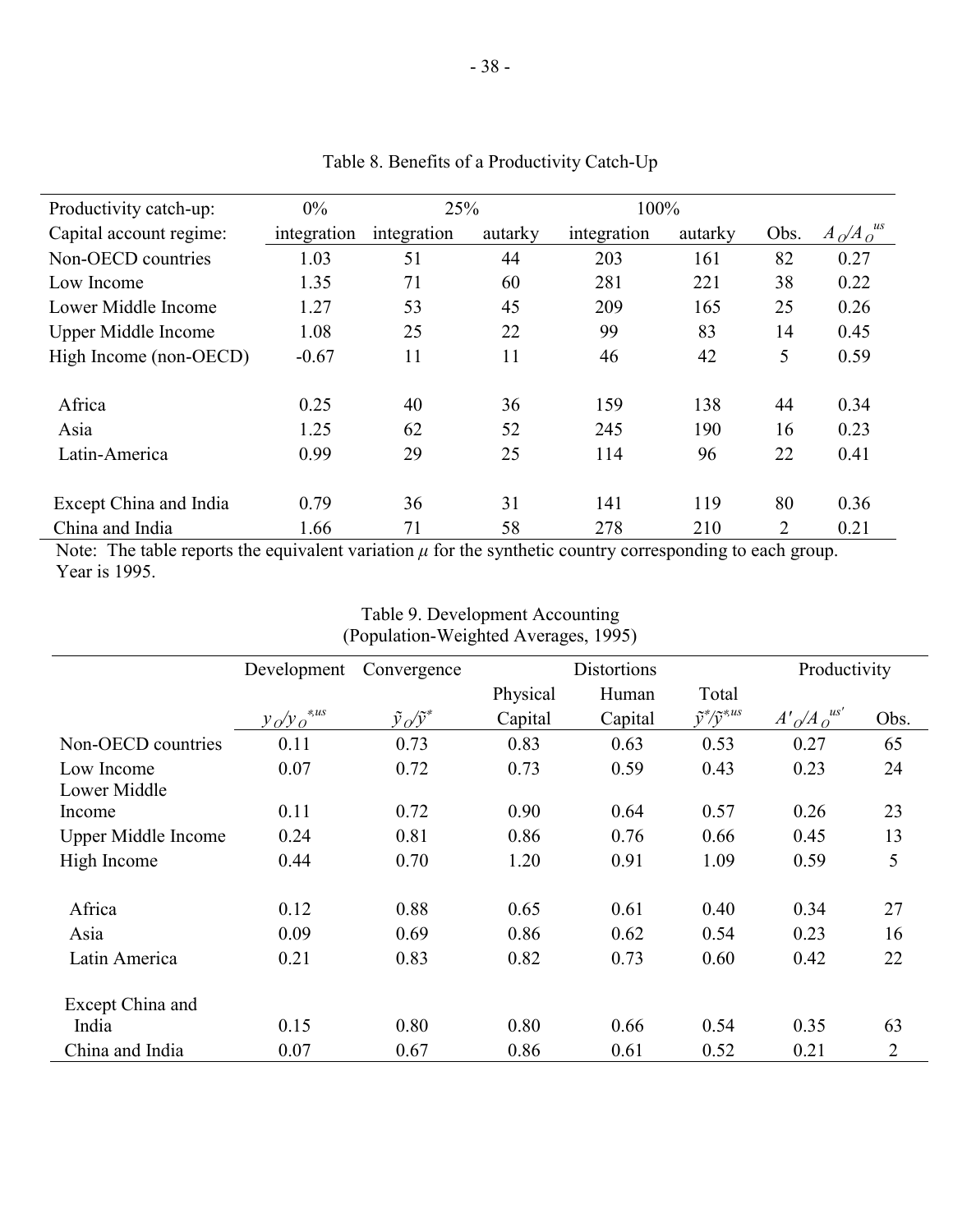



Note: The solid line corresponds to the theoretical gains from international financial integration as a function of the capital-output ratio *k/y*. Parameter values are given in Table 1.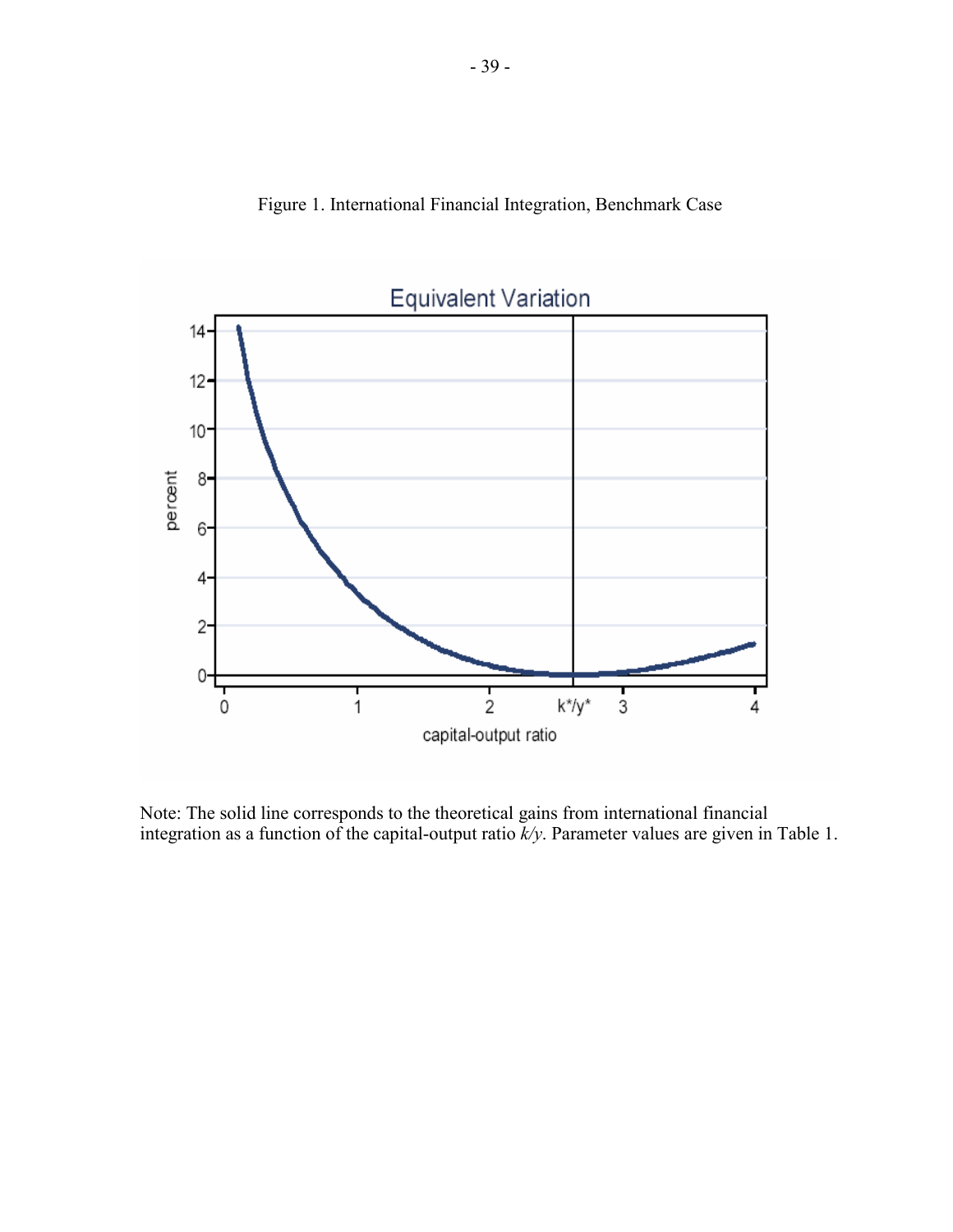

Figure 2. Sample Convergence Trajectories

Note: The thick line corresponds to autarky and the dashed line to international financial integration. Initial Conditions:  $k_0 = 0.5k^*$  and  $E_0 = 0.6E^*$ . Calibrated to the U. S. economy (see footnote 20 for parameter values).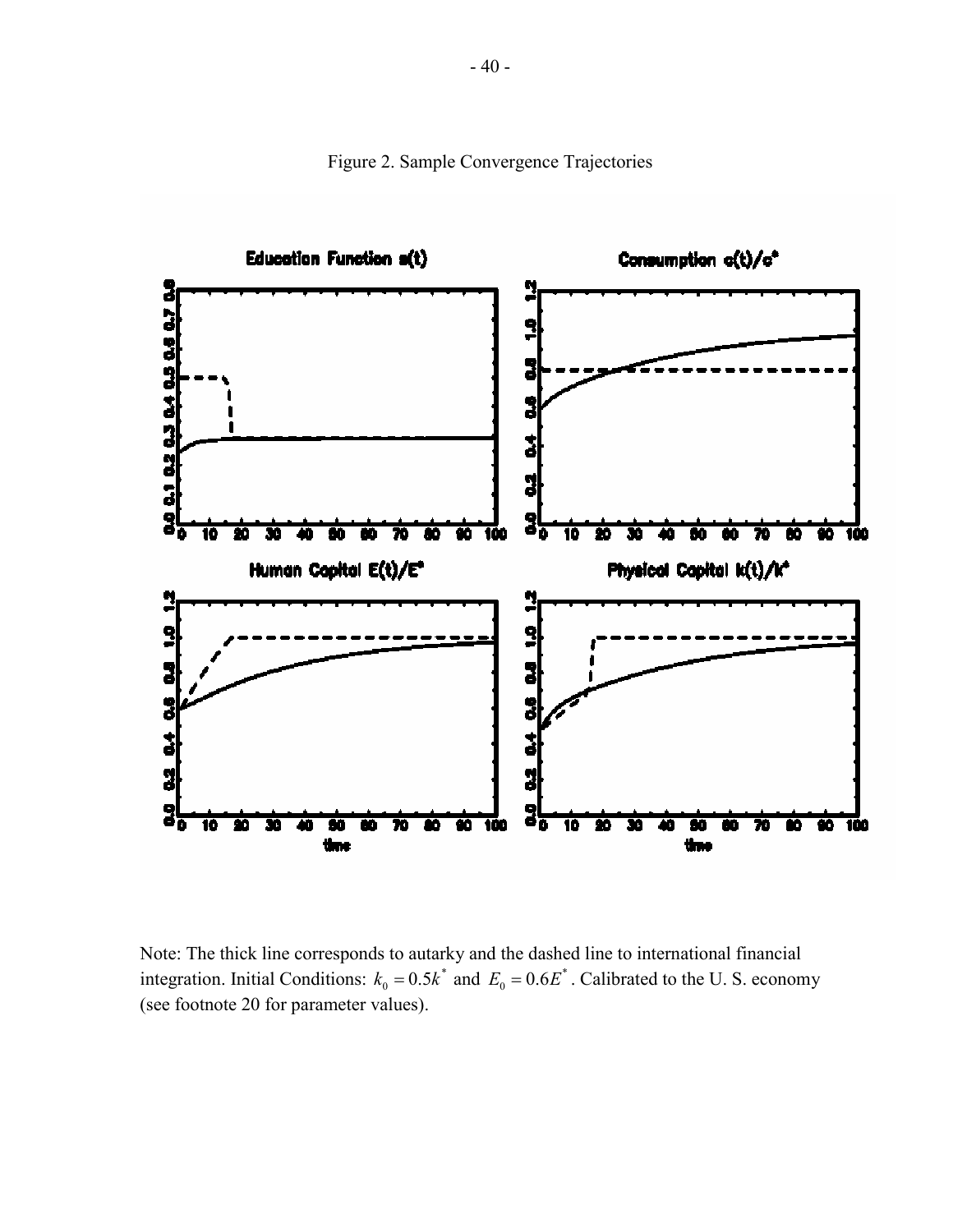

Note: Upper Solid Line: model with physical capital only; Dashed Line: model with distortions; Lower Solid Line: model without distortions. Parameters are calibrated to the average developing country.

Figure 4. Relative Productivity Change,  $A_0 / A_0$ <sup>*'us*</sup> (For non-OECD Countries, 1960—1995)

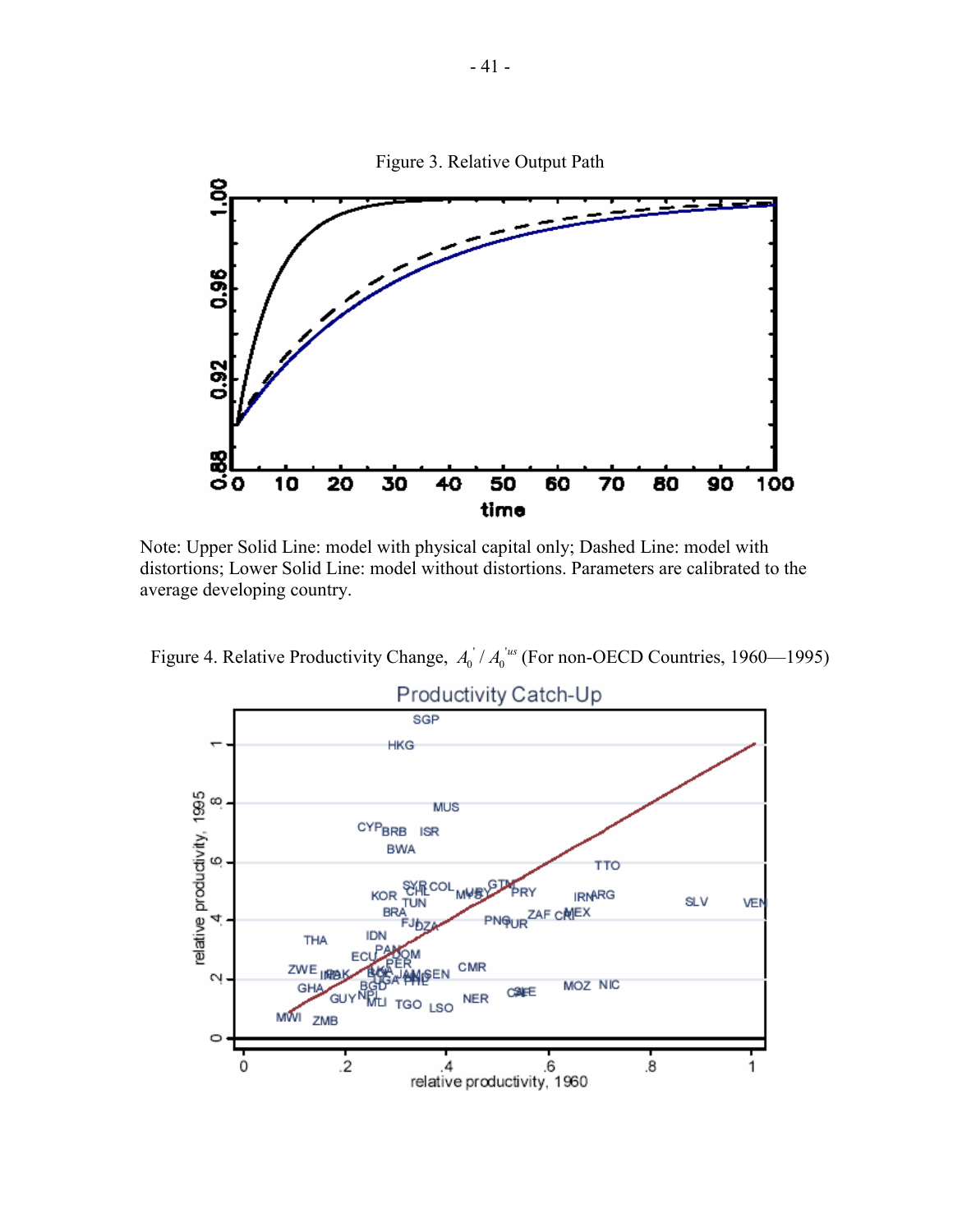

Figure 5. Development Accounting, 1995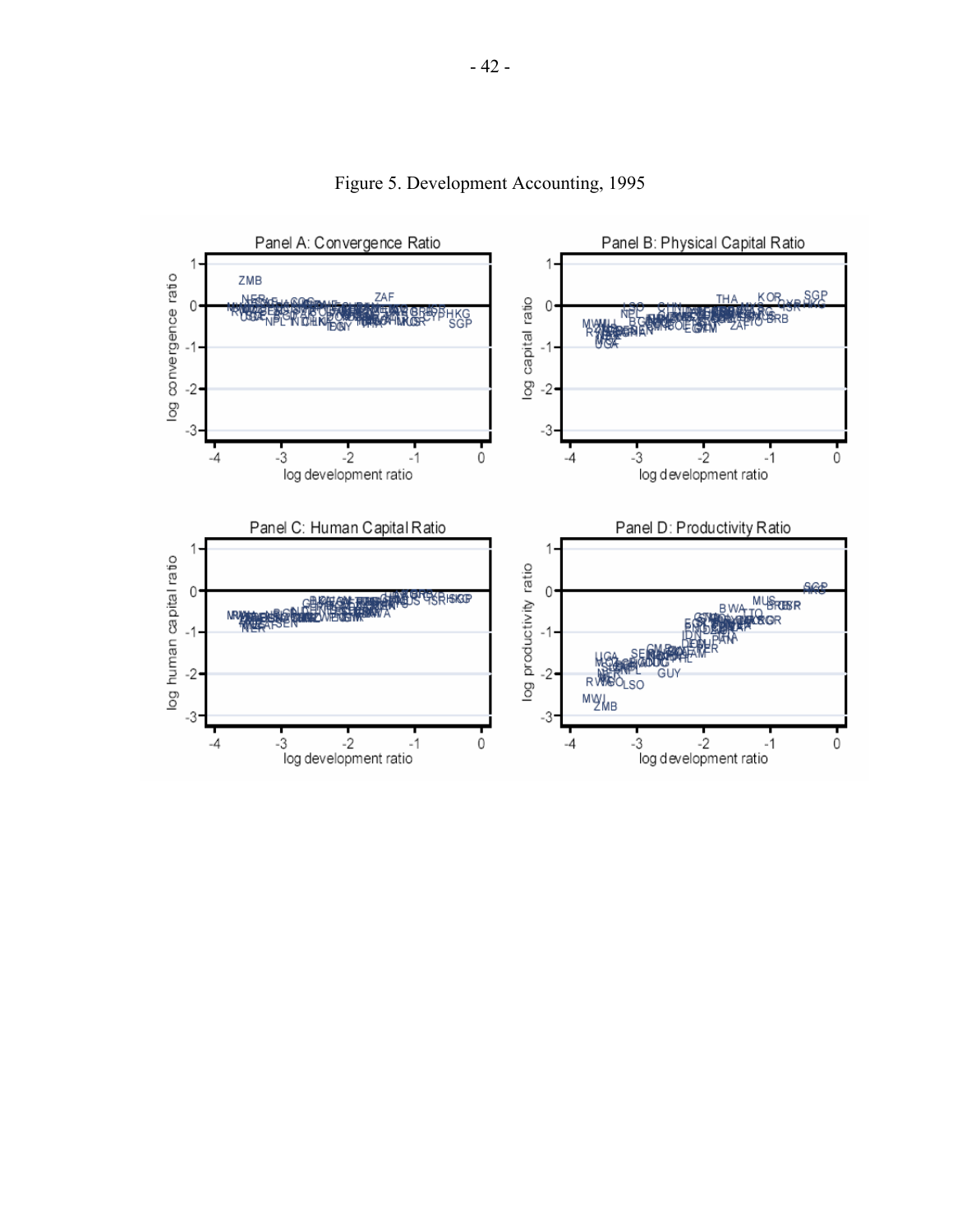#### **References**

- Athanasoulis, Stefano, and Eric van Wincoop, 2000, "Growth Uncertainty and Risk-Sharing," *Journal of Monetary Economics*, Vol. 45, pp. 477—505.
- Backus, David, Patrick Kehoe, and Fynn Kydland, 1992, "International Real Business Cycles," *Journal of Political Economy*, Vol. 100, pp. 747–775.
- Barro, Robert, and Jongwha Lee, 1993, "International Comparisons of Educational Attainment," *Journal of Monetary Economics*, Vol. 32, pp. 363–394.
- ———, 2001, "International Data on Educational Attainment: Updates and Implications," Oxford Economic Papers.
- Barro, Robert, and Xavier Sala-i-Martin, 1992, "Convergence," *Journal of Political Economy*, Vol. 100, No. 2, pp. 223–51.
- Barro, Robert, Gregory Mankiw, and Xavier Sala-i-Martin, 1995, "Capital Mobility in Neoclassical Models of Growth," *American Economic Review*, Vol. 85, No. 1, pp.103–115.
- Bartolini, Leonardo, and Alan Drazen, 1997, "Capital Account Liberalization as a Signal," *American Economic Review*, Vol. 87, pp.138–154.
- Bekaert, Geert, Campbell Harvey, and Christian Lundblad, 2002, "Does Financial Liberalization Spur Growth?" (unpublished; New York: Columbia University).
- Bernanke, Ben, and Refet Gürkaynak, 2001, "Is Growth Exogenous? Taking Mankiw, Romer and Weil Seriously," in *NBER Macroeconomics Annual 2001* (Cambridge, Massachusetts: MIT Press), pp.11–72.
- Bils, Mark, and Peter J. Klenow, 1990, "Does Schooling Cause Growth?" *American Economic Review*, Vol. 90, No. 5, pp.1160–83.
- Borenzstein, Eduardo, Jose de Gregorio, and Jongwha Lee, "How Does Foreign Investment Affect Growth?" *Journal of International Economics*, Vol. 45, No. 1, pp.115-35.
- Carkovic, Maria, and Ross Levine, 2002, "Does Foreign Direct Investment Accelerate Economic Growth?" (unpublished; Minneapolis: University of Minnesota).
- Caselli, Francesco, 2003, "The Missing Input: Accounting for Cross-Country Income Differences" (unpublished; Boston: Harvard University; forthcoming in *Handbook of Economic Growth*, P. Aghion and S. Durlauf, eds.)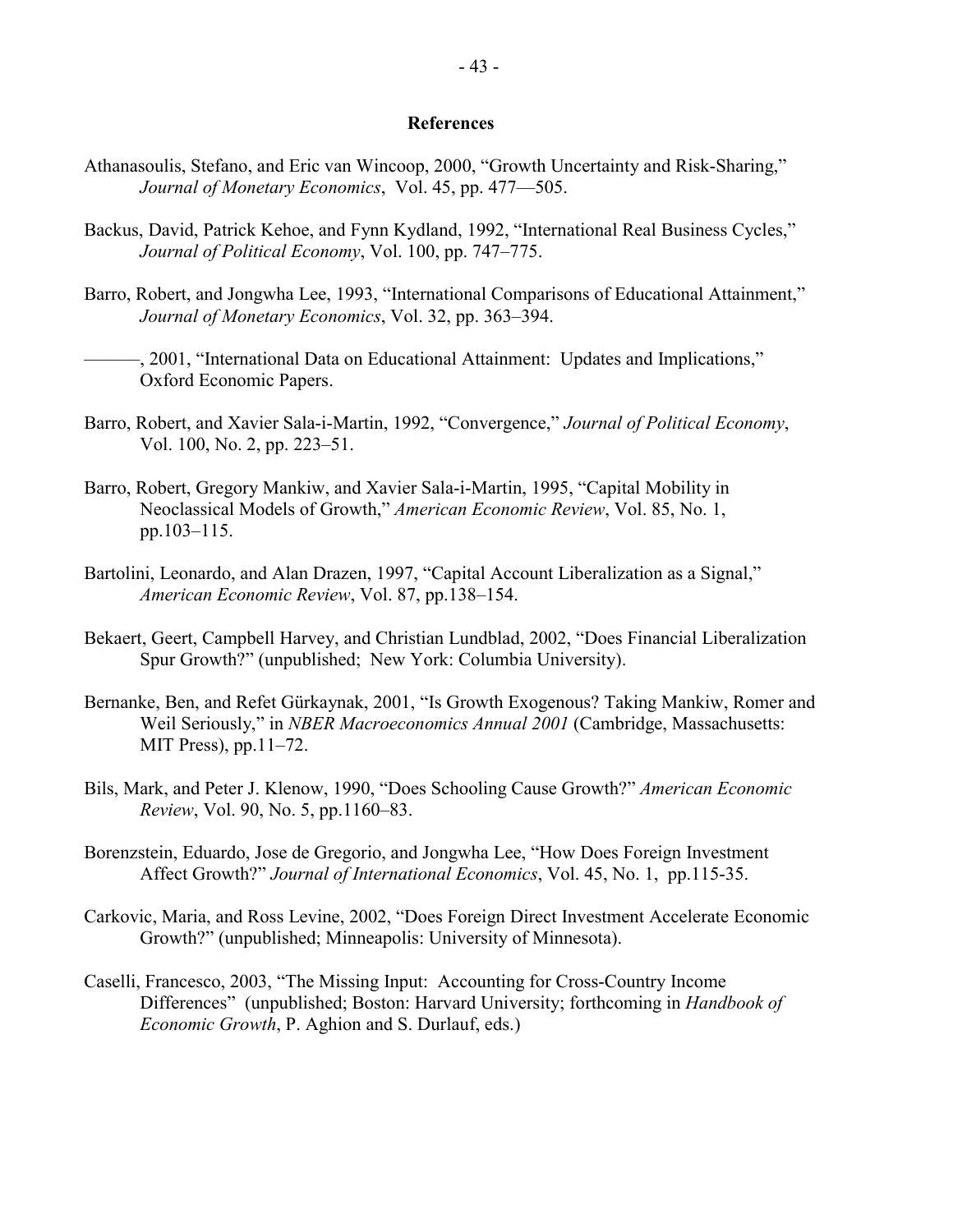———, Gerardo Esquivel, and Fernando Lefort, 1996, "Reopening the Convergence Debate: A New Look at Cross-Country Growth Empirics," *Journal of Economic Growth*, Vol.1, No. 3, pp. 363–89.

- Chari, V.V., Patrick Kehoe, and Ellen McGrattan, 1997, "The Poverty of Nations," Federal Reserve Bank of Minneapolis Staff Report 204.
- Cohen, Daniel, and Marcelo Soto, 2002, "Why Are Poor Countries Poor? A Message of Hope Which Involves the Resolution of a Becker-Lucas Paradox," CEPR Discussion Paper No. 3528 (London: Centre for Economic Policy Research).
- de Melo, Jaime, and David G. Tarr, 1992, *A General Equilibrium Analysis of US Foreign Trade Policy* (Cambridge, Massachusetts: MIT Press).
- Easterly, William, Michael Kremer, Lance Pritchett, and Lawrence Summers, 1993, "Good Policy or Good Luck? Country Growth Performance and Temporary Shocks," *Journal of Monetary Economics*, Vol. 32, pp. 459–483.
- Easterly, William and Ross Levine, 2001, "It's Not Factor Accumulation: Stylized Facts and Growth Models," *The World Bank Economic Review*, Vol.15, No. 2, pp.177–219.
- Eaton, Jonathan, and Samuel Kortum, 1999, "International Technology: Theory and Measurement," *International Economic Review*, Vol. 40, No. 3.
- Edison, Hali, Ross Levine, Luca Ricci, and Torsten Sloek, 2002, "International Financial Integration and Economic Growth," IMF Working Paper 02/145 (Washington: International Monetary Fund).
- Eichengreen, Barry, and Michael Mussa, 1998, Capital Account Liberalization: Theoretical and Practical Aspects, IMF Occasional Paper No. 172 (Washington: International Monetary Fund).
- Fischer, Stanley, 1998, "Capital Account Liberalization and the Role of the IMF," in "Should the IMF Pursue Capital-Account Convertibility?" Vol. 207, *Essays in International Finance*, Department of Economics, Princeton University, pp. 1–10.
- Gollin, Douglas, 2002, "Getting Income Shares Right," *Journal of Political Economy*, Vol.110 No. 2, pp. 458–474.
- Gourinchas, Pierre-Olivier, and Olivier Jeanne, 2002, "On the Benefits of Capital Account Liberalization for Emerging Economics" (unpublished; Berkeley: University of California).
- Hall, Robert, and Charles Jones, 1999, "Why Do Some Countries Produce So Much More Output Per Worker than Others?" *Quarterly Journal of Economics*, Vol.114, No. 1, pp. 83–116.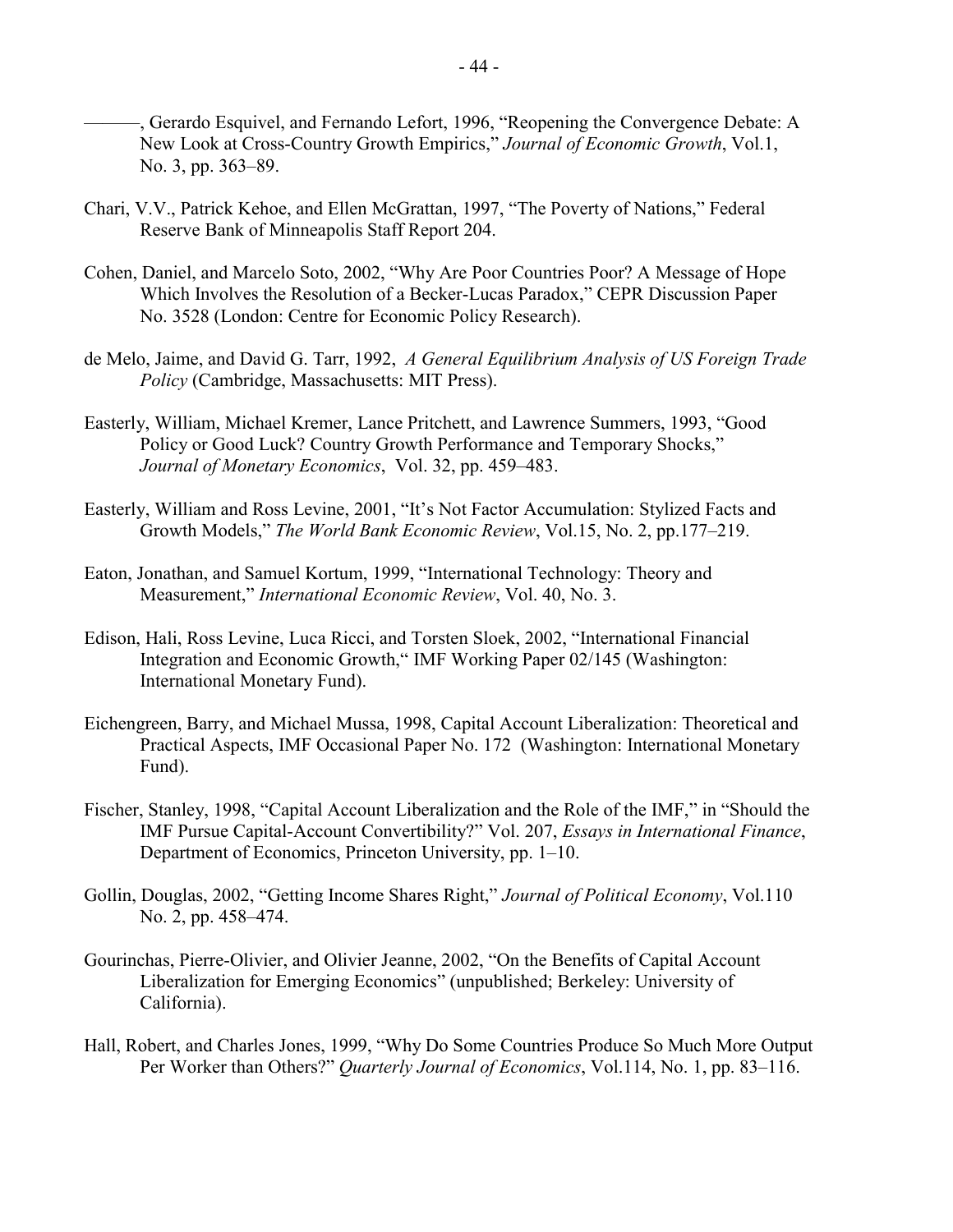- Henry, Peter B., 2003, "Capital Account Liberalization, The Cost of Capital, and Economic Growth," *American Economic Review* (Papers and Proceedings), forthcoming.
- Heston, Alan, and Robert Summers, 1991, "The Penn World Table (Mark 5): An Expanded Set of International Comparisons, 1950–1988," *Quarterly Journal of Economics*, Vol.106, No. 2, pp. 327–68.
- ———, and Bettina Aten, 2002, "Penn World Table Version 6.1," CICUP (Pennsylvania: Center for International Comparisons at the University of Pennsylvania).
- Hsieh, Chang-Tai, and Pete Klenow, 2003, "Relative Price and Relative Prosperity," (unpublished; Princeton, New Jersey: Department of Economics, Princeton University).
- Isham, Jonathan, and Daniel Kaufman, 1999, "The Forgotten Rationale for Policy Reform: The Productivity of Investment Projects," *Quarterly Journal of Economics*, Vol. 114, No. 1, pp. 149–84
- Jones, Charles, 1997, "Convergence Revisited," *Journal of Economic Growth*, Vol. 2, pp. 131–53.
- Klenow, Peter, and Andres Rodriguez-Clare, 1997, "The Neo-Classical Revival in Growth Economics: Has It Gone Too Far?" in Ben Bernanke and Julio Rotemberg, eds., *NBER Macroeconomics Annual* (Cambridge, Massachusetts: MIT Press) pp. 73–103.
- Levine, Ross, 1996, "Foreign Banks, Financial Development and Growth," in International Financial Markets: Harmonization Versus Competition, (Washington, D.C.: AEI Press) pp. 224–45.
- Mankiw, N. Gregory, David Romer, and David Weil, 1992, "A Contribution to the Empirics of Economic growth," *Quarterly Journal of Economics*, Vol. 107, No. 2, pp. 407–38.
- Mendoza, Enrique and Linda Tesar, 1998, "The International Ramifications of Tax Reforms: Supply-Side Economics in a Global Economy," *American Economic Review*, Vol. 88, No. 1, pp. 226–45.
- Obstfeld, Maurice, 1994, "Risk-taking, Global Diversification and Growth," *American Economic Review*, Vol. 85, pp. 1310–29.
- Pallage, Stephane, and Michel Robe, 2004 "On the Welfare Cost of Economic Fluctuations in Developing Countries," *International Economic Review*, forthcoming.
- Parente, Stephen, and Edward Prescott, 2000, *Barriers to Riches* (Cambridge, Massachusetts: MIT Press).